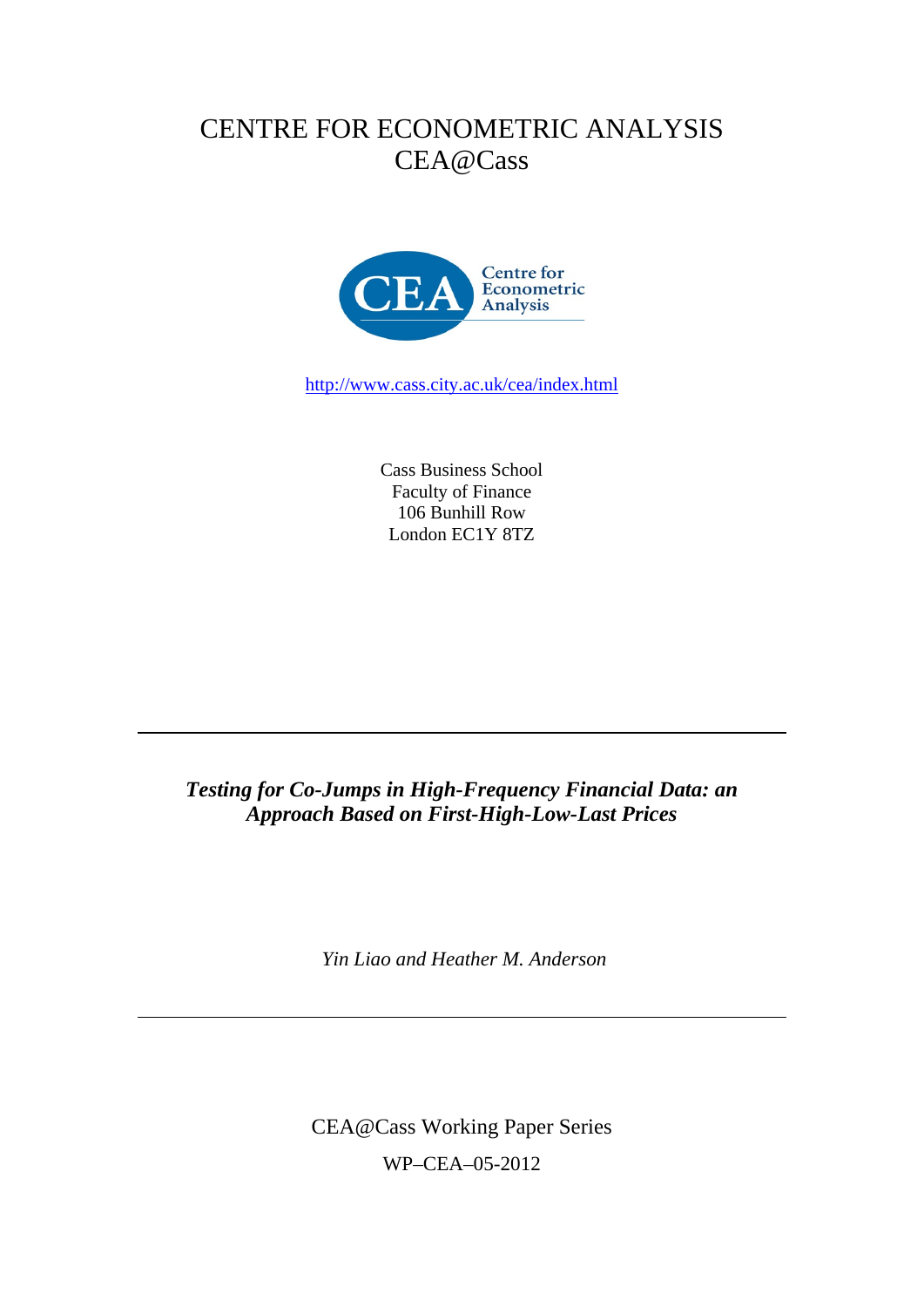# Testing for co-jumps in high-frequency financial data: an approach based on first-high-low-last prices<sup>∗</sup>

Yin Liao Australian National University Canberra, ACT, 0200 AUSTRALIA

Heather M. Anderson† Monash University Clayton, Victoria 3800 AUSTRALIA

#### Abstract

This paper proposes a new test for simultaneous intraday jumps (co-jumps) in a panel of high frequency financial data. We utilize intraday first-high-low-last values of asset prices to construct estimates for the cross-variation of returns in a large panel of high frequency financial data, and then employ these estimates to provide a test statistic that can detect co-jumps. Simulations show that a bias corrected version of the test can be used in the presence of microstructure noise. When applied to a panel of high frequency data from the Chinese mainland stock market, our test identifies co-jumps that can be associated with announcements relating to monetary policy and stock market regulations.

Keywords: Covariance, Co-jumps, High-frequency data, First-High-Low-Last price, Microstructure bias, Nonsynchronous trades, Realized covariance, Realized co-range.

JEL classification: C12, C22, C32, G12, G14

<sup>∗</sup>We thank Adam Clements, Gloria González-Rivera, John Maheu, Tom Smith and Farshid Vahid for helpful comments, as well as conference participants at the 4th International Conference on Computational and Financial Econometrics, the 7th International Symposium on Econometric Theory and Applications, the Econometric Society Australasian Meetings in 2011, the "Financial Frontiers Workshop" at the Queensland University of Technology, and seminar participants at CREATES, Humboldt University and the University of Surrey. We also acknowledge financial assistance from the Australian Research Council, for Discovery Grants  $# DP0449995$  and  $#DP0665710$ .

<sup>†</sup>Corresponding author: Email address: heather.anderson@monash.edu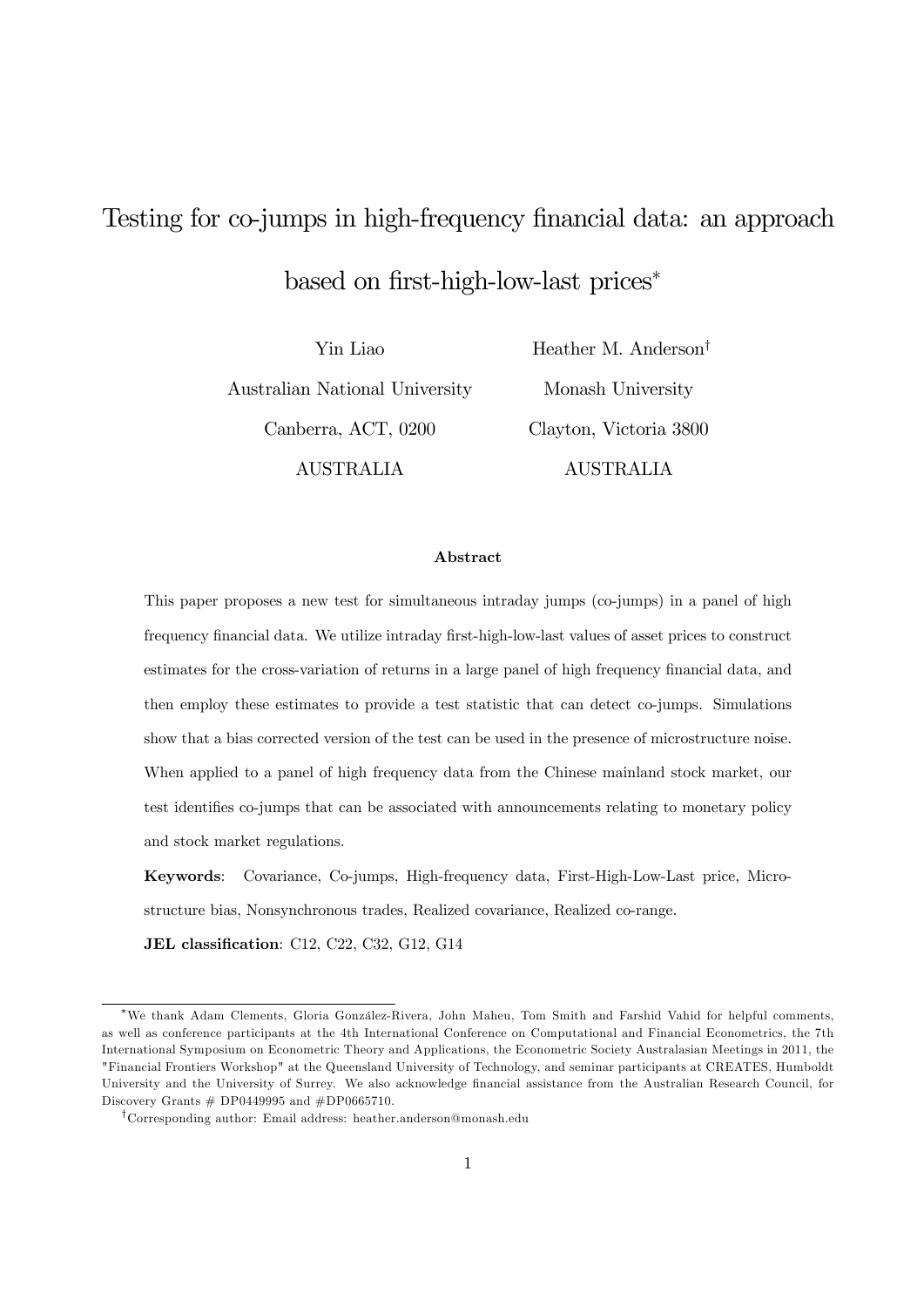## 1 Introduction

The documentation and study of jumps (discontinuities) in asset prices is important for many financial decisions, and this has led to a burgeoning literature that tests for jumps and characterizes their properties. The jump test developed by Barndorff-Nielsen and Shephard (2006), henceforth the BN-S test, plays a leading role in this literature, but since this test is designed for a single asset while financial considerations usually involve many assets, there is a need for tests that can detect simultaneous jumps in many assets (co-jump tests) as well. Progress on this front includes the development of tests for co-jumps in a pair of asset returns (Barndorff-Nielsen and Shephard (2003), Gobbi and Mancini (2007) and Jacod and Todorov (2009)), as well as a co-jump test developed by Bollerslev, Law and Tauchen (2008) that is applicable to a large panel of high-frequency returns. The intuition behind this last test (henceforth called the BLT test) is that idiosyncratic noise in individual returns can hide the presence of a synchronous component, so that a test based on the cross products of returns in a panel can avoid this problem while still being sensitive to systematic movements across all stocks.

The BLT (2008) co-jump test relies on a measure of covariation in the panel that is constructed using the average pair-wise cross product of returns. However, a return-based estimator does not necessarily provide the best estimator of this covariation. Its simplicity facilitates very straightforward construction of the test statistic, but the literature on covariance estimation emphasizes efficiencybias considerations in high frequency settings, and efficient estimation is particularly desirable when constructing tests for use in multivariate contexts. There are now many ways of measuring covariation in high frequency settings, and they vary with respect to their computational difficulty, bias and efficiency. Of particular interest here is the work in Bannouh, van Dijk and Martens (2009) that promotes the use of range based estimators of covariance. Their Monte Carlo illustrates that when there are no market frictions, realized co-range estimators can have variances that are up to five times smaller than returns based realized co-variance estimators, and that simple additive bias corrections can be very effective when microstructure noise is present and trading is not synchronous.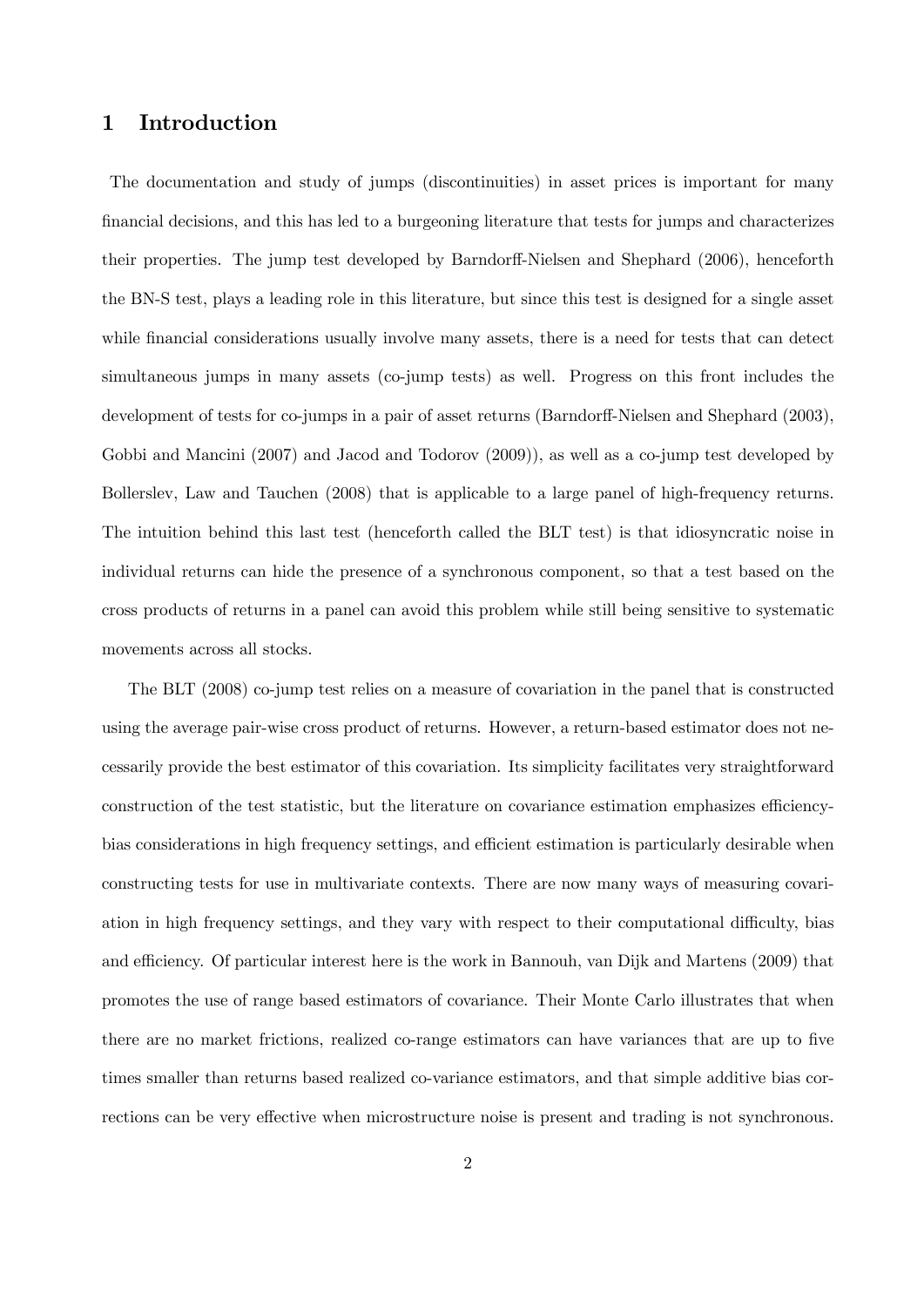Thus the use of intraday ranges instead of intraday returns can offer large efficiency gains without substantially increasing the computational burden. The large efficiency gains arise from the fact that the range can be very informative, since it is constructed by looking at the entire price process in the sampled time interval.

This paper proposes a new test for co-jumps in panels of high frequency data that follows the intuition behind the BLT test, but uses intraday first-high-low-last (FHLL) price values to capture cross-variation. FHLL price values were first used by Garman and Klass (1980) in the context of estimating daily volatility. These authors suggested using the minimum variance linear combination of the daily ranges and daily returns to estimate daily volatility, so that the information in returns is augmented by the additional information contained in the range. They showed that the asymptotic variance of this new estimator is 7.4 times smaller than the squared daily return and 1.5 times smaller than the squared daily range for daily volatility estimation. Our use of first-high-low-last (FHLL) price values in the intraday context offers the same efficiency gains, but like range based estimators, it involves the need for bias correction because of the effects of microstructure biases in high frequency settings. We use the additive correction proposed by Bannouh et al (2009) for this purpose, because it is simple, easy to implement, and it appears to account for the net effect of the many biases that occur in the high frequency context.

Our proposed test statistic is easy to calculate because it neither relies on estimating the entire covariance structure of returns in the panel, nor on any explicit calculations of bivariate products of prices/returns (that might not necessarily be observed at exactly the same time for different assets). In fact, our test statistic can be calculated using existing univariate methodology, because the average pair-wise cross product term in an  $n$ -asset context can also be written in terms of the variance of the equally weighted portfolio and each of the n individual asset variances (see Brandt and Diebold (2006), and BLT (2008)). Like the BLT statistic, our test statistic can not only identify jump days, but it can also explicitly pinpoint co-jump times. Given the relative efficiency gains of FHLL estimators, we expect that co-jump tests based on FHLL prices will be more powerful than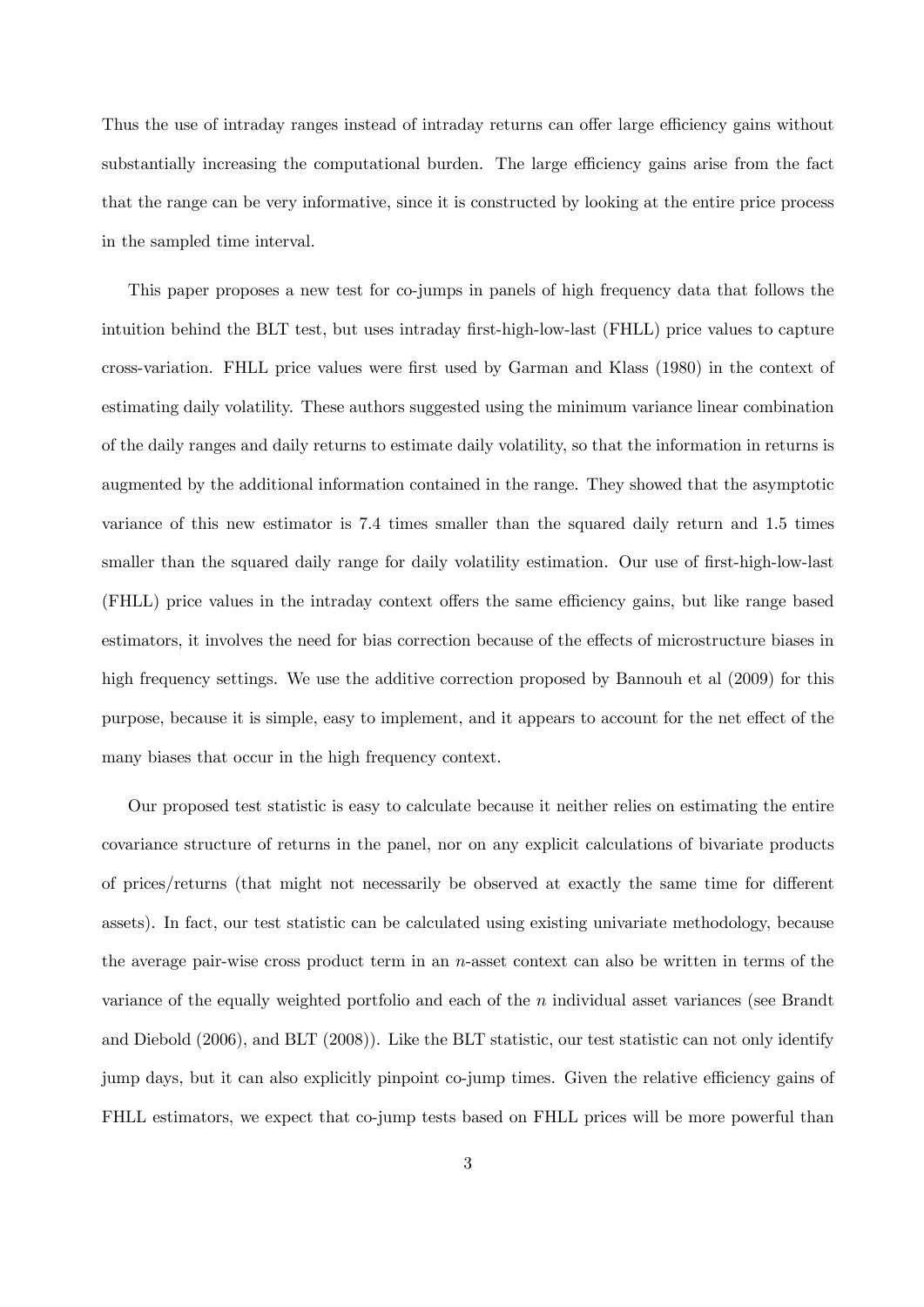the BLT (2008) returns based co-jump test.

Our test is based on a multivariate extension of an FHLL estimator for the covariance between two returns, and since an FHLL covariance estimator is novel in itself, we conduct Monte Carlo simulations to assess and compare it (and an associated bias-corrected version) with corresponding range and return based covariance estimators. We simulate frictionless environments, situations in which bid-ask bounce influences price, and situations in which trades are infrequent and not synchronous, and we vary the intraday sampling frequencies as well. As expected the (uncorrected) FHLL estimator is more biased than its range and return based counterparts. Once bias corrections are employed, the RMSE of the FHLL estimators are lower than the (bias corrected) range and returns estimators, and often substantially so. Having established the superior properties of bias corrected FHLL estimation, we then use it to construct our co-jump test for the panel. We study the test in situations in which microstructure noise is absent (and then present), and demonstrate via simulation that the bias corrections successfully mitigate size distortion when microstructure noise is present. We then demonstrate that the FHLL based cojump test has higher power than analogously constructed co-jump tests based on realized range and realized variance. Finally, we study an empirical example based on a high-frequency panel of forty stocks on the Chinese mainland stock market. We use this data because previous research (Liao (2011)) has found that the jumps in individual stocks of this emerging market are more frequent than those in developed financial markets. We find evidence of several co-jumps per month, and note that about half of these can be linked to announcements about changes in monetary policy or stock market regulations.

The rest of the paper is organized as follows. Section 2 introduces our FHLL price based covariance estimator and analyzes its properties. Section 3 uses this new estimator to develop our FHLL price based co-jump test. Section 4 conducts a Monte Carlo simulation to study the finite sample performance of our new co-jump test, and compares its power properties with those of the existing return-based co-jump test. Section 5 presents our main empirical findings for a panel of stocks from the Chinese mainland stock market. Section 6 concludes.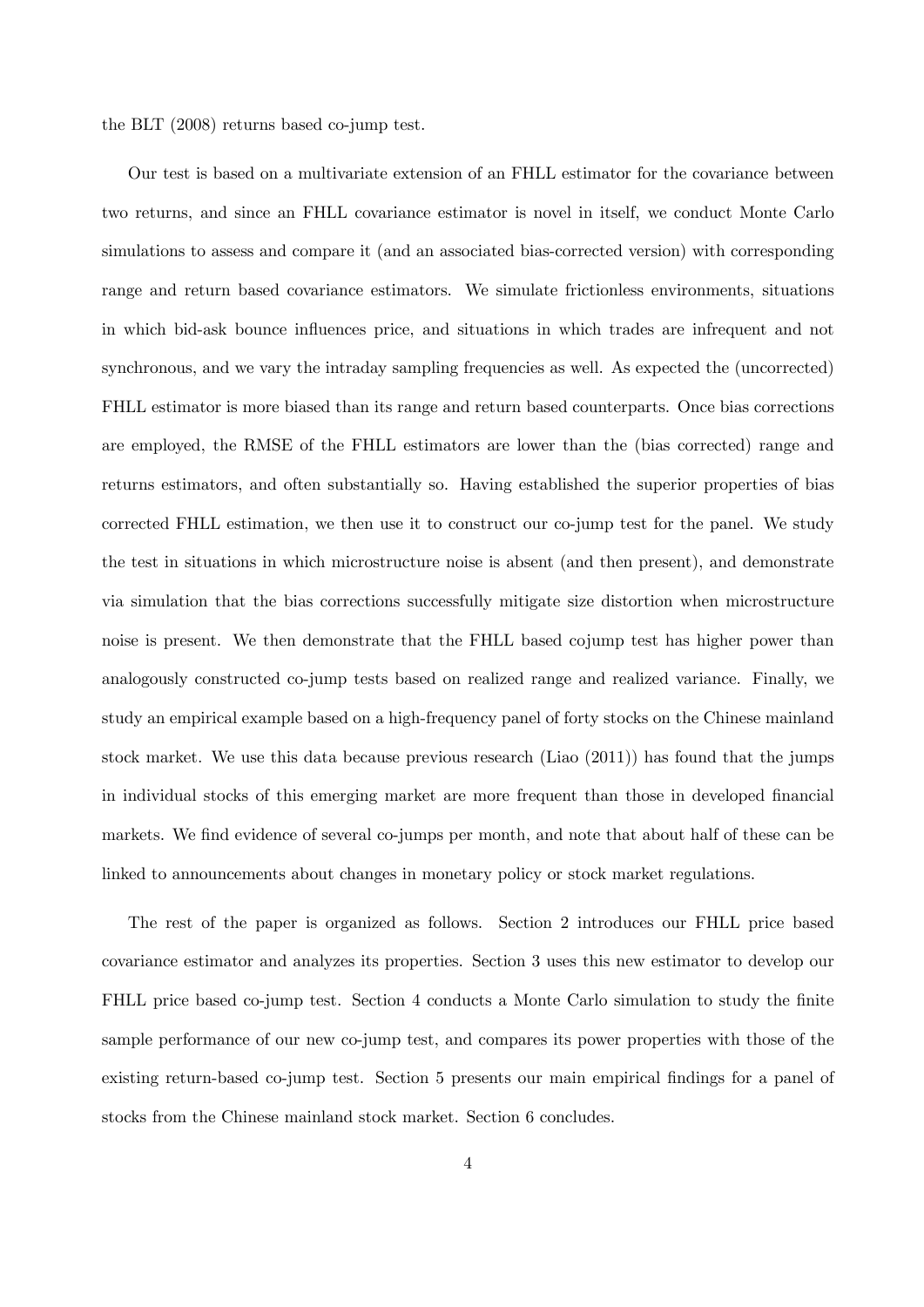## 2 First-High-Low-Last Price Based Estimators

We let  $p_s$  denote the log price of an asset, and assume that it evolves as a standard continuous time diffusion process

$$
dp_s = \mu(s)ds + \sigma(s)dW_s,
$$

where  $\mu(s)$  and  $\sigma(s)$  denote the drift and volatility respectively, and  $W_s$  is a standard Brownian motion.

We assume that high-frequency data are available for each day t which runs from time  $t - 1$  to t, and that we have prices relating to M intraday periods denoted by  $\{t_j\}$  for  $j = 1, \ldots, M$ , where  $t_j \in [t-1, t]$ . In addition, we have  $m+1$  equally spaced price observations recorded within each intraday time interval  $[t_{j-1},t_j]$  (i.e. at  $t_{(j-1)+(0/m)}$ ,  $t_{(j-1)+(1/m)}$ ,.... $t_{(j-1)+(m/m)} = t_j$ ).<sup>1</sup> The four extreme price values within each intraday time interval  $[t_{j-1}, t_j]$  are:

 $p_{t_{j-1}}$ : the first (log) price observed during the time interval  $[t_{j-1}, t_j]$ ;

 $p_{t_j}$ : the last (log) price observed during the time interval  $[t_{j-1}, t_j]$ ;

 $h_{t_{j-1}}$ : the highest (log) price observed during the time interval  $[t_{j-1},t_j]$ , which is

 $max{t_{(i-1)+(0/m)}, t_{(i-1)+(1/m),}...t_{(i-1)+(m/m)} = t_i};$ 

 $l_{t_{j-1}}$ : the lowest (log) price observed during the time interval  $[t_{j-1},t_j]$ , which is

 $min{t_{(j-1)+(0/m)}, t_{(j-1)+(1/m),}...t_{(j-1)+(m/m)} = t_j}.$ 

## 2.1 First-High-Low-Last Price Based Variance Estimator

The most popular approach to estimate the integrated variance  $\int_{t-1}^{t} \sigma^2(s)ds$  of the above standard continuous time diffusion process is to use "Realized Volatility", which is constructed using the sum of squared interval returns via

$$
RV_t = \sum_{j=1}^{M} r_{t_j}^2 = \sum_{j=1}^{M} (p_{t_j} - p_{t_{j-1}})^2,
$$
\n(1)

 $1<sup>1</sup>M$  is the number of the intraday periods over a trading day, and each of these M intraday periods is divided into m subintervals.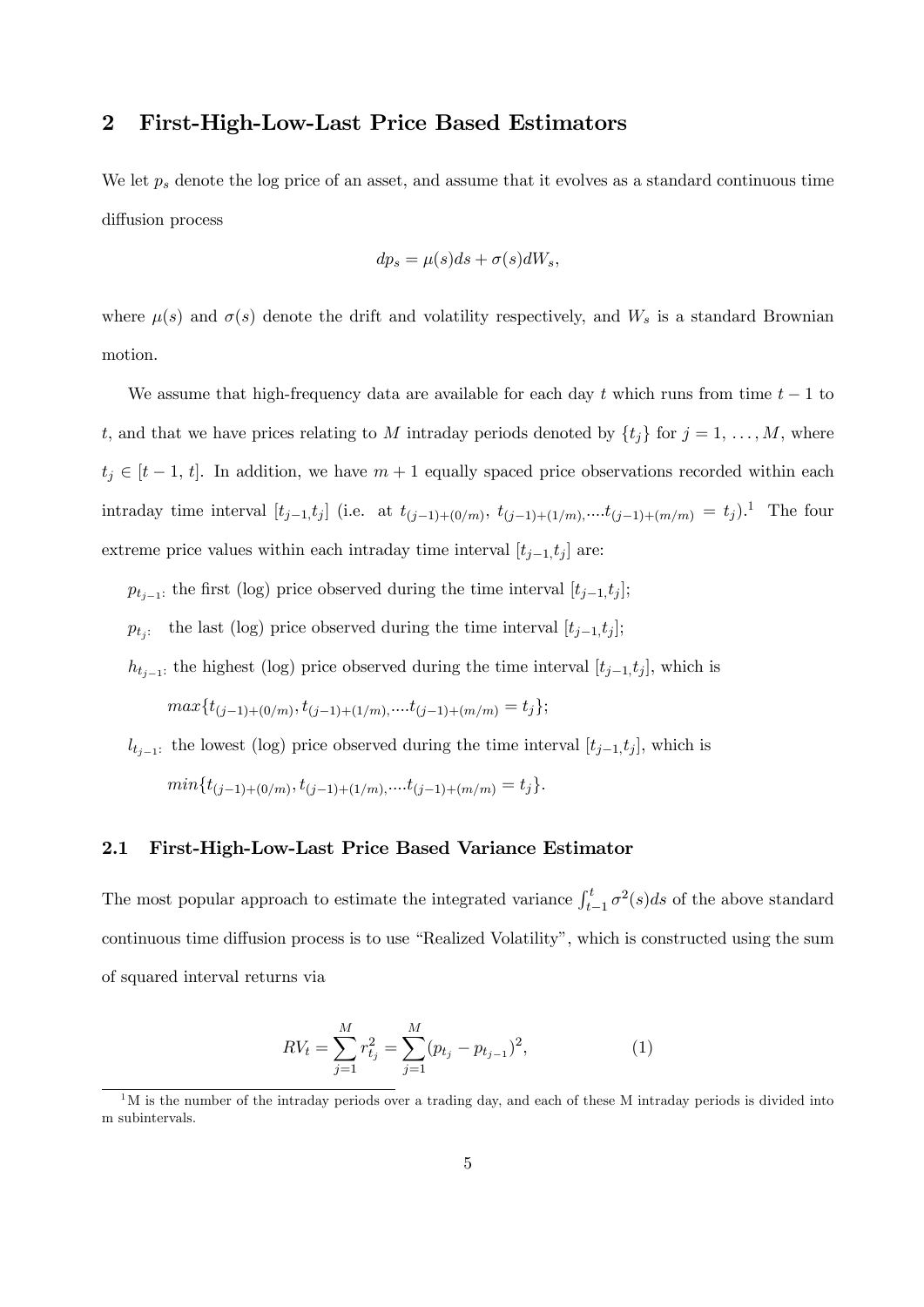where the return  $r_{t_j}$  of each time subinterval is calculated as the difference between the last price and the first price of that interval. Andersen et al (2001) and Barndorff-Nielsen and Shephard (2004) have proved that realized variance is a consistent estimator for the integrated variation over  $[t-1, t]$ in the absence of microstructure noise, and that the asymptotic variance of realized volatility is  $2\int_{t-1}^{t} \sigma^4(s)ds.$ 

The range of an asset's price is defined to be the difference between the highest price and the lowest price during a fixed time interval. The use of the high-low price range in volatility estimation dates back to Parkinson (1980). Recently Christensen and Podolskij (2007) and Martens and van Dijk (2007) have re-considered the use of price range in a high frequency data context to estimate the integrated variation in a standard continuous time diffusion model of (the logarithm of) an asset's price as

$$
RRV_t^{M,m} = \frac{1}{\gamma_{2,m}} \sum_{j=1}^M s_{p_{t_j}}^2 = \frac{1}{\gamma_{2,m}} \sum_{j=1}^M (h_{t_{j-1}} - l_{t_{j-1}})^2,
$$
\n(2)

where  $\gamma_{2,m} = E[s_{w,m}^2]$  and  $s_{w,m}$  is the range of a standard Brownian motion over [0, 1], when we observe m increments of the underlying continuous time process in each sampling interval  $t_i$ . The parameter  $\gamma_{2,m}$  is monotonically increasing in m with  $\gamma_{2,1} = 1$ , and  $\gamma_{2,m} \to 4 \ln 2$  as  $m \to \infty$ .

Intuitively, the range reveals more information than the return over the same time interval because the highs and lows of asset prices are formed from the entire price evolution path. Parkinson (1980) provided mathematical derivations to show that the daily squared price range is about five times more efficient than the daily squared return for estimating daily volatility. Simulations in Martens and van Dijk (2007) demonstrated that in a frictionless market without microstructure noise, realized range has a lower mean-squared error than realized volatility. This was corroborated by the asymptotic properties derived by Christensen and Podolskij (2007). They deduced the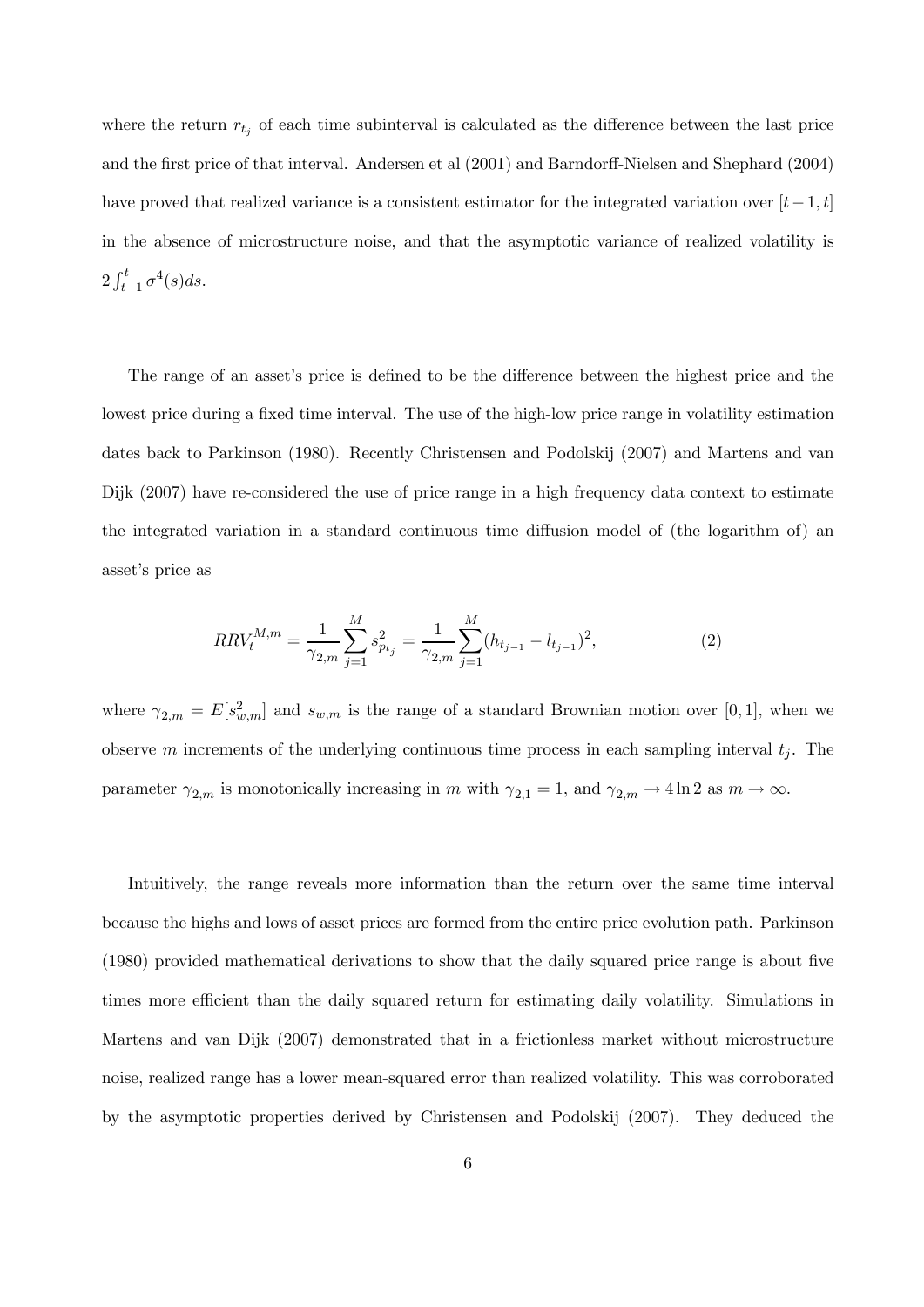following central limit theorem for realized range, finding that

$$
\sqrt{M}(RRV_t^{M,m} - \int_{t-1}^t \sigma^2(s)ds) \longrightarrow MN(0, \frac{\gamma_{4,m} - \gamma_{2,m}^2}{\gamma_{2,m}^2} \int_{t-1}^t \sigma^4(s)ds),
$$

where  $MN(.,.)$  denotes a mixed Gaussian distribution,  $\gamma_{r,m} = E[s^r_{w,m}]$  and  $\lim_{m \to \infty}$  $\frac{\gamma_{4,m}-\gamma_{2,m}^2}{\gamma_{2,m}^2} \approx 0.4073.$ They used this theorem to show that  $RRV_t^{M,m}$  is an unbiased and more efficient estimator of integrated variance than realized volatility. If  $m = 1$ ,  $RRV_t^{M,m}$  is actually equal to realized volatility  $RV_t$  and  $\frac{\gamma_{4,m}-\gamma_{2,m}^2}{\gamma_{2,m}^2}=2$ , but when  $m\to\infty$  and the entire sample path of the price process is available,  $RRV_t^{M,m}$  becomes about five times more efficient than  $RV_t$ . In practice, inference is typically drawn from discrete data and true ranges are not actually observed. Thus, the efficiency of the  $RRV_t^{M,m}$  estimator relative to  $RV_t$  depends on how many observations in each intraday period are available for the construction of the high-low price range measures.

The above two estimators are generated by either the intraday first and last prices or the intraday highest and lowest prices, and it is useful to combine these four types of prices together to further improve estimation efficiency. Garman and Klass (1980) did this in a daily data context, by utilizing daily open, high, low and close prices to derive a minimum variance unbiased estimator for daily volatility given by

$$
\hat{\sigma}_t^2 = 0.511(logH_t - logL_t)^2 - 0.383(logC_t - logC_{t-1})^2
$$

$$
-0.019((logH_t - logC_t)logH_t + (logL_t - logC_t)logL_t),
$$

where  $H_t$ ,  $L_t$ , and  $C_t$  are respectively the highest, lowest and close prices during day t. They recommended a simpler version of this estimator for practical use, which is

$$
\hat{\sigma}_t^2 = 0.5(logH_t - logL_t)^2 - (2log(2) - 1)(logC_t - logC_{t-1})^2,
$$

and this latter estimator achieves similar efficiency but eliminates the small cross-product terms.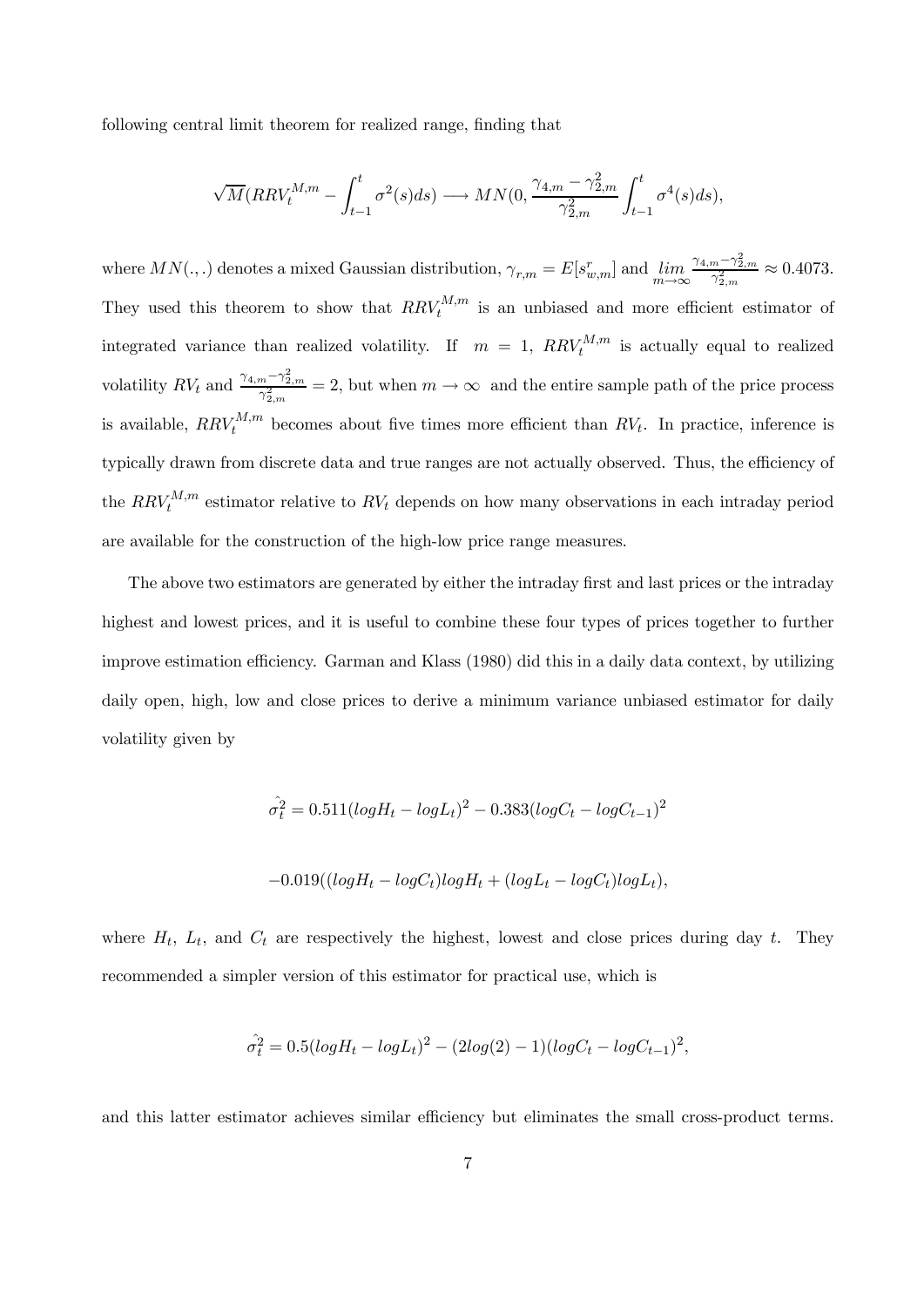Their calculations showed that the variance of this estimator is  $0.27\sigma^4$ , which is 7.4 times more efficient for daily volatility estimation than the daily squared return (whose variance is  $2\sigma^4$ ), and 1.5 times more efficient than daily squared range (whose variance is  $0.41\sigma^4$ ). Simulations by Rogers and Satchell (1991) showed that this estimator (and a modified version of it) performed quite well in a setting that corresponded with typical daily data.

In this paper we replace intraday returns or intraday ranges in high frequency realized variance or realized range estimators with the intraday versions of "Garman and Klass estimators" to construct a first-high-low-last (FHLL) price based estimator for integrated variance given by

$$
FHLLV_t = \sum_{j=1}^{M} (0.5(h_{t_j} - l_{t_j})^2 - (2log(2) - 1)(p_{t_j} - p_{t_{j-1}})^2).
$$
 (3)

This estimator is essentially a linear combination of  $RRV_t$  and  $RV_t$  with weights of (2ln2) and  $(1 - 2ln(2))$  respectively.<sup>2</sup> Assuming no microstructure noise and that the entire price path can be observed  $(m \to \infty)$ , we can derive a central limit theorem for this FHLL variance estimator with respect to M, which is

$$
\sqrt{M}(FHLLV_t - \int_{t-1}^t \sigma^2(s)ds) \longrightarrow MN(0, 0.27 \int_{t-1}^t \sigma^4(s)ds).
$$

This shows that the FHLL price based estimator is a consistent estimator for integrated variance, but it is more efficient than either realized variance or realized range.

## 2.2 First-High-Low-Last Price Based Covariance Estimator

The fact that the FHLL estimator for integrated variance is more efficient than its realized volatility and realized range counterparts suggests that using first, high, low and last values of asset prices might be advantageous in other settings as well. We now apply this idea to covariance estimation.

Assuming that there are two assets i and l for simplicity, and a portfolio of them with weights

<sup>&</sup>lt;sup>2</sup>Note that this is an affine combination (weight coefficients add up to 1), but it is not a convex combination because the weight coefficient of RV is negative.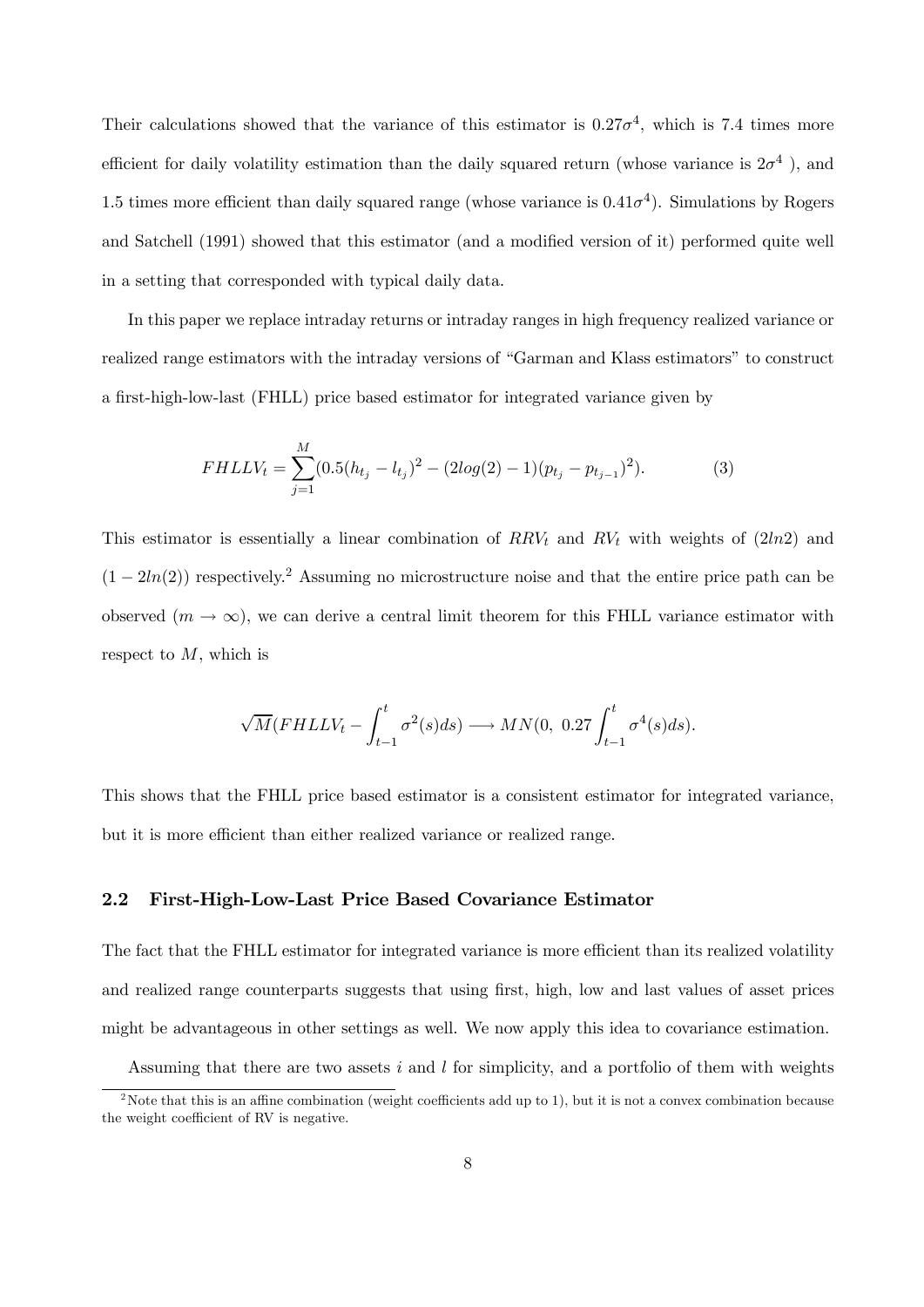$w_i$  and  $w_l = 1 - w_i$ , Brandt and Diebold (2006) noted that the daily covariance between asset i and asset l can be obtained from

$$
Cov(r_{i,t}, r_{l,t}) = \frac{1}{2w_iw_l}(Var[r_{p,t}] - w_i^2Var[r_{i,t}] - w_l^2Var[r_{l,t}]),
$$

where  $Var[r_{p,t}]$  is the daily variance of the portfolio returns, and  $Var[r_{i,t}]$  and  $Var[r_{l,t}]$  are the daily variances of assets i and l respectively. Using the realized variance defined in  $(1)$  to estimate the three daily variances on the right-hand side of the above equation, realized covariance (see Barndorff-Nielsen and Shephard (2004) ) can be calculated using

$$
RCV_t = \sum_{j=1}^{M} r_{i,t_j} r_{l,t_j} = \frac{1}{2w_i w_l} (RV_{p,t} - w_i^2 RV_{i,t} - w_l^2 RV_{l,t})
$$
(4)

where  $RV_{p,t}$  is the realized variance of the portfolio,  $RV_{i,t}$  and  $RV_{l,t}$  are the realized variances of asset i and asset l, and  $r_{i,t_j}$  and  $r_{l,t_j}$  are the intraday returns of asset i and asset l. Using the realized range defined in (2) to estimate the three daily variances on the right-hand side of the above equation, realized co-range (see Bannouh, van Dijk and Martens (2009)) can be obtained as

$$
RCR_t = \frac{1}{2w_i w_l} (RRV_{p,t} - w_i^2 RRV_{i,t} - w_l^2 RRV_{l,t}),
$$
\n(5)

where  $RRV_{p,t}$  is the realized range of the portfolio, and  $RRV_{i,t}$  and  $RRV_{l,t}$  are the realized ranges of asset i and asset l. The Monte Carlo work in Bannouh et al (2009) demonstrates that the realized range is robust to market microstructure noise arising from bid-ask bounce, infrequent trading and asynchronous trading, yet it is also highly efficient, delivering up to fivefold efficiency gains relative to realized covariance. Comparison of the theoretical properties of realized covariance and realized co-range is a subject of on-going research.

The first-high-low-last (FHLL) price based covariance estimator can be generated in an analogous fashion to (4) and (5), by using the FHLL variance estimator defined in (3) to estimate the three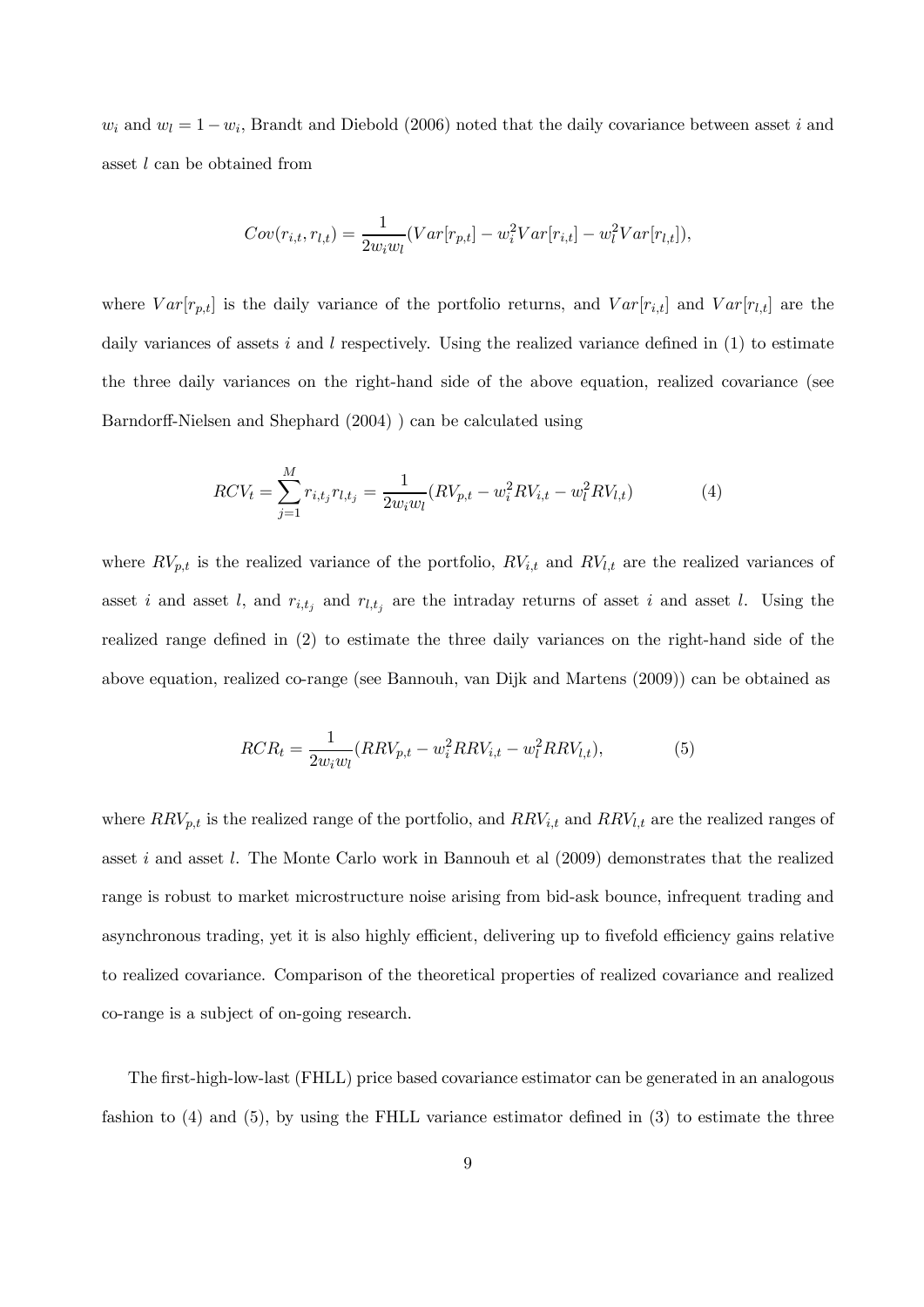daily variances in the covariance equation to obtain

$$
FHLLCV_t = \frac{1}{2w_i w_l} (FHLLV_{p,t} - w_i^2 FHLLV_{i,t} - w_l^2 FHLLV_{l,t}).
$$
\n
$$
(6)
$$

Given the superiority of the FHLL variance estimator over the return-based and range-based competitors, we expect this FHLL covariance estimator to be more efficient than the realized covariance and realized co-range estimators.

## 2.3 Comparison of the Properties of Covariance Estimators

In this section, we use Monte Carlo simulations to investigate the performance of our FHLL covariance estimator given a variety of underlying asset price process specifications. Throughout, we compare the FHLL estimator with the realized covariance estimator and the realized range estimator in these controlled environments.

#### 2.3.1 Constant Volatility without Microstructure Noise

We firstly study the properties of these estimators for a bivariate Brownian motion process with constant volatility, using the Euler discretization scheme to simulate prices for two correlated assets for 4-hour trading days.<sup>3</sup> For each trading day t, the initial prices for both assets are set equal to one and subsequent log prices for assets are simulated using

$$
dp_{1,(t-1)+h/K}^* = \sigma_1 dW_{1,(t-1)+h/K}, \qquad h = 1, 2, ..., K
$$

$$
dp_{2,(t-1)+h/K}^{*} = \sigma_{2}(\rho dW_{1,(t-1)+h/K} + \sqrt{1-\rho^{2}}dW_{2,(t-1)+h/K}), \quad h = 1, 2, ..., K
$$

where  $p_{i,(t-1)+h/K}^*$  is the log price of asset i at the hth point in the time interval  $[t-1,t]$ , K is the number of time increments over the day,  $\sigma_i$  is the standard deviation of asset i,  $W_1$  and  $W_2$  are two

<sup>&</sup>lt;sup>3</sup>We choose to simulate four hour trading days to reflect the trading hours in the Chinese mainland stock market, from which our empirical data are collected.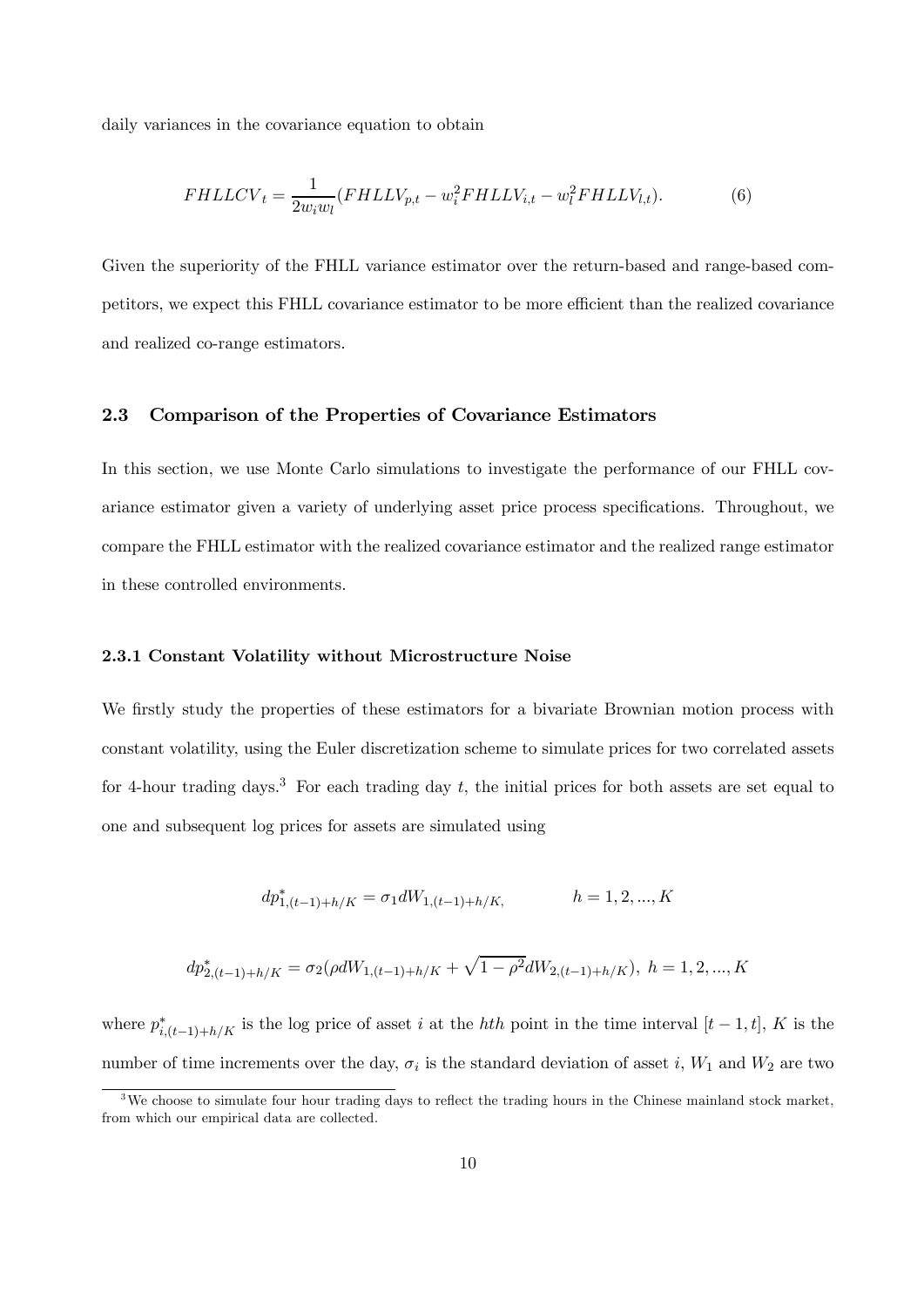Brownian motion processes, and  $\rho$  represents the contemporaneous correlation of the two assets' prices. We set  $\sigma_1 = 0.2$ ,  $\sigma_2 = 0.4$  and  $\rho = 0.5$ , resulting in a constant covariance between the two asset returns which is equal to  $0.04$  for each day t, and we let h represent seconds so that we have  $K = 14400 (4 \times 60 \times 60)$  data points for each day. Each of our experiments is based on 5000 simulated days. For the time being our price observations are equidistant and occur synchronously for the two assets.<sup>4</sup> To show the potential merits of using intraday first-high-low-last price for measuring the co-movement of two assets, we compute and compare the bias and root mean squared error (RMSE) of various covariance estimators at different intraday sampling frequencies.

To do this, we divide the trading day t into  $\Delta$ -minute intervals, which is referred to as the  $\Delta$  – minute frequency below. Since we have a four hour trading day, this divides each day into  $M = 240/\triangle$  intraday sampling periods. For example, if we sample at a five minute frequency and  $\Delta = 5$ , then we have  $M = 48$  intraday sampling periods per day. In our experiment, we vary the sampling frequency, using 1, 5, 10, 15, 30, 60, and 240 minute intervals, and results are reported in Table 1 panel A. The underlying price process  $p_{i,(t-1)+h/K}^*$  in our simulations is assumed to be a pure Brownian motion with constant volatility, but since it is actually discrete (h can only take integer values), we see an "infrequent trading" effect, which leads to a downward bias for all estimators when the sampling intervals are relatively short. We explore the effects of infrequent trading in more detail below. However, the RMSE of the FHLL covariance estimator is always lower than that of realized co-range, and substantially lower than that of realized covariance at the same sampling frequency. Meanwhile, the efficiency improves for all estimators as  $\triangle$  decreases and M increases. Figure 1 shows the kernel density graphs of the three covariance estimators at 5-minutes, 10-minutes and 15-minutes sampling frequencies, which further demonstrate that our FHLL estimator is more efficient than the other two, since the kernel density graph of FHLL estimator is narrower than those of the other two estimators.

<sup>&</sup>lt;sup>4</sup>True and observed prices are denoted by  $p_{i,.}^*$  and  $p_{i,.}$  respectively. In the next section we set the probability of actually observing the price to be  $p_{obs} = 1/\tau$ , and use s to denote the bid-ask spread. For the time being,  $\tau = 1$  and  $s=0.$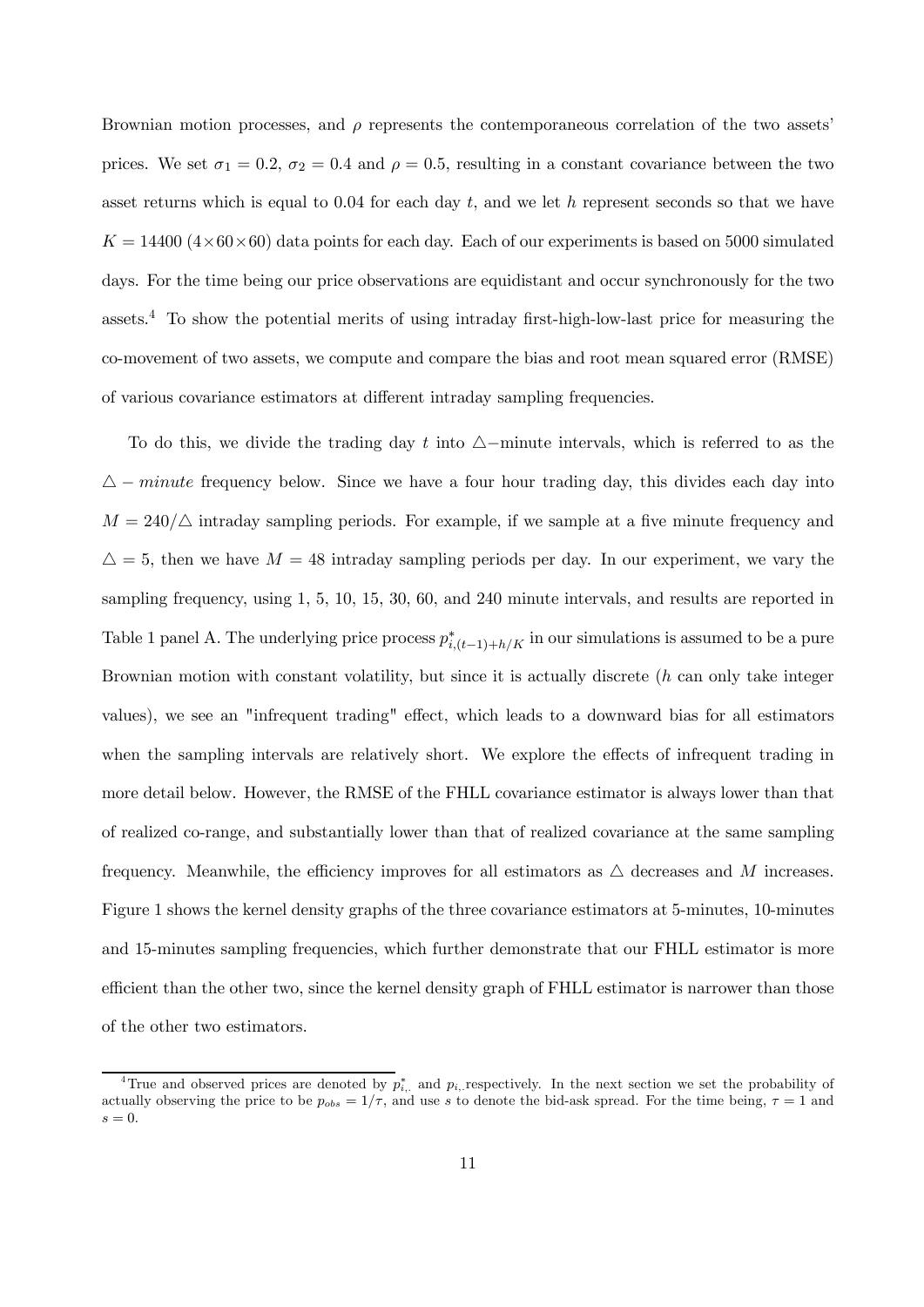#### 2.3.2 Stochastic Volatility without Microstructure Noise

We now extend the underlying price processes to incorporate stochastic volatility, which is closer to reality. The (log) prices evolve as

$$
dp_{1,(t-1)+h/K}^* = \sigma_{1,(t-1)+h/K} dW_{1,(t-1)+h/K}, \qquad h = 1, 2, ..., K
$$

$$
dln \sigma_{1,(t-1)+h/K}^2 = \theta_1(\omega_1 - ln \sigma_{1,(t-1)+h/K}^2)dt + \eta_1 dW_{2,t-1+h/K}, \qquad h = 1, 2, ..., K
$$
  

$$
dp_{2,(t-1)+h/K}^* = \sigma_{2,(t-1)+h/K} dW_{3,(t-1)+h/K}, \qquad h = 1, 2, ..., K
$$
  

$$
dln \sigma_{2,(t-1)+h/K}^2 = \theta_2(\omega_2 - ln \sigma_{2,(t-1)+h/K}^2)dt + \eta_2 dW_{4,(t-1)+h/K}, \qquad h = 1, 2, ..., K
$$

where volatility is a stochastic process that follows a mean reverting Orstein-Uhlenbeck process with parameters  $\theta_1$  and  $\theta_2$  as the adjustment speeds,  $\omega_1$  and  $\omega_2$  as the means of the (log) volatilities, and  $\eta_1$  and  $\eta_2$  as the volatilities of the (log) volatilities.  $W_1$  and  $W_2$  are standard Brownian motions with a correlation of  $\rho_1$ ,  $W_3$  and  $W_4$  are standard Brownian motions with a correlation of  $\rho_2$ , so that  $\rho_1$  and  $\rho_2$  allow for leverage effects in each asset. The processes  $W_1$  and  $W_3$  are correlated with a correlation coefficient of  $\rho_3$ . The initial prices for the two assets are set to be one, the initial values of the two assets' volatilities are set to equal to the mean of the volatilities, and the rest of the simulations are based on the configuration  $(\theta_1, \theta_2, \omega_1, \omega_2, \eta_1, \eta_2, \rho_1, \rho_2, \rho_3)$  $(2, 2, \frac{0.04}{14400}, \frac{0.16}{14400}, \frac{0.4}{120}, \frac{0.8}{120}, -0.6, -0.4, 0.5).$ <sup>5</sup> The data generating process ensures that the daily mean of the covariance between the two assets is 0.04, but it now varies every second. We simulate 5000 days of (log) prices (1 price per second, for  $K = 14400$ ) as before, and then compute and compare the bias and root mean squared error  $(RMSE)^6$  of our various estimators of daily covariance.

<sup>&</sup>lt;sup>5</sup>We set  $\omega_1$ ,  $\omega_2$  and  $\rho$  equal to the variances  $\sigma_1^2$  and  $\sigma_2^2$  of the two assets' prices, and the correlation  $\rho$  between the two assets' prices that we used in last subsection. We set the rest of the parameters according to the simulation study in Aït-Sahalia, Fan and Xiu (2010).

<sup>&</sup>lt;sup>6</sup>Since the covariance is time-varying in this scenario, the bias reported in Table 1 is actually the mean of the covariance estimation bias.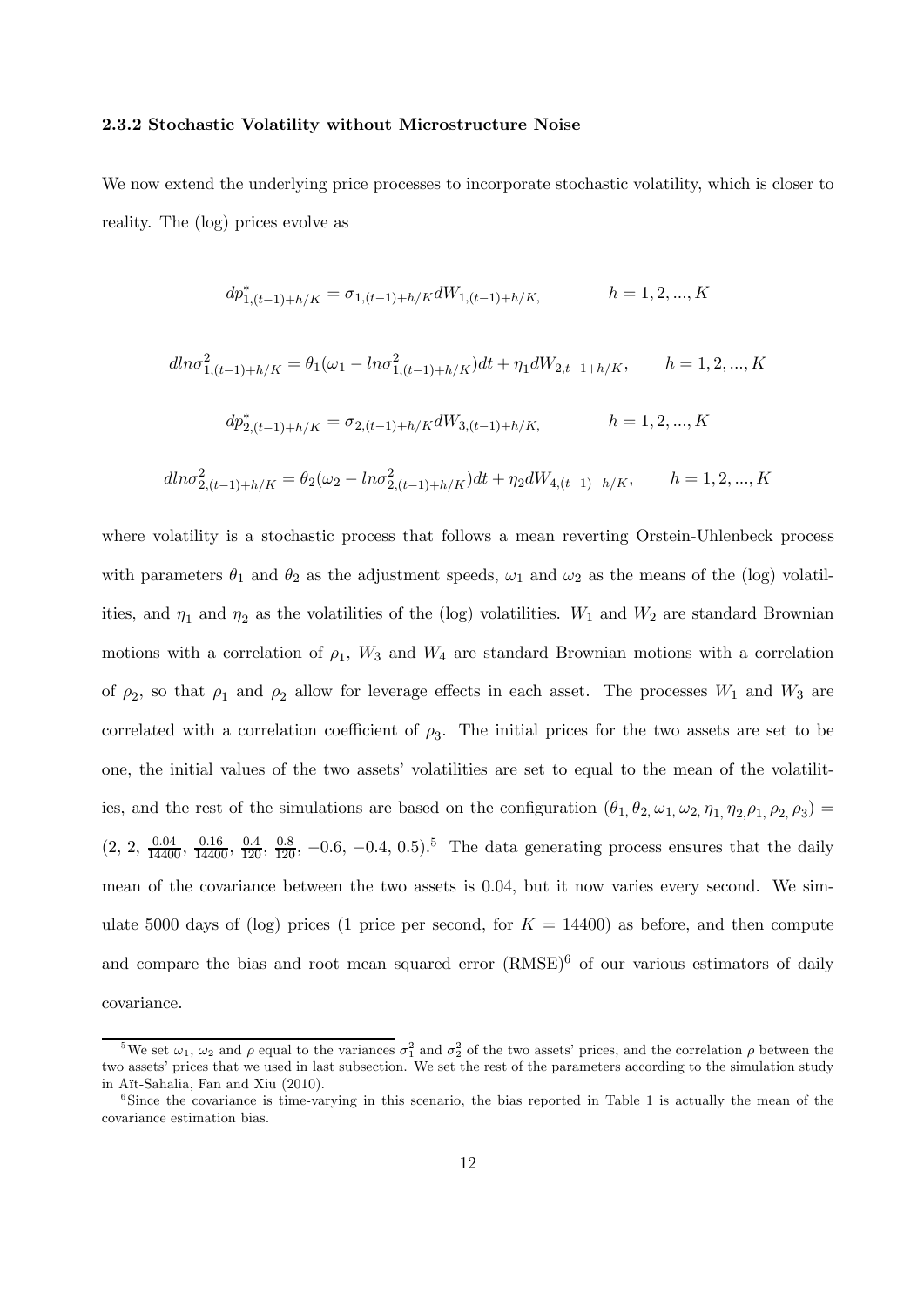Table 1 panel B reports the results. Relative to the results in the last subsection, the main difference is that all estimators are now slightly less efficient. From Section 2.1, the asymptotic variance of all three variance estimators is given by  $\alpha \int_{t-1}^{t} \sigma_s^4 ds$ , where  $\alpha$  reflects the relative efficiencies of the different estimators, and this holds true regardless of whether  $\sigma_s$  is constant or time varying. Thus, the ranking of the variance (and hence covariance) estimators in terms of efficiency is unaltered once we have time-variation in volatility. Relative to the constant volatility case, time-variation in asset price volatility tends to increase  $\sigma^4$  and hence increase the asymptotic variances of all variance (and covariance) estimators and decrease efficiency, but the FHLL covariance estimator is still more efficient than the other two estimators, at any sampling frequency.

#### 2.3.3 Stochastic Volatility with Microstructure Noise

We did not include microstructure noise in the previous experiments, but in this section we compare the three estimators when they are contaminated by the effects of the bid-ask bounce, infrequent trading and asynchronous trading. We compare our FHLL covariance estimator with the realized co-range and realized covariance estimators, both with and without corrections for estimation bias resulting from the presence of microstructure noise.

Following Bannouh et al (2009), we consider the effects of bid-ask bounce by assuming that bid and ask prices occur with equal probability. Hence, the actually observed price  $p_{i,(t-1)+h/K}$  is equal to  $p_{i,(t-1)+h/K}^*$  + s/2 (ask) or  $p_{i,(t-1)+h/K}^*$  - s/2 (bid), where s is the bid-ask spread and  $p_{i,(t-1)+h/K}^*$ is the true price obtained from subsection 2.3.2. Infrequent trading is simulated by filtering the price sample path  $p_{i,(t-1)+h/K}^*$  simulated from subsection 2.3.2, so that the price of each asset is observed on average only every  $\tau$  seconds. Since price observations for the two assets occur independently, we observe prices at different times.

We use the simulations in Table 1 Panel B as a benchmark and change the values of s and  $\tau$ in our simulations to consider three pairs in which  $s = 0.075$  and  $\tau = 1$ ,  $s = 0$  and  $\tau = 15$ , and  $s = 0.075$  and  $\tau = 15$ . The first two pairs of settings are used to examine the separate effects of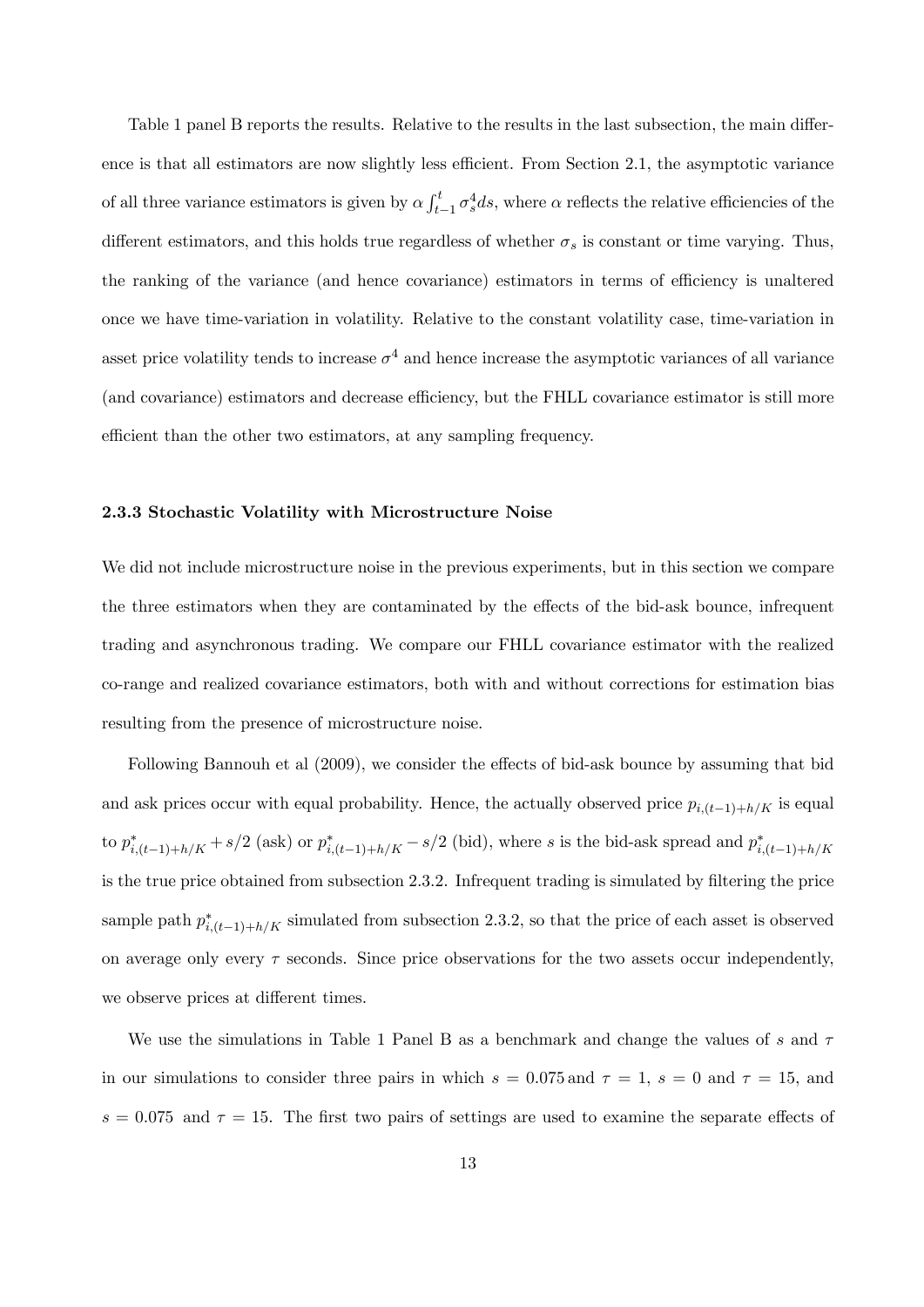bid-ask bounce and infrequent trading, while the last setting is used to investigate their joint effects on all the covariance estimators.

It is well known that when continuous underlying price processes are observed only at discrete time points, the intraday range suffers from a downward bias. This is because the observed maximum and minimum prices over a given intraday interval underestimate and overestimate the true maximum and minimum, respectively. Meanwhile, the intraday range also tends to be upward biased due to the presence of bid-ask bounce. For example, when the sampling frequency is relatively high and the intraday time interval is relatively small, the observed high price in a given intraday interval is an ask price and the observed low price is a bid price with probability close to one. The squared intraday range therefore overestimates the true variance of that intraday interval by an amount equal to the squared bid-ask spread  $s^2$ . Although univariate intraday returns are not effected much by infrequent trading and bid-ask spread, an important concern in a multivariate setting is the presence of asynchronous trading. As different assets trade at different times, estimates of their covariance are biased toward zero. This is the so-called "Epps effect", which becomes worse with an increase of sampling frequency.

We correct this bias by assuming that the observed log price  $p_t$  is equal to the underlying log price  $p_t^*$  plus an additive noise term, and then employ an additive bias-correction method discussed in Bannouh et al (2009). These authors define bias-corrected variance estimators as

$$
VE_{C,t}^M = VE_t^M + \frac{1}{Q} (\sum_{q=1}^Q VE_{t-q}^1 - \sum_{q=1}^Q VE_{t-q}^M),
$$

where  $VE_t^1$  is the daily squared return or daily squared range or daily "Garman and Klass estimator", and  $VE^{M}_{t}$  is the realized variance, realized range or our FHLL variance estimator based on M intraday sampling intervals. The number of trading days Q used to compute the correction is a critical choice to make. The RMSE of all the estimators decline as  $Q$  increases and we set  $Q = 150$ , beyond which the RMSEs for the corrected version of all the estimators more or less stabilize.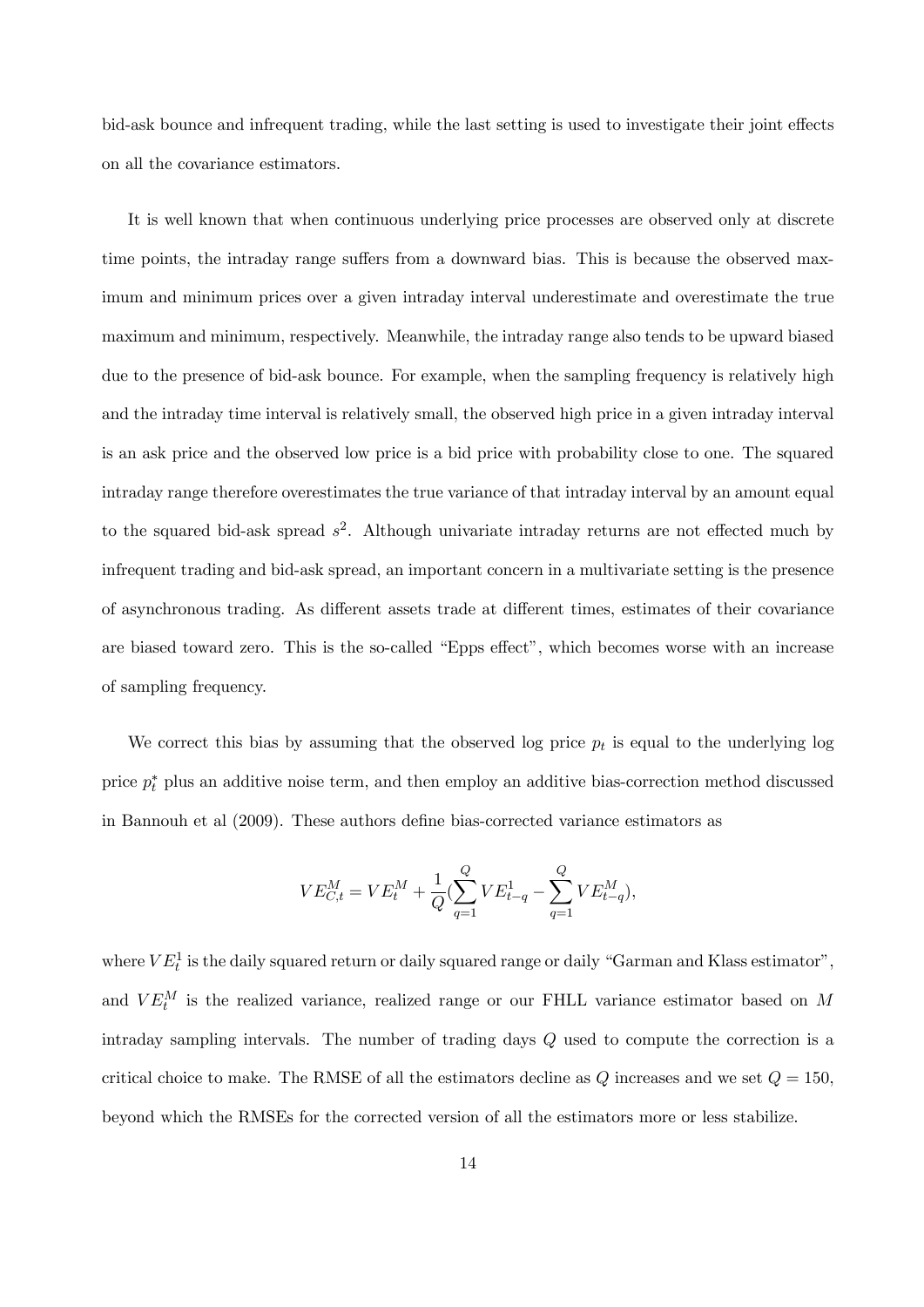We set  $s = 0$  and  $\tau = 15$  to obtain Table 2 panel A, which shows the effects of infrequent (and hence nonsynchronous) trading on all three covariance estimators. As expected, all three noncorrected covariance estimators are downward biased, but realized covariance is downward biased much less than the realized co-range and FHLL covariance estimators. The RMSE first decreases for all the estimators when increasing the sampling frequency and decreasing the length of the sampling interval, but it increases again for higher frequencies because the bias associated with microstructure noise outweighs the increase in information from the higher sampling frequency. Without the bias correction, our FHLL estimator has larger RMSE than the other two estimators at most sampling frequencies. This is not surprising because the FHLL estimator is a linear combination of realized covariance and realized co-range, which is contaminated more by the microstructure noise than the other two estimators. However, the correction scheme eliminates the bias to a large extent and reduces the RMSE of our FHLL estimator substantially. More importantly, the bias-corrected FHLL estimator  $FHLLCV_{C,t}$  has the smallest RMSE at all sampling frequencies.

Table 2 panel B demonstrates the influence of bid-ask bounce on the three covariance estimators by setting  $s = 0.075$  and  $\tau = 1$ . We set  $\tau = 1$  in this panel, so that results can be compared with those in Table 1 Panel B. Our FHLL covariance estimator and the realized co-range suffer from a strong upward bias in this scenario, which becomes worse with increased sampling frequency, but realized covariance is not affected much by the bid-ask spread. The bias correction reduces the RMSE of the first-high-low-last price based covariance estimator considerably, such that  $FHLLCV_{C,t}$  is more accurate than  $RCV_{C,t}$  and  $RCR_{C,t}$  for most sampling frequencies.

When bid-ask spread and not synchronous trading are jointly present, as in the set-up of Table 2 panel C, we find that our FHLL covariance estimator and the realized co-range still have an upward bias, but it is much smaller than that in the case of bid-ask spread only. This finding is consistent with the discussion in Bannouh, van Dijk and Martens (2009), who suggest that the upward bias due to the presence of bid-ask bounce has been partially offset by the downward bias due to nonsynchronous trading. As observed in the last two panels, the bias in all estimators has been largely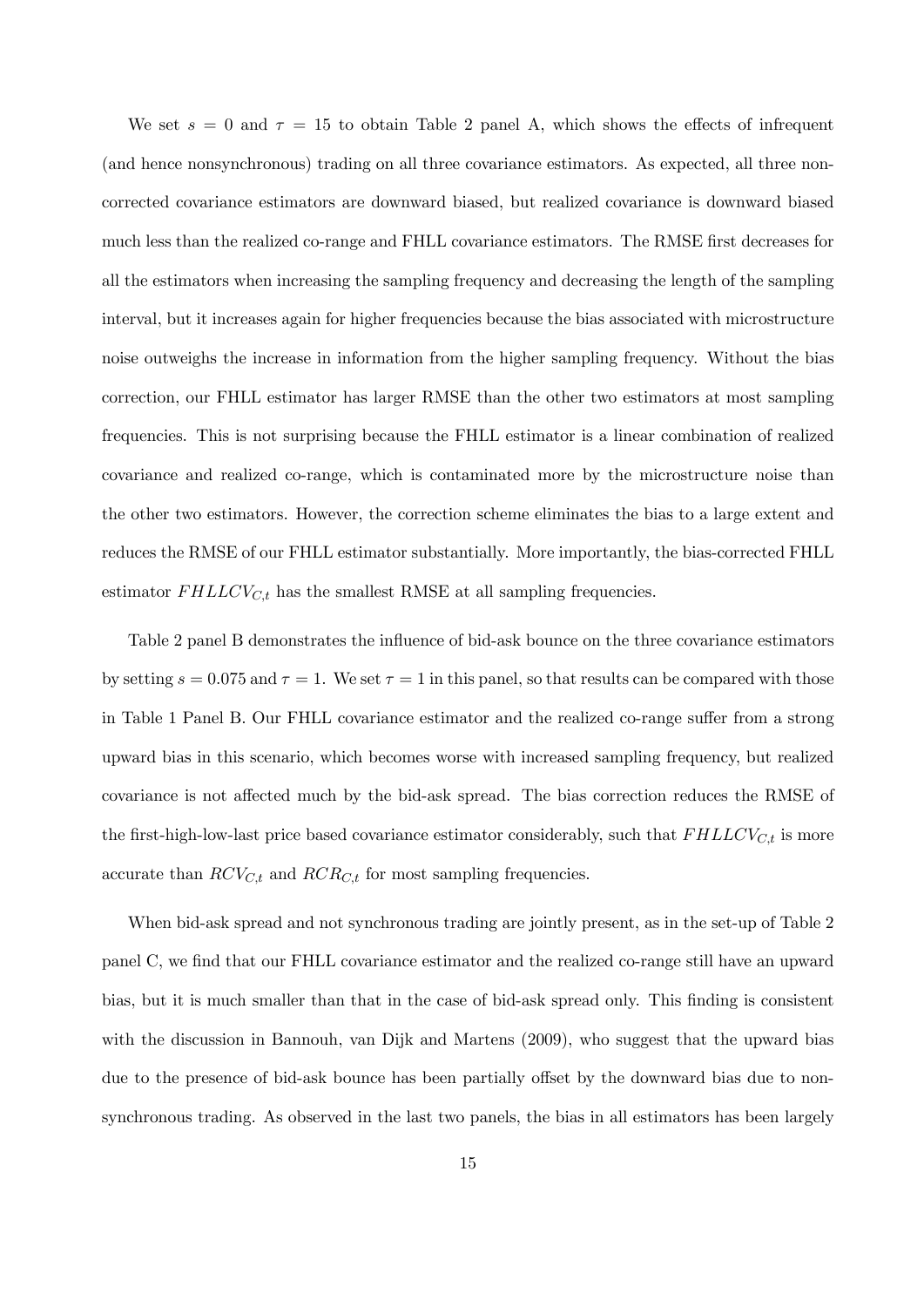removed by the correction adjustment. Meanwhile, the bias corrected FHLL estimator  $FHLLCV_{C,t}$ has the minimum RMSE at all sampling frequencies.

## 3 The Co-jump Test

In this section, we review the return-based co-jump test proposed by Bollerslev et al (2008), and then use intraday ranges and FHLL prices to develop range and first-high-low-last (FHLL) price based co-jump test statistics.

## 3.1 Co-jumps in Portfolio Theory and the Returns Based Co-jump Test

Bollerslev et al (2008) consider a collection of n stock price processes  $\{p_{i,s}\}_{i=1}^n$  evolving in continuous time. Each  $p_{i,s}$  evolves as

$$
dp_{i,s} = \mu_i(s)dt + \sigma_i(s)dW_i(s) + dL_i(s),
$$

where  $\mu_i(s)$  and  $\sigma_i(s)$  refer to the drift and local volatility,  $W_i(s)$  is a standard Brownian motion, and  $L_i(s)$  is a pure jump process. The price process is only observed at discrete time points, so they consider a situation in which there are  $M + 1$  equidistant price observations each day. The jth within-day return of the *ith* log-price process on day  $t$  is then

$$
r_{i,t_j} = p_{i,(t-1)+\frac{j}{M}} - p_{i,(t-1)+\frac{j-1}{M}}, \qquad i = 1,2,....n, \qquad j = 1,2,....M.
$$

and the jth within-day return on day  $t$  of an equiweighted portfolio of  $n$  stocks is

$$
r_{EQW,t_j} = \frac{1}{n} \sum_{i=1}^{n} r_{i,t_j}.
$$

The daily realized variance for this equiweighted portfolio is given by

$$
RV_{EQW,t} = \sum_{j=1}^{M} \left(\frac{1}{n} \sum_{i=1}^{n} r_{i,t_j}\right)^2 = \frac{1}{n^2} \sum_{i=1}^{n} \sum_{j=1}^{M} r_{i,t_j}^2 + \frac{1}{n^2} \sum_{i=1}^{n} \sum_{l=1, l \neq i}^{n} \sum_{j=1}^{M} r_{i,t_j} r_{l,t_j},\tag{7}
$$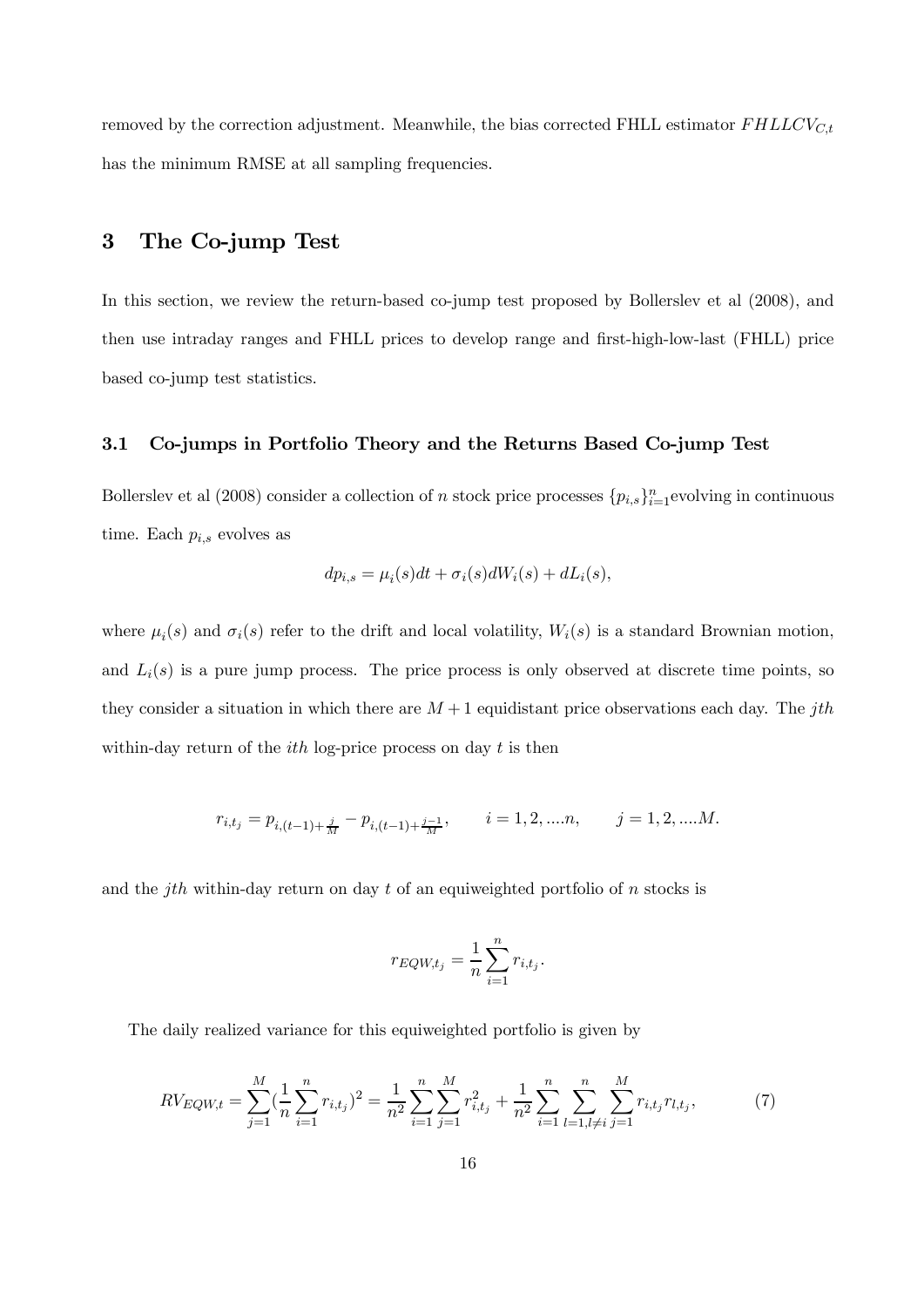and when this is decomposed into its continuous and jump components, Bollerslev et al (2008) show that most of the jump contribution to  $RV_{EQW,t}$  originates from the covariation term (i.e from within  $\frac{1}{n^2} \sum_{i=1}^n \sum_{l=1, l \neq i}^n \sum_{j=1}^M r_{i,t_j} r_{l,t_j}$  in (7)) when n is large, while the effects of idiosyncratic jumps (i.e. that originate from the  $\frac{1}{n^2} \sum_{i=1}^n \sum_{j=1}^M r_{i,t_j}^2$  term) are essentially diversified away. It follows that only co-jumps can cause the price of a portfolio to jump when  $n$  is large and it was this observation that motivated Bollerslev et al (2008) to emphasize the cross-product measures associated with a portfolio when they developed their new co-jump test. Their derivation was based on an equiweighted portfolio, but their conclusion that most of the information about cojumps is contained in the covariation between stock returns is valid, given any well-diversified portfolio.

The zmcp test statistic proposed by Bollerslev et al (2008) is given by

$$
z_{mcp,t_j} = \frac{mcp_{t_j} - \overline{mcp_t}}{s_{mcp,t}}, \ j = 1, 2, \dots M, \quad \text{where} \quad (8)
$$

$$
mc p_{t_j} = \frac{2}{n(n-1)} \sum_{i=1}^{n-1} \sum_{l=i+1}^{n} r_{i,t_j} r_{l,t_j}, \qquad j = 1, 2, ..., M,
$$
 (8a)

$$
\overline{mcp_t} = \frac{1}{M} \sum_{j=1}^{M} mcp_{t_j} = \frac{1}{M} \left[ \frac{n}{n-1} R V_{ew,t} - \frac{1}{n(n-1)} \sum_{i=1}^{n} R V_{i,t} \right],
$$
\n
$$
s_{mcp,t} = \sqrt{\frac{1}{M-1} \sum_{j=1}^{M} (mcp_{t_j} - \overline{mcp_t})^2},
$$
\n(8c)

and it can be used as a test for common jumps because the jump (but not the continuous) component in the second term in  $mcp_t = \frac{n}{n-1}RV_{ew,t} - \frac{1}{n(n-1)} \sum_{i=1}^n RV_{i,t} \approx RV_{ew,t} - \frac{1}{n(n-1)} \sum_{i=1}^n RV_{i,t}$ is diversified away as  $n$  grows large.

It is easy to rearrange the expression for  $mcp_{t_i}$  to obtain

$$
mc p_{t_j} = \frac{n}{n-1} \left[ \left( \frac{1}{n} \sum_{i=1}^n r_{i,t_j} \right)^2 - \sum_{i=1}^n \left( \frac{1}{n} \right)^2 r_{i,t_j}^2 \right] = \frac{n}{n-1} r_{ew,t_j}^2 - \frac{1}{n(n-1)} \sum_{i=1}^n r_{i,t_j}^2,
$$
(9)

and from this we can see that it is possible to calculate the test statistic directly from the squared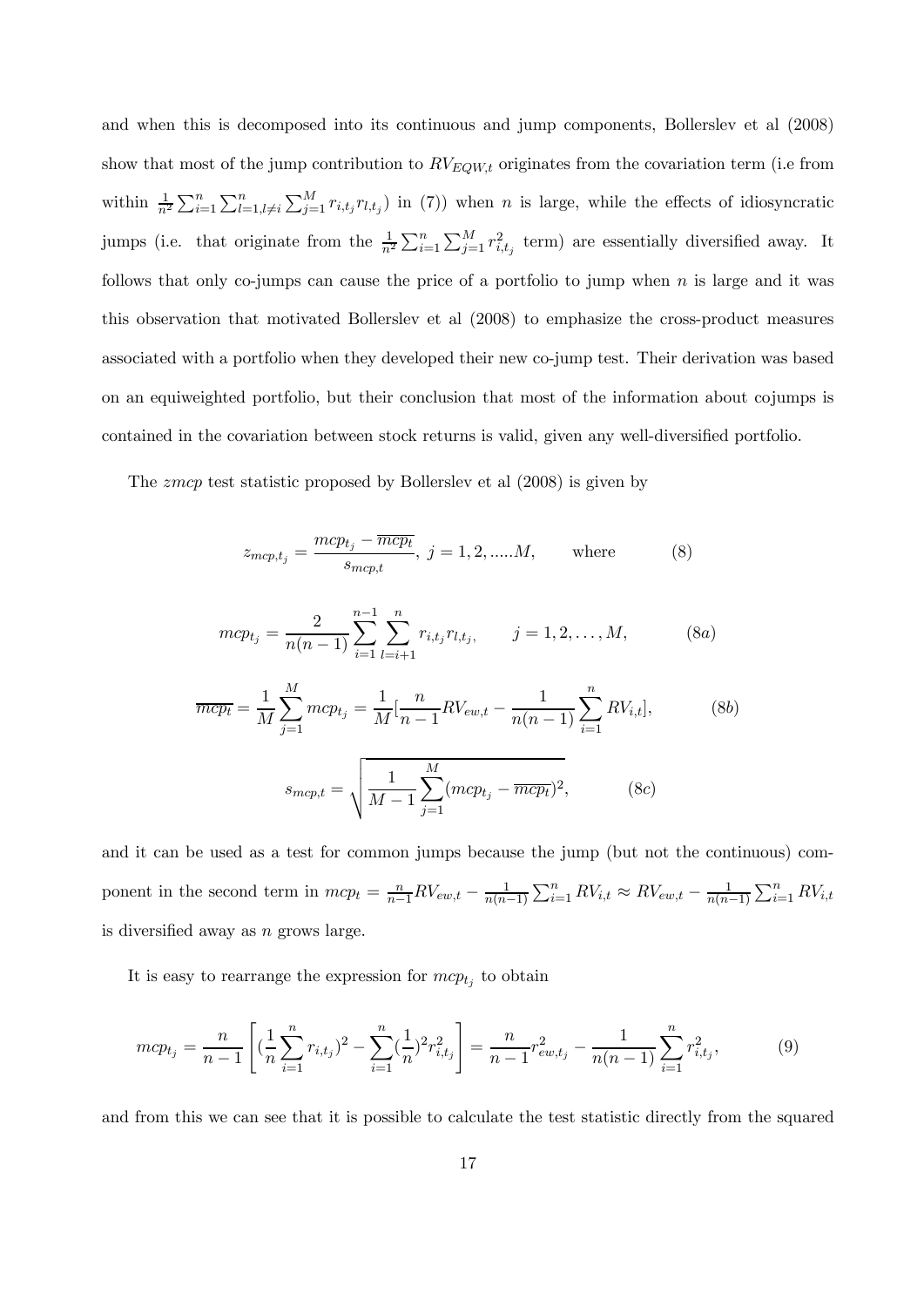returns of the equally weighted portfolio and the individual stocks. We work with this alternative expression for  $mcp_{t_i}$  in the next subsection, but firstly outline some distributional characteristics of the test statistic.

The  $z_{mcp,t_j}$  statistic is not well approximated by any of the standard distributions<sup>7</sup>, but it is relatively straightforward to bootstrap its empirical distribution under the null hypothesis of no jumps, to find critical values that are relevant for a given application. Bollerslev et al (2008) did this, and when they checked the sensitivity of their critical values to changes in  $M$ ,  $n$  and the average level of correlation between returns  $(\bar{\rho})$  they found strong sensitivity to M, but little sensitivity to n and to  $\bar{\rho}$ . This sensitivity to the sampling frequency  $(M)$  is interesting from our perspective, because it indicates that the amount of price information that is contained in the  $z_{mcp,t_i}$  statistic can strongly influence its performance. This leads us to consider the use of more informative measures of daily price (range and first-high-low-last variance measures) when constructing the test statistic.

## 3.2 Range and FHLL Price Based Co-jump Tests

Theory shows that although the three estimators of daily volatility (RV, RRV and FHLLV) are all consistent when no microstructure noise is present, RV is considerably less efficient than RRV, and RRV is considerably less efficient than FHLLV. Our simulations in sections 2.3.1 and 2.3.2 reflect this, demonstrating that when RV, RRV and FHLLV are used as inputs in the construction of covariance estimators, then all three estimators approach the true covariance and the efficiency rankings of these estimators are the same as those for RV, RRV and FHLLV. Bias can affect each of RV, RRV and FFLLV (and other estimators constructed from RV, RRV and FHLLV) once microstructure noise is present, but our simulations in section 2.3.3 show that the additive bias correction technique works well when corrected versions of RV, RRV and FHLLV are used in the construction of covariance estimators. Further, the efficiency rankings of the estimators that have been corrected for microstructure noise are maintained.

<sup>&</sup>lt;sup>7</sup>Simulations conducted by Bollerslev et al (2008) show that the distribution of the  $z_{mcp,t_j}$  statistic is centred to the left of zero and has a very strong right skew.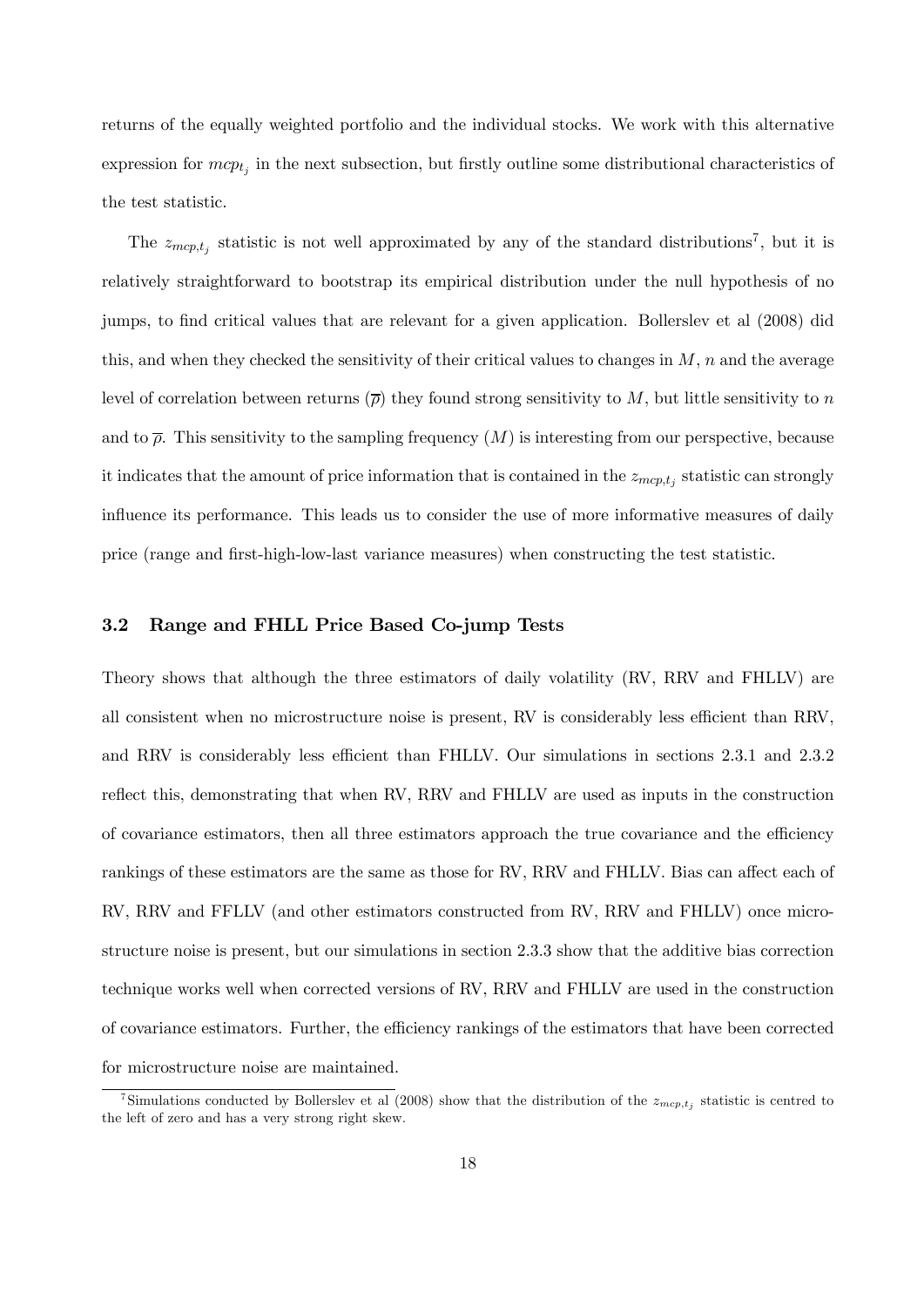The greater efficiency of the (bias corrected) FHLLV estimator (relative to RRV and RV estimators) reflects the more extensive use of price information in the construction of the associated volatility estimate, and we expect this to translate into an increase in power when we use this estimator for constructing a test statistic. We study this via simulation below, and show that this is indeed the case.

A range-based co-jump test statistics can be obtained when we use the realized co-range and intraday squared range instead of the cross-product of intraday returns and realized volatility in the zmcp test statistic. We refer to this as the zmcr test statistic below. Our range-based co-jump test statistic (zmcr) is defined by

$$
z_{mcr,t_j} = \frac{mcr_{t_j} - \overline{mcr_t}}{s_{mcr,t}}, \ j = 1, 2, \dots M,
$$
 (10)

where

$$
mcr_{t_j} = \frac{n}{n-1} ISR_{ew,t_j} - \frac{1}{n(n-1)}\sum_{i=1}^{n}ISR_{i,t_j},
$$

and  $ISR_{ew,t_j}$  and  $ISR_{i,t_j}$  are intraday squared ranges of the equally weighted portfolio and of each individual stock. These measure the intraday variance of this portfolio and each individual stock on day t, time j, and replace  $r_{ew,t_j}^2$  and  $r_{i,t_j}^2$  in equation (9). We studentize the mcr<sub>tj</sub> statistic using

$$
\overline{mcr_t} = \sum_{j=1}^{M} mcr_{t_j} = \frac{1}{M} \left[ \frac{n}{n-1} RRV_{ew,t} - \frac{1}{n(n-1)} \sum_{i=1}^{n} RRV_{i,t} \right] \text{ and}
$$

$$
s_{mcr,t} = \sqrt{\frac{1}{M-1} \sum_{j=1}^{M} (mcr_{t_j} - \overline{mcr_t})^2},
$$

where  $RRV_{ew,t}$  and  $RRV_{i,t}$  measure the daily realized ranges of the equally weighted portfolio and each individual stock, and they are obtained by summing all the intraday squared ranges over the whole trading day. The measures of  $RRV_{ew,t}$  and  $RRV_{i,t}$  will be influenced by the presence of microstructure noise, but one can account for this by using the additive bias correction in Section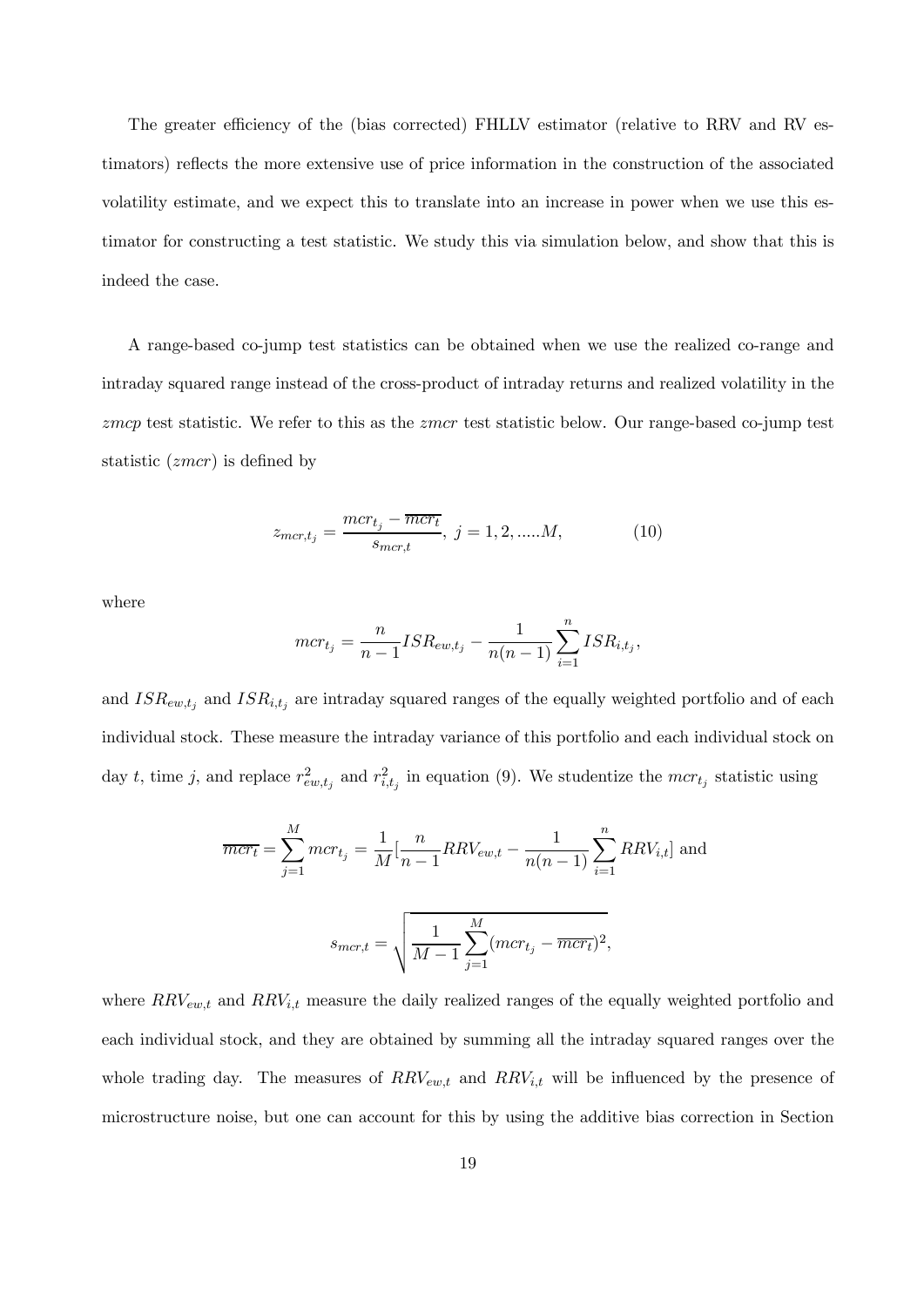2.3.3, as we demonstrate below.

Similarly, we also develop a first-high-low-last price based co-jump test, and do this by using the intraday FHLL measures to replace  $r_{ew,t_j}^2$  and  $r_{i,t_j}^2$  in equation (9), and the daily FHLL variance estimators to replace  $RV_{ew,t}$  and  $RV_{i,t}$  in equation (8b). Our FHLL co-jump test statistic (*zmcfhll*) is defined by

$$
z_{mcfhll,t_j} = \frac{mcfhll_{t_j} - \overline{mcfhll_t}}{s_{mcfhll,t}}, \ j = 1, 2, \dots M,
$$
 (11)

where

$$
mcfhll_{t_j} = \frac{n}{n-1}IFHLL_{ew,t_j} - \frac{1}{n(n-1)}\sum_{i=1}^{n}IFHLL_{i,t_j}),
$$

and  $IFHLL_{ew,t_j}$  and  $IFHLL_{i,t_j}$  are intraday FHLL variance estimators of the equally weighted portfolio and each individual stock. We studentize the  $mcf\ell l_{t_i}$  statistic using

$$
\overline{mcfhll_t} = \sum_{j=1}^{M} mcfhll_{t_j} = \frac{1}{M} \left[ \frac{n}{n-1} FHLL V_{ew,t} - \frac{1}{n(n-1)} \sum_{i=1}^{n} FHLL V_{i,t} \right] \text{ and}
$$

$$
s_{mcfhll_t} = \sqrt{\frac{1}{M-1} \sum_{j=1}^{M} (mcfhll_{t_j} - \overline{mcfhll_t})^2},
$$

where  $FHLLV_{ew,t}$  and  $FHLLV_{i,t}$  are the daily FHLL variance estimators of the equally weighted portfolio and each individual stock, obtained by summing all the intraday FHLL variance estimators over the whole trading day. Like the  $RRV_{ew,t}$  and  $RRV_{i,t}$  estimators, the measures of  $FHLLV_{ew,t}$ and  $FHLLV_{i,t}$  will be influenced by the presence of microstructure noise, but one can account for this by using the additive bias correction discussed earlier.

Prior to using these new co-jump test statistics, we conduct a set of Monte Carlo simulations to study their distributions under the null hypothesis of no co-jumps, and compare their finite sample properties with the return-based zmcp test statistic.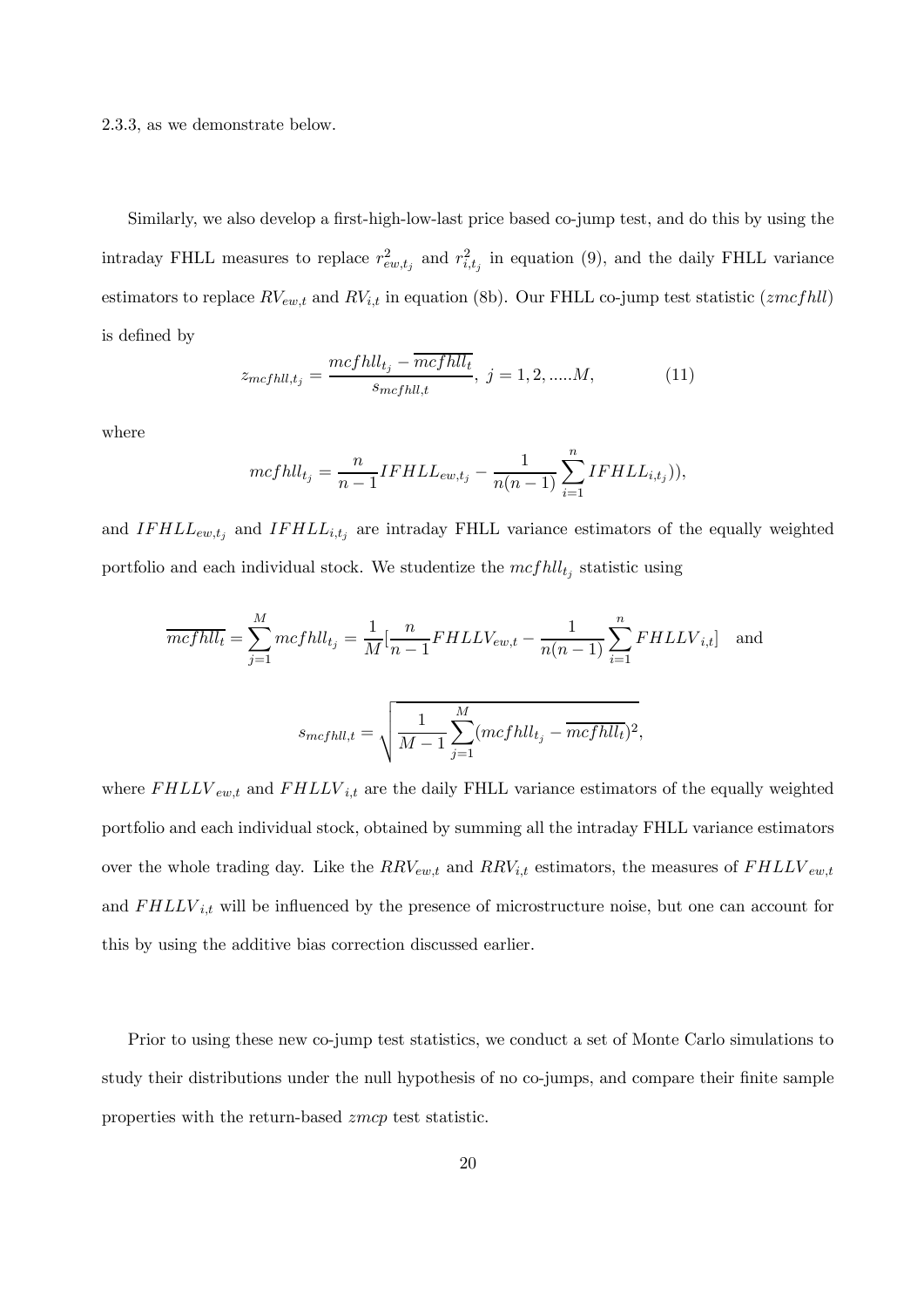## 4 Monte Carlo Simulation

In this section, we conduct a Monte Carlo simulation to explore the behaviour of the three test statistics under the null hypothesis of no jumps, and then in the presence of co-jumps.

## 4.1 The Null Distribution via Simulation

We simulate realizations of a logarithmic price diffusion process that has been calibrated to our data set<sup>8</sup> and then calculate the *zmcp* test statistics, the *zmcr* test statistics and the *zmcfhll* statistics from these simulated values. We use sampling frequencies of 5, 10 and 15 minutes that correspond to  $M = 48, 24, 16$  intraday sampling periods per day. Given our discretization grid of thirty seconds, the corresponding number (m) of intraday subintervals used to compute the intraday range and intraday first-high-low-last price for these sampling frequencies is equal to  $m = 10, 20,$  and 30. We also compute the intraday range and intraday first-high-low-last price by using only half of the available price observations and one third of the available price observations within the 5, 10 and 15 minute intervals, that is,  $m = 5, 10, 15$  and  $m = 3, 6, 10$  to study the sensitivity of these test statistics to  $m<sup>9</sup>$  It is useful to note that when  $m = 1$ , then the range equals the absolute return, so that the Bollerslev et al (2008) zmcp test statistic can be regarded as a special case of the range-based zmcr test statistic. Our initial data generating process is not contaminated by microstructure noise, and we initially calculate the three co-jump test statistics without incorporating any bias corrections.

Figure 2 presents the simulated probability densities of the *zmcp*, *zmcr* and *zmcfhll* test statistics. All of these distributions are obviously non-Gaussian with a strong right skew, regardless of the sampling frequency. The null distributions of the  $zmcf\hbar ll$  test statistics have slightly shorter tails and lower peaks than the *zmcr* test statistics, and both of them have much shorter tails and

<sup>&</sup>lt;sup>8</sup>Implementation involved 480 equally spaced steps per day for 90 days (corresponding to thirty second invervals for four hour trading days over our three month sample period), empirically calibrated to the covariance between the twenty stocks from the Shanghai exchange included in our sample. We replicated the process 1000 times, and thereby worked with about 43.2 million simulated values under the null hypothesis of no jumps.

<sup>9</sup>Christensen and Podolskij (2007) note that the entire sample path of the asset price process is unavailable in practice, so that inference is drawn from discrete data and the true price range is often unobserved. Therefore, the range-based estimator has varying degrees of efficiency over the return-based estimator depending on how many observations (it is  $m$  in our paper) that are used to construct the high-low range.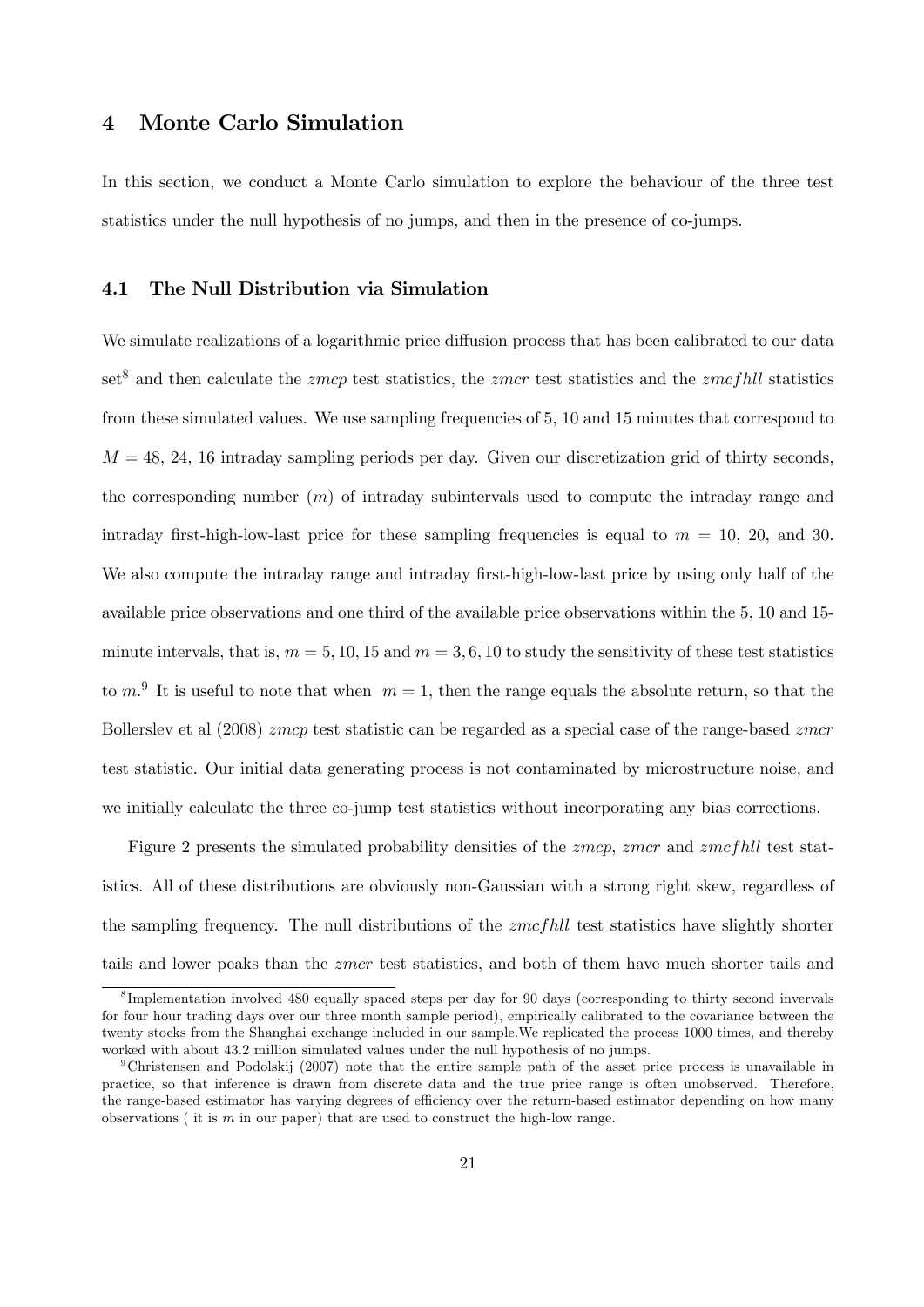lower peaks than the *zmcp* test statistics. Meanwhile, the null distributions of the *zmcfhll* test statistics have shorter tails and lower peaks as  $M$  decreases, or as  $m$  increases given the same  $M$ . This also holds for the *zmcr* test statistics.<sup>10</sup> Since large values of the test statistics discredit the null hypothesis of no co-jumps, we are mostly interested in the right tails of these distributions.

Table 3 reports the critical values of all the test statistics at the  $0.1\%$ ,  $1\%$  and  $5\%$  significance levels. These results suggest that critical values are quite sensitive to the sampling frequency  $(M)$ and the number of subintervals  $(m)$  involved in forming the intraday high-low prices. In particular, the critical values always rise as the intraday sampling frequency  $(M)$  increases, and fall as the number of subintervals  $(m)$  used for each calculation of the high-low price range or first-high-lowlast price decreases, with some exceptions at the 5% significance level.

The critical values in Table 3 relate to a situation in which no microstructure noise is present and no corrections for microstructure bias have been made, but in practice we would want to cater for possible noise effects. Therefore, we next study how microstructure noise affects the distributions of the test statistics, by adding bid-ask bounce into the data generating process and/or simulating situations in which there is infrequent trading, $11$  and then comparing the distributions of bias corrected and uncorrected test statistics with those relating to the no noise and no corrections baselines. The tails of the resulting distributions of test statistics for  $M = 48$  and  $m = 10$  are illustrated in Figure 3, where each of the nine sub-diagrams in this figure contains three plots that relate to tests when no noise is present and no bias corrections have been made, and then uncorrected and corrected tests when a specified form of microstructure noise is present. Only two plots are readily apparent on each sub-diagram, because the distributions of the bias corrected tests are almost the same as those for uncorrected tests when no microstructure noise is present. This demonstrates that the additive bias corrections are very effective. Although bid-ask bounce can induce upward bias in  $\overline{mcp_t}$  ( $\overline{mcr_t}$ ,  $\overline{mcfhll_t}$ ) and hence induce leftwards shifts in the uncorrected distributions of the

<sup>&</sup>lt;sup>10</sup>We don't provide the results of sensitivity analysis to M and m for zmcr test statistics in Figure 2. They are available upon request.

 $11$  See Section 2.3.3 for details on how we introduce noise. The values of the noise parameters that we study are indicated on the illustrations of the right hand tails provided in Figure 3.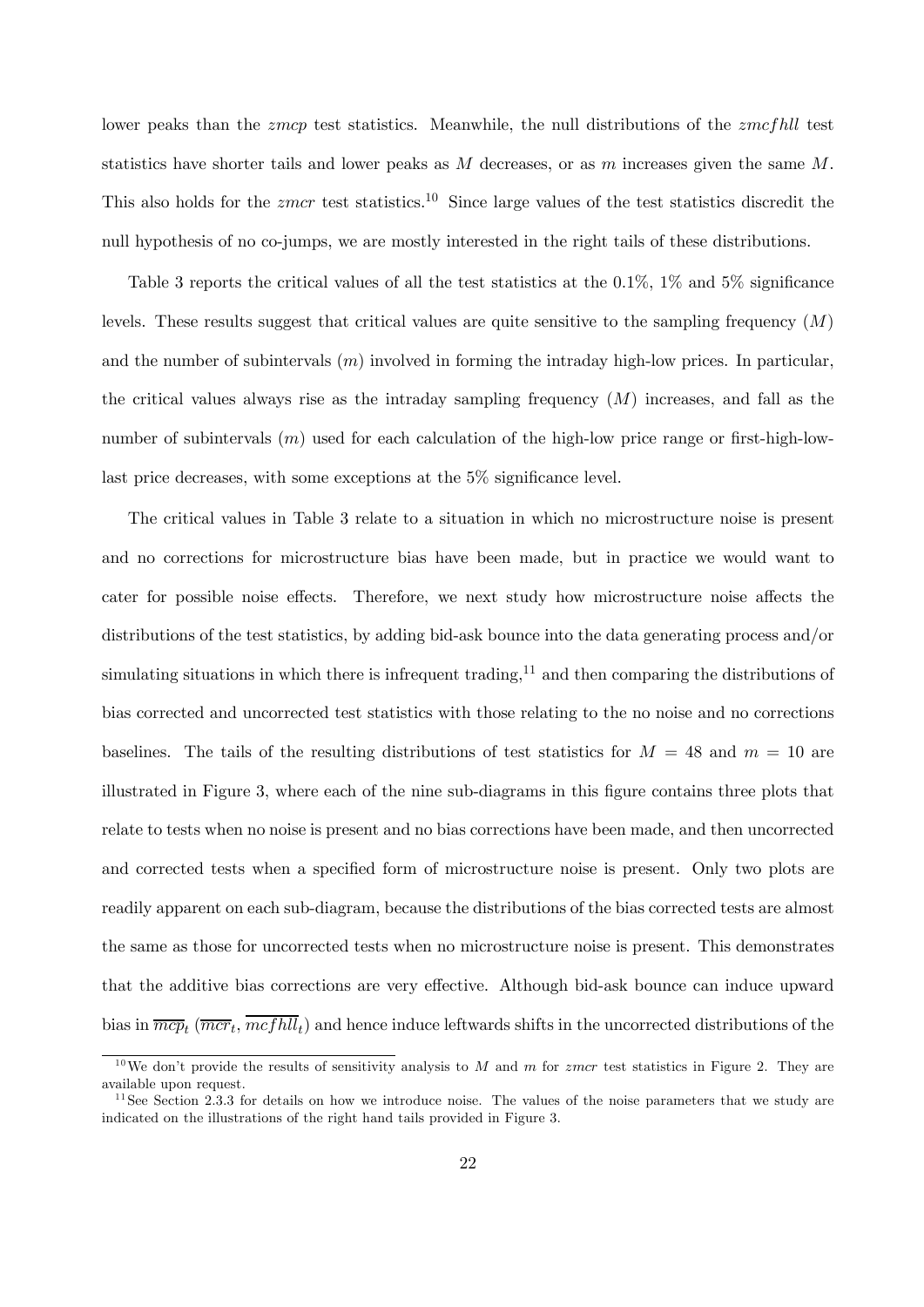$mcp_{t_j}$  mcr<sub>tj</sub>, mcfhll<sub>tj</sub> tests, the corrections move the distributions back to the right, as illustrated in the three left-hand sub-diagrams. Similarly, the three sub-diagrams running down the middle show that although failure to correct when trading is infrequent induces a rightward movement in the test distribution, simple bias corrections can rectify this. The three right-hand sub-diagrams show that the bias corrections can be helpful, even when different sorts of noise partially offset each other.

We repeated the experiments that underlie Figure 3 for different  $M$  and  $m$  and found analogous results, which suggest that provided that the calculation of the test statistic incorporates an additive bias correction, it will be appropriate to use critical values derived from simulations that relate to a situation in which microstructure noise is not present. Thus, we use the critical values in Table 3 in our power simulations that follow, and in our empirical application in Section 5. Critical values relating to other values of  $M$  and  $m$  are available from the authors upon request.

## 4.2 Power Comparisons

In this section, we compare the performance of the three test statistics in terms of their power properties. For power comparisons, we add simulated jump components into the above pure diffusion processes. For idiosyncratic jumps, we simulate 20 independent Gaussian Poisson processes with intensity  $\lambda_i^{12}$  and magnitude  $N(0, \sigma_i^2)$ ,<sup>13</sup> and add them to their corresponding pure diffusion processes. For the common jumps, we simulate one Gaussian compound Poisson process with intensity  $\lambda$  and magnitude  $N(0, \sigma_j^2)$ , and add it to the diffusion process after multiplying each of the twenty components by an estimate of its  $\beta_i$  relative to the portfolio. We calibrate the common jump intensity  $\lambda$  and the common jump size  $\sigma_J$  to empirical data (i.e.  $\lambda = 0.05\%$  and  $\sigma = 0.005$  in our case), and then change the intensity  $\lambda$  from 0.05% to 1%, and the size of  $\sigma_J$  from 0.005 to 0.1 in order to check the sensitivity of the power of these test statistics to these parameters.

<sup>&</sup>lt;sup>12</sup>Jump intensity  $\lambda_i$  is defined here as the percentage of price observations that contain a jump, where  $\lambda_i \in$ [0.005%, 0.01%] in our simulation.

<sup>&</sup>lt;sup>13</sup>Here  $\sigma_i^2 \in [0.0005, 0.001]$  in our simulation.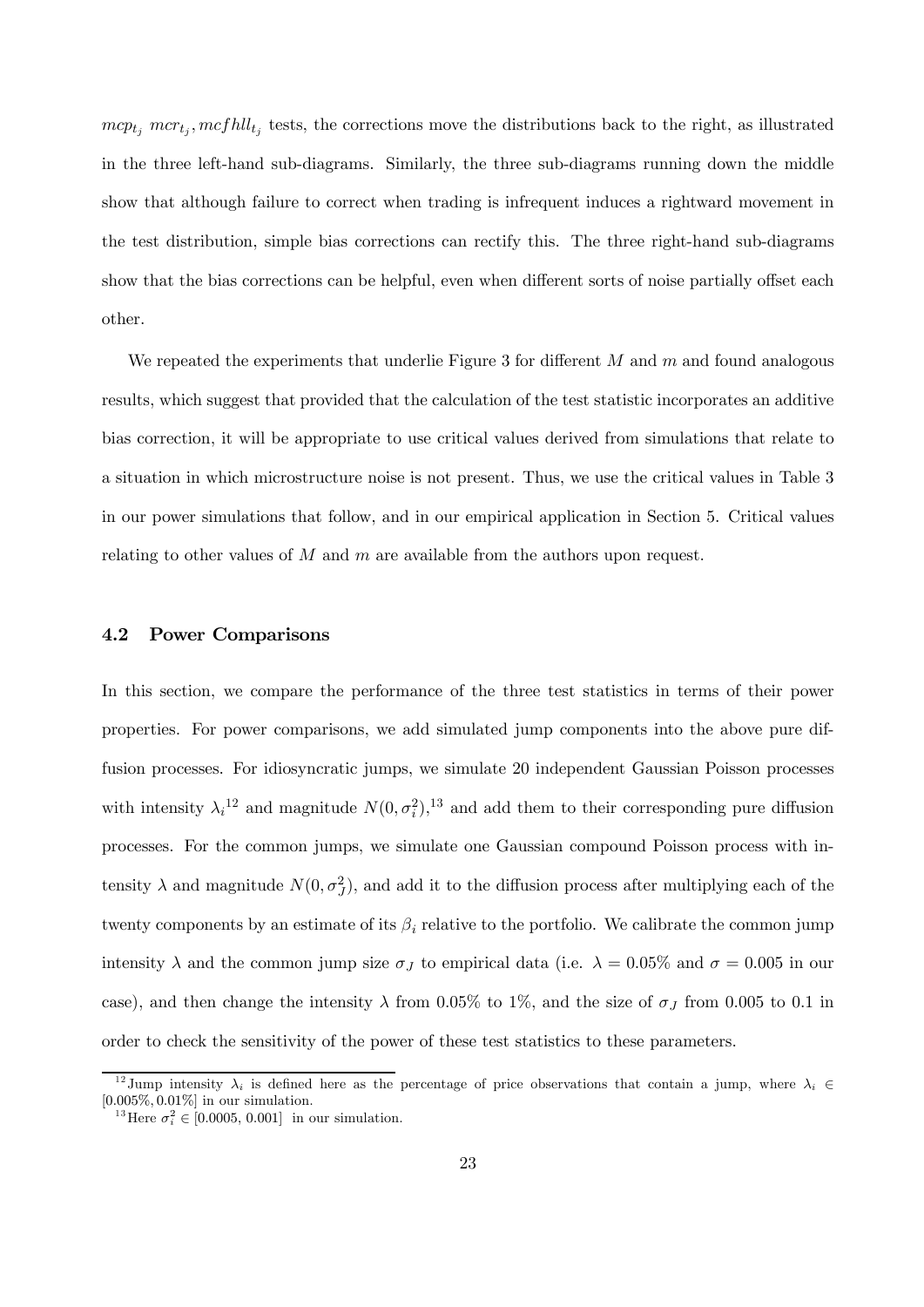Table 4 presents power calculations relating to the *zmcp*, *zmcr* and *zmcfhll* test statistics under a nominal significance level of  $0.1\%$ , but based on different sampling frequencies  $(M)$ . The number of subintervals (m) used to calculate price range and first-high-low-last price correspond to the maximum possible given  $M$ , and co-jump intensities and co-jump sizes are varied. As expected, the zmcfhll tests are the most powerful, followed by the zmcr tests and then the zmcp tests, and all tests have greater ability to find co-jumps as  $M$ ,  $\lambda$  and  $\sigma_J^2$  increase.

Table 5 reports the power of the *zmcr* test statistics and the *zmcfhll* test statistics, as the sampling frequency M is kept constant,<sup>14</sup> but the number of subintervals  $(m)$  used to calculate the price range or first-high-low-last price vary. The co-jump intensities and the co-jump sizes vary as before and the nominal significance level is still 0.1%. As expected, the tests have greater ability to find co-jumps as  $m$ ,  $\lambda$  and  $\sigma_j^2$  increase. This finding is important, because it shows that the range based statistics lead to increased power relative to the Bollerslev et al (2008) return-based zmcp test statistic (for which  $m = 1$ ). Furthermore, we find that at all sampling frequencies and all levels of co-jump intensity and co-jump size, the first-high-low-last price based  $zmcfull$  test statistics lead to further power improvement compared with the range-based zmcr test statistics.

## 5 Empirical Application

#### 5.1 Data

Our empirical analysis is based on intraday data relating to 40 very actively traded stocks in the Chinese mainland stock market.15 Twenty of these stocks are traded on the Shanghai Stock Exchange (SSE) and the remaining twenty are traded on the Shenzhen Stock Exchange (SZSE). The existing literature relating to jump detection in this market mostly focuses on the univariate situation (see Xu and Zhang (2006), Wang, Yao, Fang and Li (2008) and Ma and Wang (2009)), although

<sup>&</sup>lt;sup>14</sup>Our reported results relate to the 5-minute sampling frequency  $(M = 48)$ , but similar tendencies are observed at other sampling frequencies.

<sup>&</sup>lt;sup>15</sup>There are two official stock exchanges in the Chinese mainland market, i.e. the Shanghai Stock Exchange (SHSE) and the Shenzhen Stock Exchange (SZSE). These were established in December 1990 and July 1991 respectively. All stocks are A-share stocks.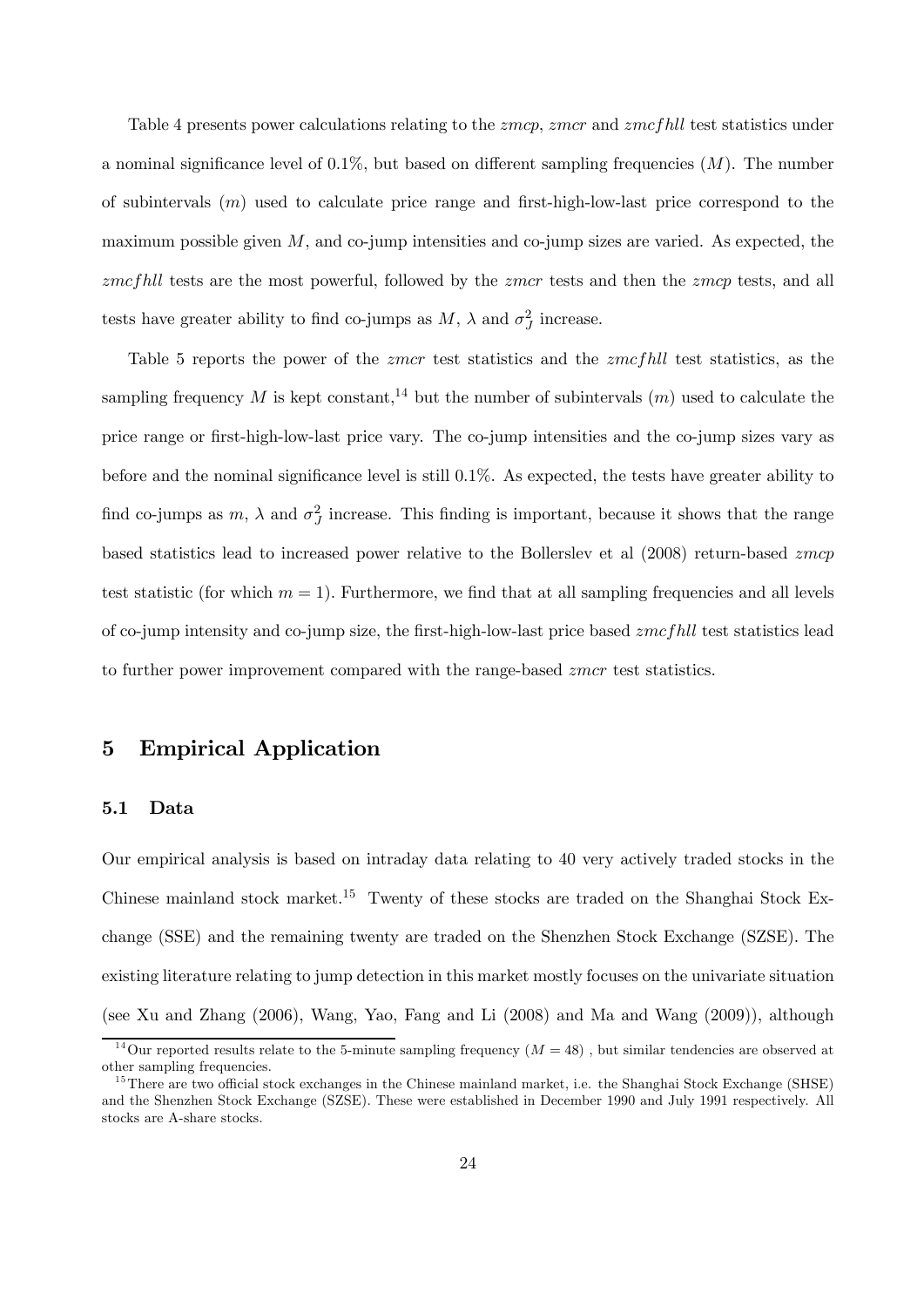Liao et al (2010) build factor models of jumps to account for simultaneous jumps in more than one stock, and Chen at al (2010) study the microstructure of cross listed A and B shares on the Shanghai exchange. We apply the return-based co-jump test in Bollerslev et al (2008), our rangebased co-jump test and our first-high-low-last price based co-jump test to the twenty stocks from the Shanghai Stock Exchange, the twenty stocks from the Shenzhen Stock Exchange and all forty stocks to analyze the co-jump patterns in each stock exchange and co-jumps across the two stock exchanges. The raw transaction prices (together with trading times and volumes) were obtained from the China Stock Market & Accounting Research (CSMAR) database provided by the ShenZhen GuoTaiAn Information and Technology Firm (GTA). Our sample covers the period from July 2nd, 2007 to September 28th, 2007 (three months).

We focus on the active trading period and leave issues associated with overnight jumps for further research. Due to the fact that it is difficult to construct the price sample path of a portfolio from the tick-by-tick data of each individual stock in the case of nonsynchronous trading, we firstly use 30 seconds as the sampling frequency to obtain equally spaced high frequency data for each individual stock, then average the 30-second prices of individual stocks to obtain a price sample path for the equally weighted portfolio.<sup>16</sup> Therefore, the baseline data used in the following analysis is equally spaced high frequency data (observed at thirty second intervals) rather than irregularly spaced tick-by-tick data. We exclude weekends, public holidays and periods when there are firm specific suspensions from our sample, and we avoid market opening effects by only using data from 09:35-11:30 and 13:05-15:00.

Paralleling many previous studies, we attempt to strike a reasonable balance between efficiency and accuracy by using five-minutes as the sampling frequency to construct intraday returns, intraday range, daily realized volatility, daily realized range and daily FHLL estimators of volatility.

 $16$ Bannouh et al (2009) accounted for nonsynchronous trading by updating their portfolio price each time that they observed a new price for one of the constituent assets. They have only three assets in their portfolio. Their procedure becomes relatively complicated when the number of the constituent assets is large, so in our case, we simply sample the raw tick-by-tick data once every 30 seconds to effectively mimic a synchronous trading scenario in which the portfolio price is updated every 30 seconds. This does not lead to a large loss of information because our prices rarely change much in 30 seconds.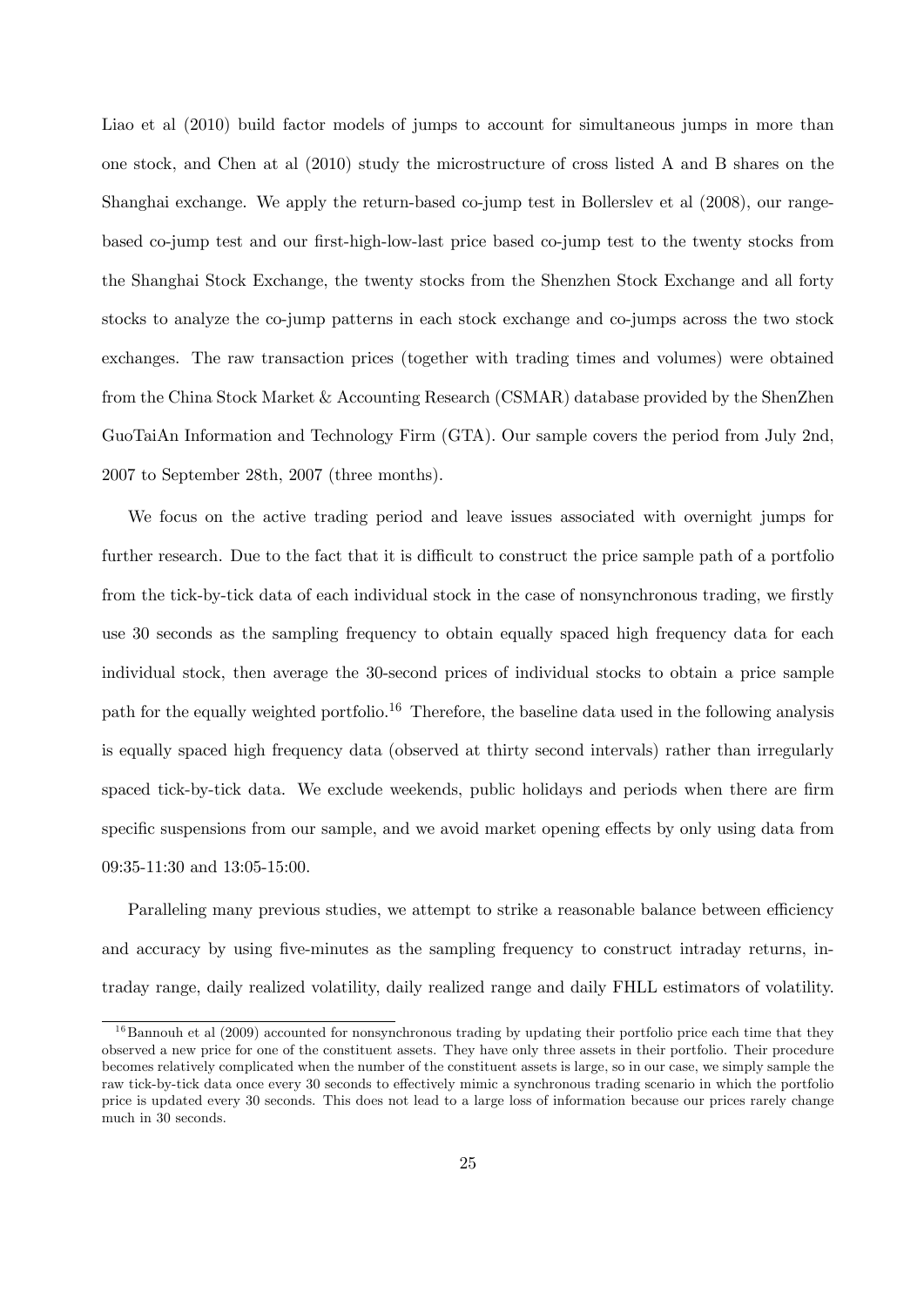Moreover, when calculating our intraday *zmcp*, *zmcr*, and *zmcfhll* statistics, we employ the additive bias-correction method as discussed in section 2.3.3 to correct for microstructure noise bias in daily realized volatility, daily realized range and daily FHLL variance estimators. Our sample spans 65 trading days, and each trading day has 462 intraday (30-seconds) price observations. Hence, there are  $M = 46$  zmcp, zmcr, and zmcfhll test statistics for each trading day, and the number of intraday prices that are used to calculate the range for each five minute interval is  $m + 1 = 11$ .

#### 5.2 Co-jumps in the Chinese Mainland Stock Market

We simulate the null distributions of the co-jump test statistics for the forty stocks prior to performing the tests. This involves the simulation of 1000 realizations of a  $40 \times 1$  diffusion process with zero drift and a covariance matrix determined by an unconditional estimate of the covariance matrix of the 30-seconds within-day returns for the relevant 40 stocks. The length of each realization is set equal to the sample size (462 per day for 65 days). We use these simulations to obtain observations on each of the *zmcp*, *zmcr* and *zmcfhll* test statistics. This scheme generated over 30 million simulated values for each of the three test statistics under the null of no jumps, and we used these to obtain critical values at the  $0.1\%$ ,  $1\%$  and  $5\%$  significance levels.

Figure 4 plots the three series of test statistics calculated from the panel of 40 stocks, together with horizontal lines that indicate the  $0.1\%$ ,  $1\%$  and  $5\%$  critical values determined from the simulated null distributions. It is clear that the empirically observed test statistics exceed their relevant critical values on several occasions, providing evidence of co-jumps. A comparison of the three graphs in the figure shows that the  $zmcfhl$  tests finds more co-jumps than the  $zmcr$  and  $zmcp$  tests regardless of the level of significance of the test.

Table 6 report the outcomes of the co-jump tests the  $0.1\%$  significance level. These outcomes include co-jump arrival dates and times. In contrast to previous research that has found frequent jumps in some of the individual stocks (see Liao (2011)), we find relatively few co-jumps in the panels. The return-based test finds six co-jumps on the panel of forty stocks, the range based test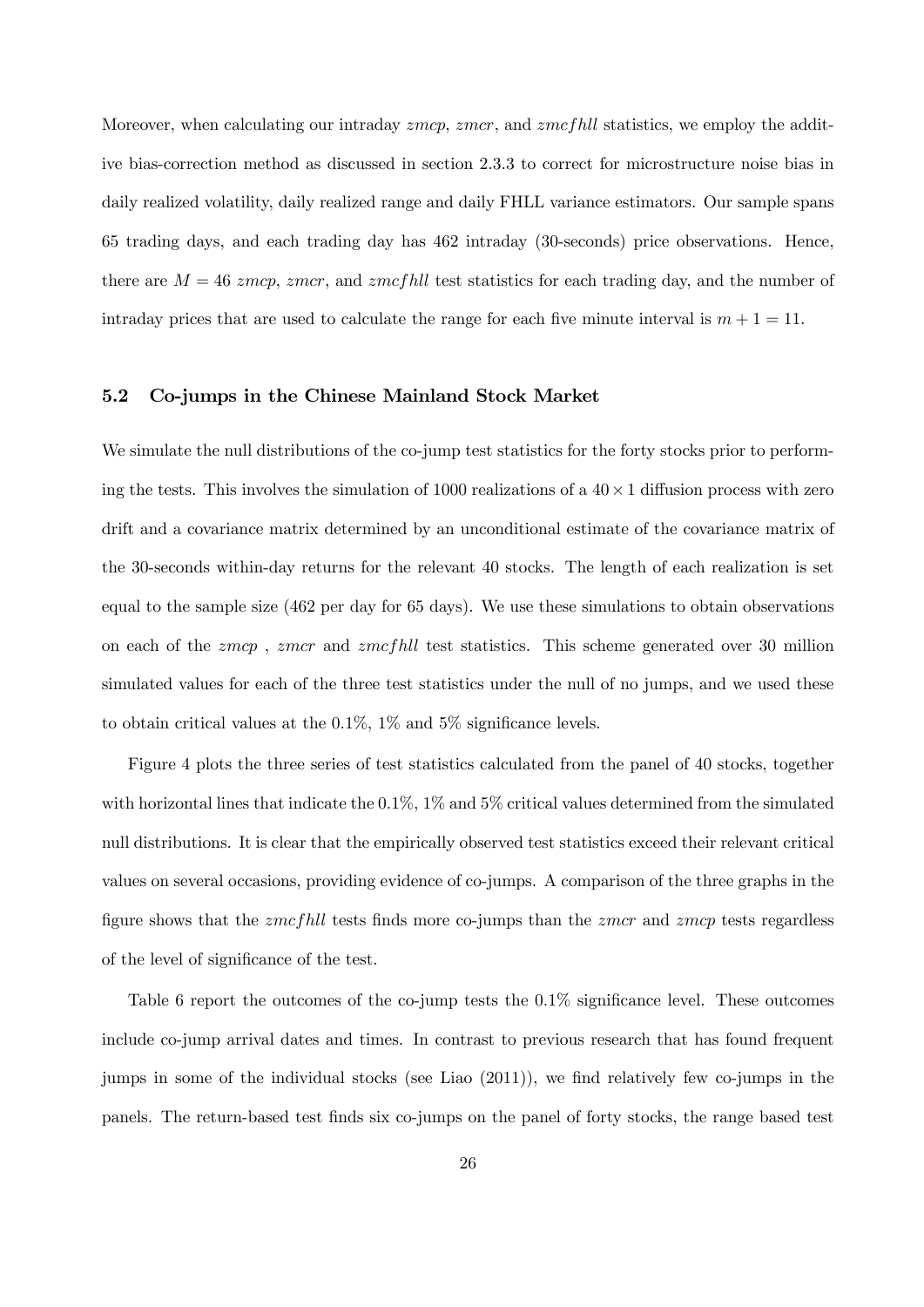finds the same co-jumps as well as an additional three co-jumps (9 in total), and the FHLL test finds all of these co-jumps as well as another six co-jumps (15 in total). Many of the detected co-jumps in this market occurred near the morning opening time or the afternoon closing time of trading sessions. Moreover, the timing of some of co-jumps coincided with the release of news on stock market regulations or monetary policy. These specific events are detailed below Table 6.

We repeated the co-jump tests for our panels of 20 stocks sold on the Shanghai exchange and the 20 stocks sold on the Shenzhen exchange (recalibrating the critical values appropriately in each case). We do not report results here because of space considerations, but note that the results for these separate panels essentially mirrored those for the panel of all 40 stocks. In particular, most of the co-jump times found in the composite panel were also found in each of the two separate panels, and vice-versa.

## 6 Conclusion

This paper explores the use of first-high-low-last (FHLL) prices in a multivariate high frequency setting. We introduce a first-high-low-last price based covariance estimator and study its properties, and find that after a very simple bias correction, this estimator has lower root mean squared error than counterparts based on realized range and realized variance. We also use FHLL price data instead of returns data in the Bollerslev et al (2008) co-jump test, and find an increase in power. We see a similar but smaller increase in power in an analogous range based co-jump test that we propose and study in conjunction with our FHLL based co-jump test. When we apply our FHLL co-jump test to a panel of high frequency data relating to Chinese mainland stock market, we find co-jumps in the stocks from the two stock market exchanges, and we are able to associate many of these co-jumps with announcements about changes in monetary policy or stock market regulations.

Our FHLL estimator of covariance is quite easy to calculate, since it relies only on univariate methodology (i.e. FHLL measures of the variances of two individual stocks and a portfolio containing those stocks). While the computational burden of estimation might not be a primary consideration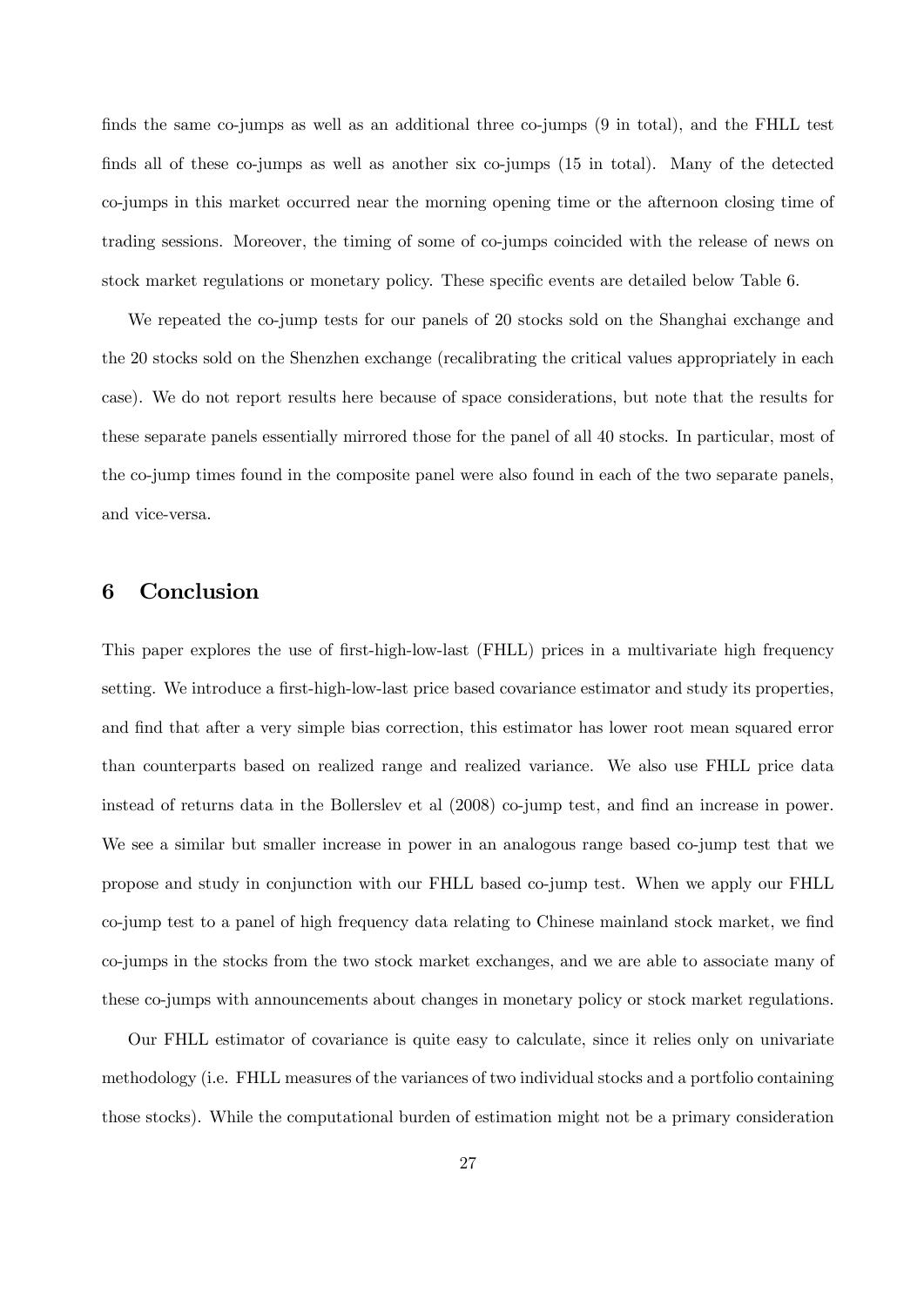when working with just two assets, it becomes an important practical consideration once one works with a large set of assets. Our finding that the use of FHLL measures of variance in covariance estimation can be beneficial relative to the use of return (and range) based measures of variance is likely to encourage researchers to explore the potential of using other univariate measures of variance in covariance estimation further. Similarly, our use of range and FHLL variance estimators in the construction of tests analogous to the Bollerslev et al (2008) co-jump test paves the way for using other variance estimators in such tests. Here, we have focussed on the potential benefits of including information about price ranges (in addition to returns) in both covariance estimation and in a test for co-jumps in a large panel, but further benefits are likely as additional observed information about the price process and noise structure is incorporated into variance estimation, and variance estimates are used for other purposes.

The literature on covariance estimation is growing very rapidly, and it now includes very detailed examinations of the bias effects of microstructure noise and asynchronous trading on covariance estimation, as well as ways of accounting for this. Griffin and Oomen (2011) study several covariance estimators and conclude that the choice between them can depend on the properties of the price process. We have not studied these properties here, but point out that the additive bias correction that we used in this setting of forty stocks was simple and effective, and avoided potential difficulties associated with treating different stocks in the portfolio differently. It would be interesting to experiment with other forms of bias correction in this context, but we leave this for later research.

Thus far we have linked some of the co-jumps that we found to announcements in monetary policy and stock market regulations. We anticipate that it might also be possible to link some of the other co-jumps to political announcements or financial events that occurred overseas. We leave further investigation of possible reasons for co-jumps in China for later work. Meanwhile, the empirical evidence of co-jumps in financial markets suggests that common factor models of jumps have empirical relevance. This lays open the possibility that models of co-jumps might have forecasting potential. We are currently working on this topic and have found encouraging results.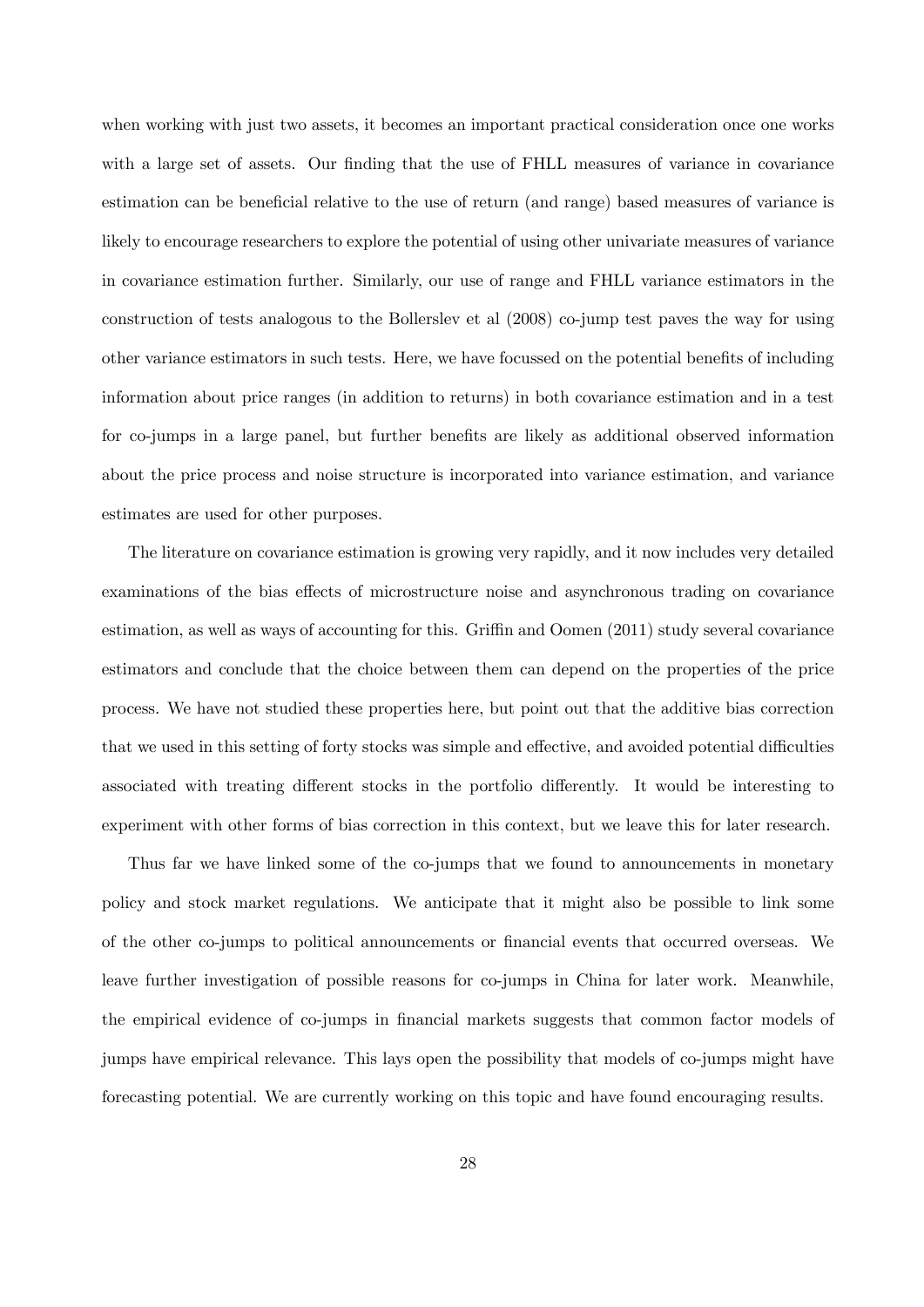## References

- [1] AïtSahalia, Y., J. Fan and D. Xiu, 2010,"High Frequency Covariance Estimates with Noisy and Asynchronous Financial Data", Journal of the American Statistical Association, 1504- 1517.
- [2] Andersen, T.G., T. Bollerslev, F. X. Diebold and P. Labys (2001), "The Distribution of Real Exchange Rate Volatility", Journal of the American Statistical Association, v 96, pp 42 - 55.
- [3] Bannouh, K., D. V. Dijk., and M. Martens. (2009), "Range-Based Covariance Estimation Using High-Frequency Data: The Realized Co-Range", Journal of Financial Econometrics 1-32.
- [4] Barndorff-Nielsen, O.E. and N. Shephard. (2003), "Measuring the Impact of Jumps in Multivariate Price processes using Bi-Power Covariation", Working Paper, Oxford University.
- [5] Barndorff-Nielsen, O.E. and N. Shephard. (2004), "Power and Bipower variation with Stochastic Volatility and Jumps," Journal of Financial Econometrics, 2, 1-37.
- [6] Bardnorff-Nielsen, O.E. and N. Shephard. (2006), "Econometrics of Testing for Jumps in Financial Economics Using Bipower Variation," Journal of Financial Econometrics, 4, 1-30.
- [7] Bollerslev, T., T. H. Law, and G. Tauchen. (2008), "Risk, jumps, and diversification", Journal of Econometrics, 144:234-256.
- [8] Brandt, M. W., and F. X. Diebold. (2006), "A No-arbitrage Approach to Range-Based Estimation of Return Covariances and Correlations", Journal of Business 79:61-74.
- [9] Chen, J., J. Williams and R. Buckland (2010), "A Tale of Two Microstructures: Spillovers of Informed Trading and Liquidity for cross listed Chinese A and B Shares". Working Paper, University of Swansea, U.K.
- [10] Christensen, K., and M. Podolskij. (2007), "Realized Range-based Estimation of Integrated Variance", Journal of Econometrics 141:323-349.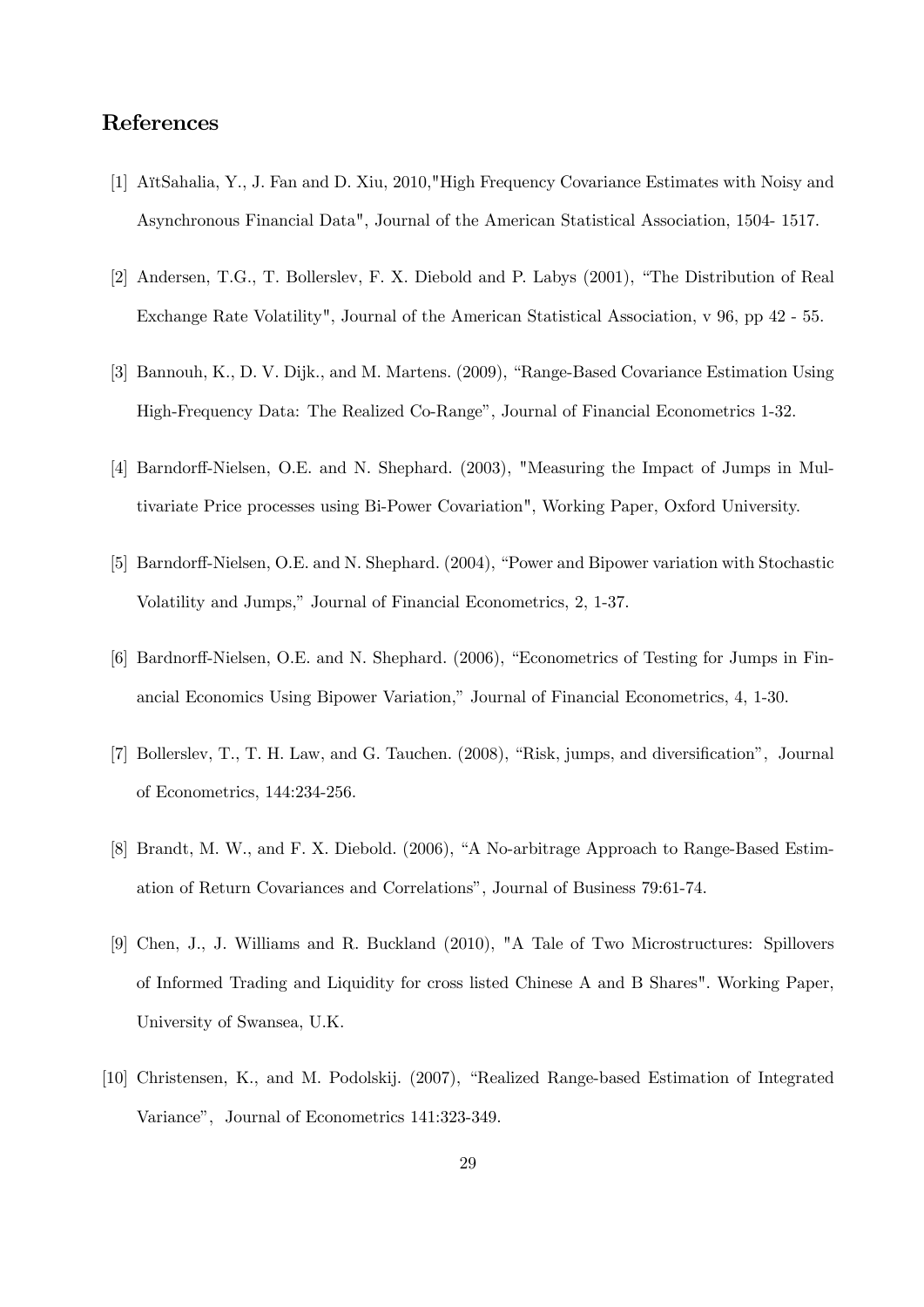- [11] Garman, M. B. and Klass, M. J. (1980), "On the Estimation of Security Price Volatilities from Historical Data", Journal of Business 53(1), 67-78.
- [12] Gobbi, F., and C. Mancini. (2007), "Identifying the Covariation between the Diffusion Parts and the Co-jumps Given Discrete Observations", Working Paper, Dipartimento di Matematica per le Decisioni, Universit'a degli Studi di Firenze.
- [13] Griffin, J. E. and R. C. A. Oomen. (2011), "Covariance Estimation in the Presence of Non-Synchronous Trading and Microstructure Noise", Journal of Econometrics, 160. p58 - 68.
- [14] Jacod, J., and V. Todorov. (2009), "Testing For Common Arrivals of Jumps for Discretely Observed Multidimensional Processes", The Annals of Statistics 37(4): 1792-1838.
- [15] Liao, Y. (2011), "Does Decomposing Realized Volatility Help in Risk Prediction: Evidence from the Chinese Mainland Stock Market", PhD Dissertation, School of Economics, Australian National University.
- [16] Liao, Y., H. M. Anderson., and F. Vahid (2010), "Do Jumps Matter? Forecasting Multivariate Realized Volatility allowing for Common Jumps", Department of Econometrics and Business Statistics Working Paper 11, 2010, Monash University.
- [17] Ma, C.H and Wang, X.Z. (2009), "The Jump Behavior of China's Stock Market Prices: A Nonparametric Analysis with the High Frequency Data of the SSE Composite Index", Working Paper, Xiamen University.
- [18] Martens, M., and D. van Dijk (2007), "Measuring Volatility with the Realized Range", Journal of Econometrics 138:181-207.
- [19] Parkinson, M. (1980), "The Extreme Value Method for Estimating the Variance of the Rate of Return", Journal of Business, 53:61-65.
- [20] Rogers, L. L. C. G. and S. E. Satchell (1991), "Estimating Variance from High, Low and Closing Prices", Annals of Applied Probability, 1, 4, pp 504 - 512.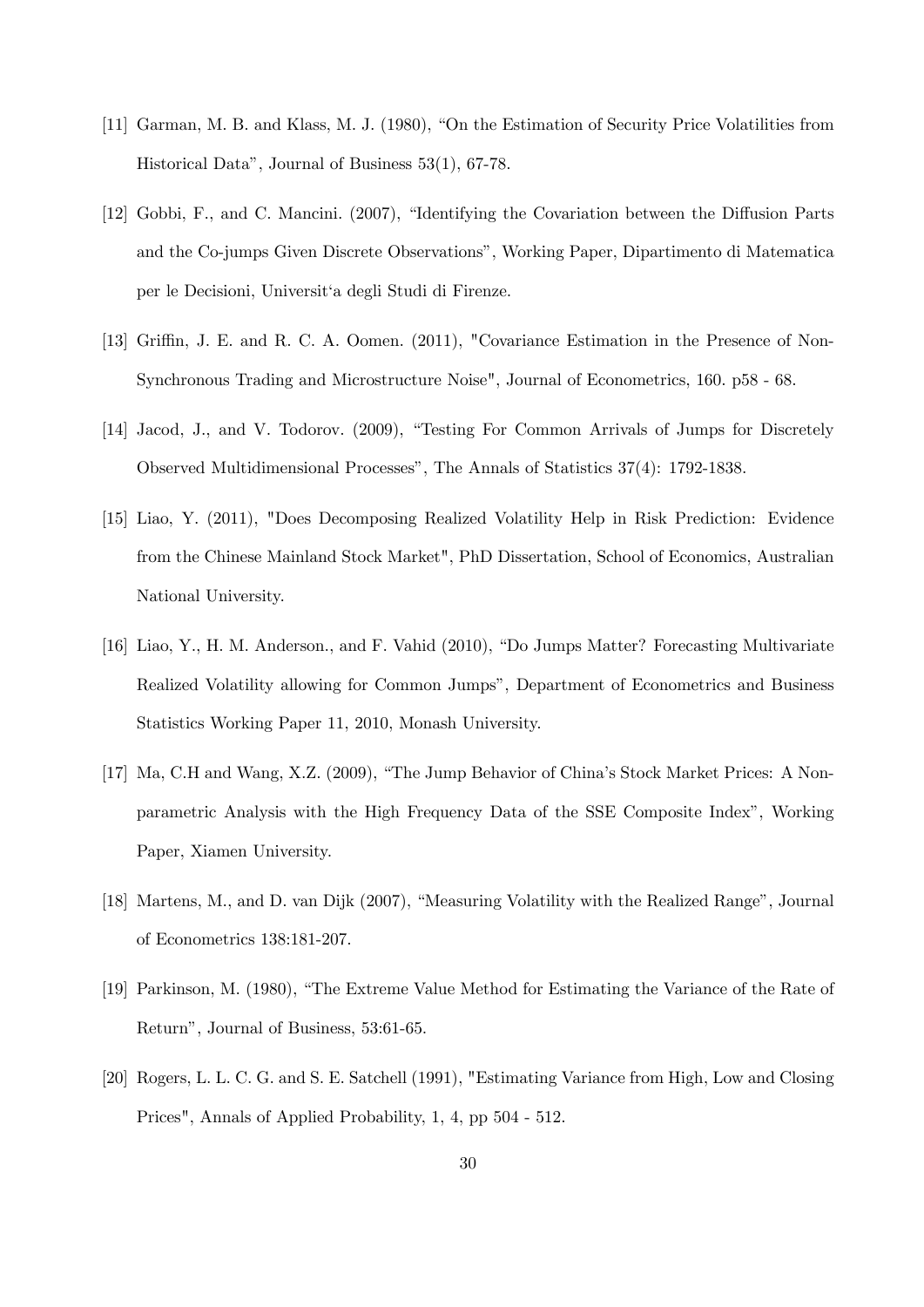- [21] Wang, C.F., Yao, N., Fang, Z.M., and Li, Y. (2008), "An Empirical Research on Jump Behavior of Realized Volatility in Chinese Stock Markets", Systems Engineering, 26(2):213-215.
- [22] Xu, Z.G., and Zhang, S.Y. (2006), "Research on Modeling Realized Volatility based on High Frequency Data", Journal of Systems Engineering, 21(1):165-167.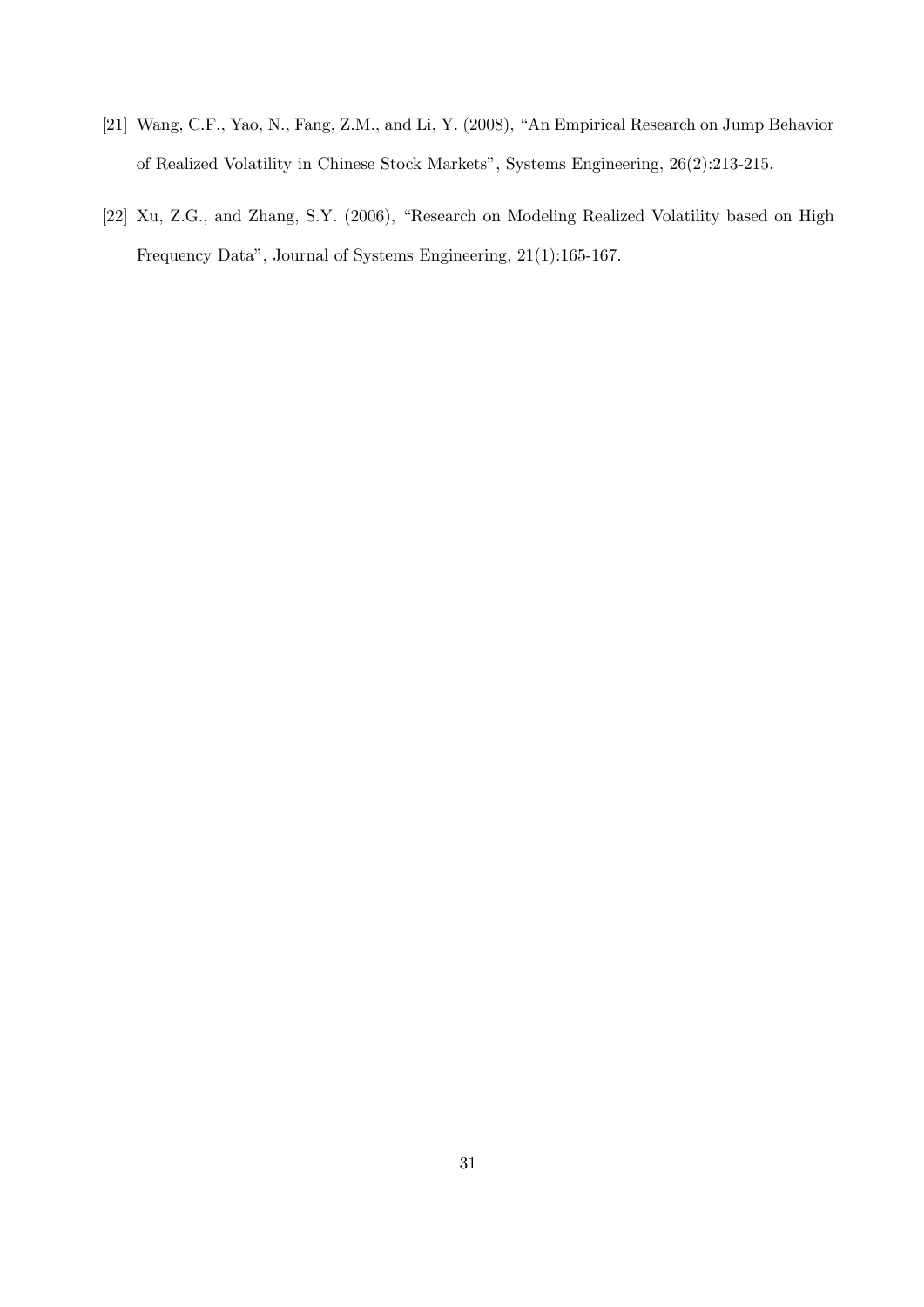Figure 1: Density Graphs of the Three Covariance Estimators (Constant Volatility and No Microstructure Noise ) Figure 1: Density Graphs of the Three Covariance Estimators (Constant Volatility and No Microstructure Noise)



and first-high-low-last price based estimator) via simulation of 5000 days based on a 5-minute sampling frequency. The middle panel shows the distributions of the three covariance estimators (realized covariance, realized co-range, and first-high-low-last price based estimator) via simulation of 5000 days based on a 10-minute sampling frequency. The bottom panel shows the distributions of the three covariance estimators (realized covariance, Note: The true covariance is 0.04. The top panel shows the distributions of the three covariance estimators (realized covariance, realized co-range, Note: The true covariance is 0.04. The top panel shows the distributions of the three covariance estimators (realized covariance, realized co-range, and first-high-low-last price based estimator) via simulation of 5000 days based on a 5-minute sampling frequency. The middle panel shows the distributions of the three covariance estimators (realized covariance, realized co-range, and first-high-low-last price based estimator) via simulation of 5000 days based on a 10-minute sampling frequency. The bottom panel shows the distributions of the three covariance estimators (realized covariance, realized co-range, and first-high-low-last price based estimator) via simulation of 5000 days based on a 15-minute sampling frequency. realized co-range, and first-high-low-last price based estimator) via simulation of 5000 days based on a 15-minute sampling frequency.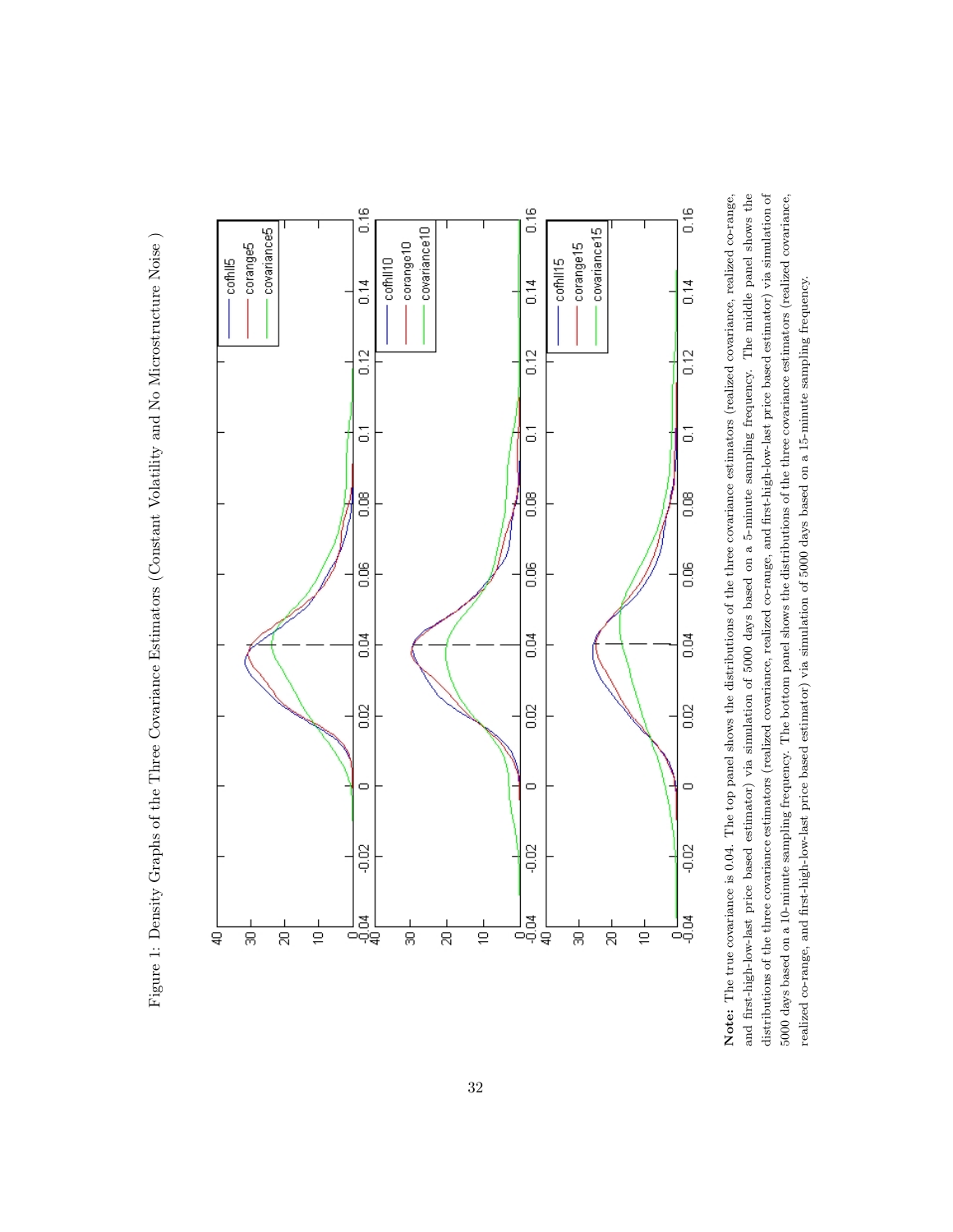Figure 2: Monte Carlo Simulation of the Null Distributions of the Co-Jump Test Statistics Figure 2: Monte Carlo Simulation of the Null Distributions of the Co-Jump Test Statistics



Note: The top panel shows the null distributions of the three test statistics (zmcp, zmcr, and zmcfhll test statistics) when daily variance calculations are based on 5-minute intervals ( $M=48$ ) and subintervals for range and first-high-low-last price calculations are recorded 10 times ( $m=10$ ) during each 5-minute interval. The middle panel shows the null distributions of zmcfhll test statistics for different number of intervals (M), when subintervals The bottom panel shows the null distributions of zmcfhll test statistics for  $M=48$ , when the number of subintervals for range and first-high-low-last price calculations  $(m)$  within each Note: The top panel shows the null distributions of the three test statistics (zmcp, zmcr, and zmcfhll test statistics) when daily variance calculations are based on 5-minute intervals (M=48) and subintervals for range and first-high-low-last price calculations are recorded 10 times (m=10) during each 5-minute interval. The middle panel shows the null distributions of zmcfhll test statistics for different number of intervals (M), when subintervals for range and first-high-low-last price calculations (m) are recorded the maximum possible number of times. The bottom panel shows the null distributions of zmcfhll test statistics for M=48, when the number of subintervals for range and first-high-low-last price calculations (m) within each for range and first-high-low-last price calculations (m) are recorded the maximum possible number of times. of these 48 intervals is varied. of these 48 intervals is varied.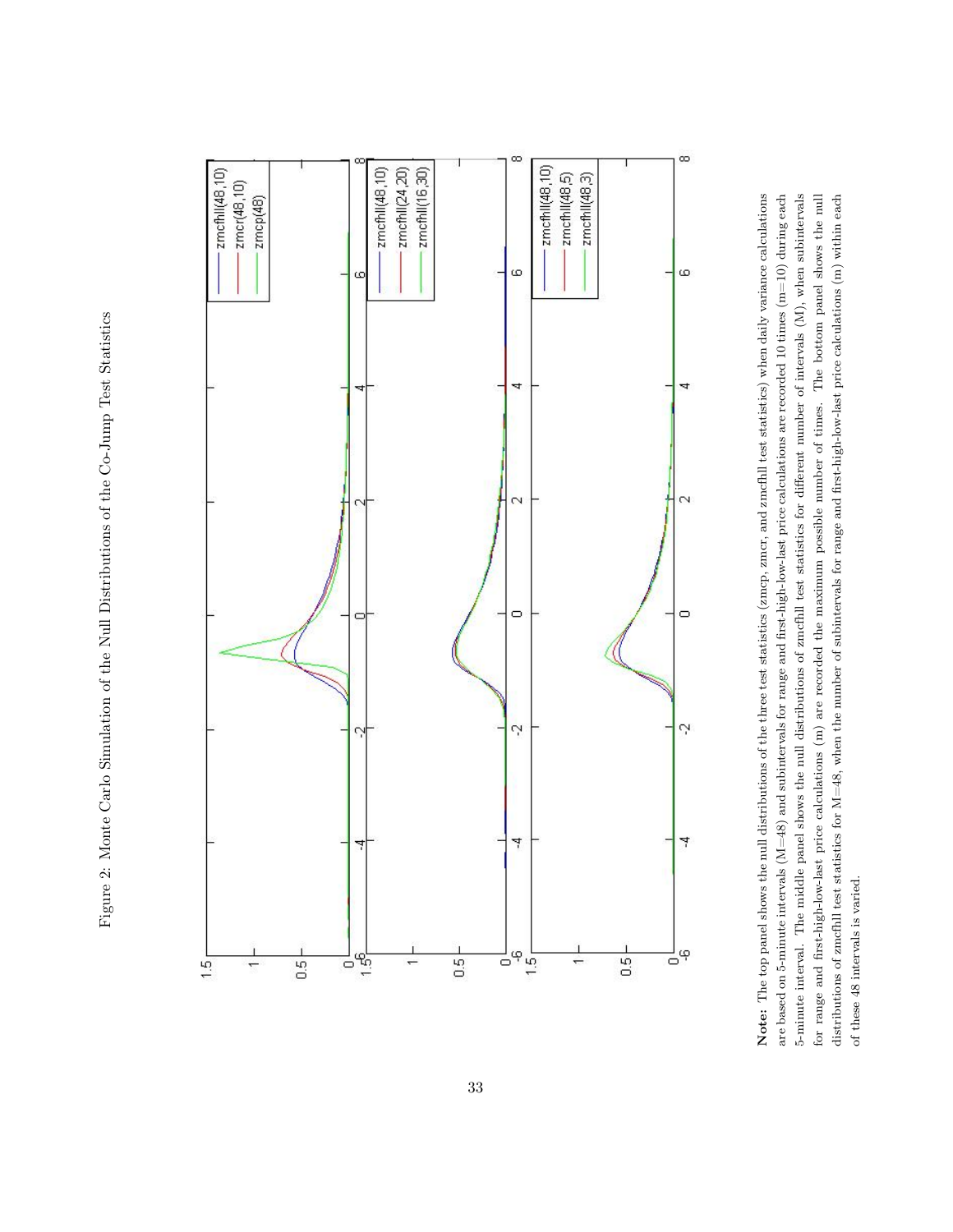Figure 3: The Effects of Microstructure Noise and Bias Corrections on the Right Tail Distributions of the Co-Jump Test Figure 3: The Effects of Microstructure Noise and Bias Corrections on the Right Tail Distributions of the Co-Jump Test =10) m $M = 48$ , and Statistics (when



illustrate the effects of bid-ask bounce, the middle diagrams illustrate the effects of infrequent trading, and the right hand diagrams illustrate the joint effects of bid-ask bounce and infrequent trading. The daily vari Note: Approximately 10% of the right hand tail of the distribution of the co-jump test statistic is illustrated in each case. The left hand diagrams range and first-high-low-last price calculations are recorded 10 times  $(m=10)$  during each 5-minute interval. The same tendency is observed when we Note: Approximately 10% of the right hand tail of the distribution of the co-jump test statistic is illustrated in each case. The left hand diagrams illustrate the effects of bid-ask bounce, the middle diagrams illustrate the effects of infrequent trading, and the right hand diagrams illustrate the joint effects of bid-ask bounce and infrequent trading. The daily variance calculations are based on 5-minute intervals (M=48) and subintervals for range and first-high-low-last price calculations are recorded 10 times (m=10) during each 5-minute interval. The same tendency is observed when we use other sampling frequencies for the daily variance calculations. Relevant results are available upon request. use other sampling frequencies for the daily variance calculations. Relevant results are available upon request.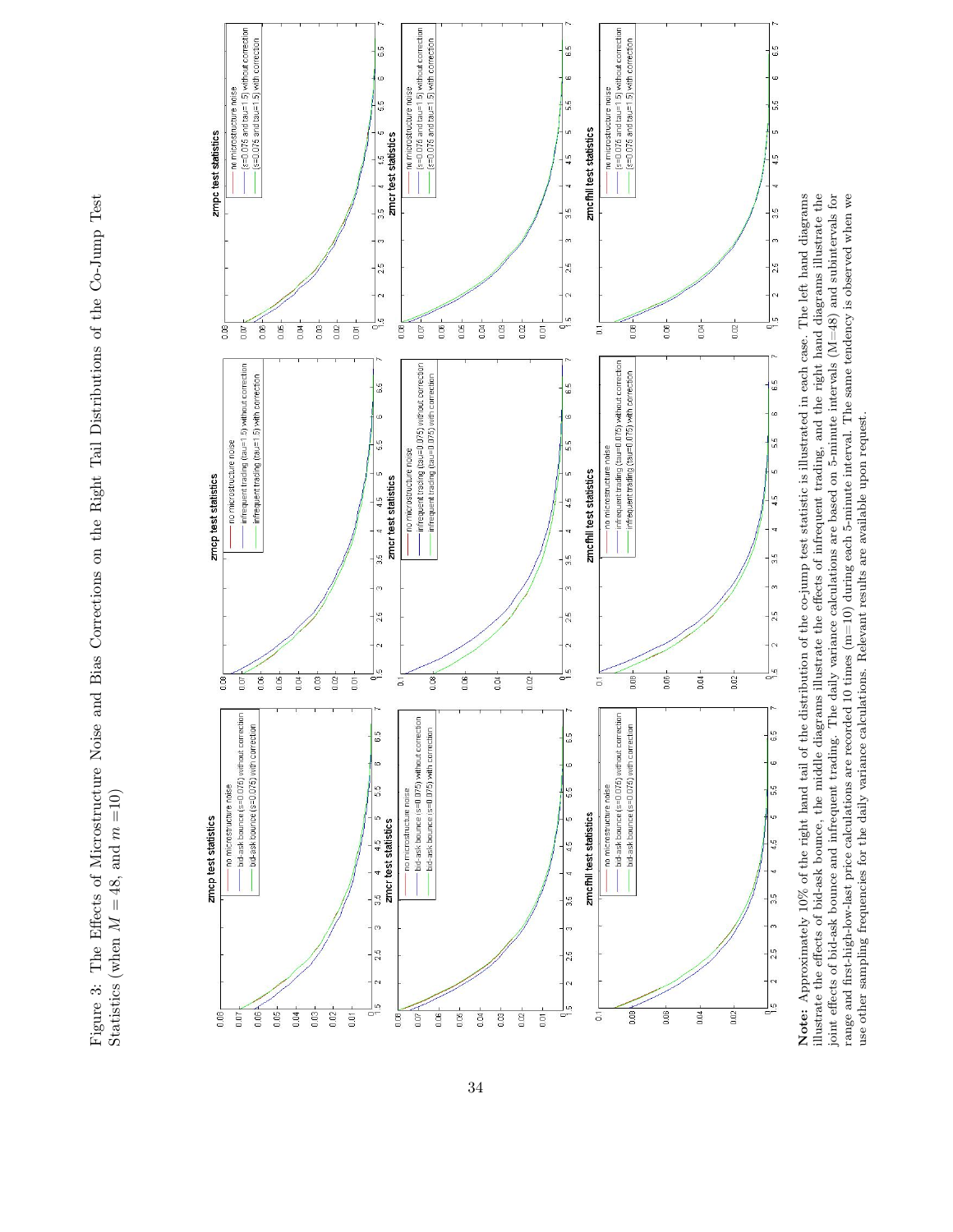Figure 4: Empirical Test Statistics for all 40 stocks Figure 4: Empirical Test Statistics for all 40 stocks



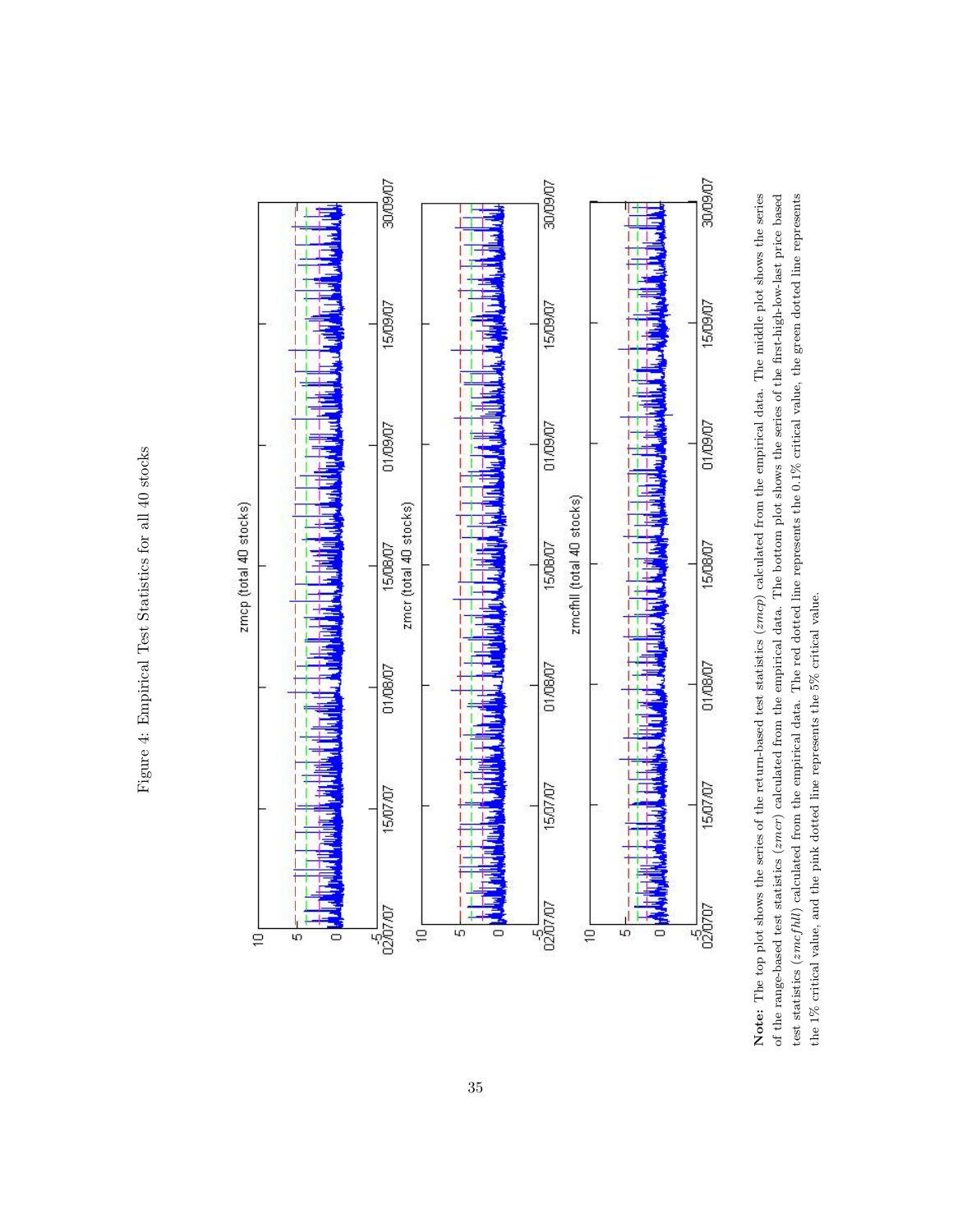|                               | RCV,      |             |                       | $RCR_t$     | <i>FHLLCV</i> , |        |
|-------------------------------|-----------|-------------|-----------------------|-------------|-----------------|--------|
| Sampling Frequency            | Bias      | <b>RMSE</b> | Bias                  | <b>RMSE</b> | Bias            | RMSE   |
|                               | Panel A:  |             | Constant Covariance   |             |                 |        |
| $\left( \text{minute}\right)$ | $-0.0004$ | 0.0229      | $-0.0007$             | 0.0117      | 0.0008          | 0.0113 |
| 5(minutes)                    | $-0.0002$ | 0.282       | $-0.0005$             | 0.0130      | 0.0006          | 0.0126 |
| .0(minutes                    | $-0.0001$ | 0.304       | $-0.0002$             | 0.0147      | 0.0002          | 0.0132 |
| [5(minutes]                   | 0.0001    | 0.315       | $-0.0002$             | 0.0159      | $-0.0003$       | 0.0153 |
| 30(minutes)                   | $-0.0003$ | 1.0367      | $-0.0003$             | 0.0186      | $-0.0003$       | 0.183  |
| $50$ ( $minutes$ )            | $-0.0005$ | 1.0411      | $-0.0006$             | 0.0204      | 0.0006          | 0.0198 |
| $240$ (daily)                 | $-0.0005$ | 0.0859      | $-0.0008$             | 0.0411      | 0.0009          | 0.361  |
|                               | Panel B:  |             | Stochastic Covariance |             |                 |        |
| 1(minute)                     | $-0.0009$ | 0.0372      | $-0.0014$             | 0.0134      | 0.0016          | 0.0126 |
| $5$ (minutes)                 | $-0.0006$ | 0.398       | $-0.0008$             | 0.0136      | 0.0009          | 0.0127 |
| 10(minutes)                   | $-0.0002$ | 0.0420      | $-0.0006$             | 0.0149      | 0.0008          | 0.135  |
| 15(minutes)                   | $-0.0003$ | 0.0429      | $-0.0004$             | 0.0154      | $-0.0004$       | 0.0148 |
| 30(minutes)                   | $-0.0003$ | 0.0432      | $-0.0003$             | 0.0183      | 0.0003          | 1.0177 |
| $50$ ( $minutes$              | $-0.0004$ | 1.0487      | $-0.0005$             | 0.0228      | 0.0006          | 0.0208 |
| 240(daily)                    | 0.0006    | 1.0881      | 0.0007                | 0425        | 0.0008          | 0.331  |

Table 1: Comparison of Covariance Estimators When There Is No Microstructure Noise Table 1: Comparison of Covariance Estimators When There Is No Microstructure Noise

Note: The true covariance is 0.04. All points of the simulated data are observed ( $\tau = 1$ ) and there is no bid-ask bounce ( $s = 0$ ). RCV<sub>i</sub> is realized Note: The true covariance is 0.04. All points of the simulated data are observed  $(\tau = 1)$  and there is no bid-ask bounce  $(s = 0)$ . RCVt is realized covariance,  $RCR_t$  is realized co-range, and  $FHLLCV_t$  is the first-high-low-last price covariance estimator. covariance,  $RCR_t$  is realized co-range, and  $FHLCV_t$  is the first-high-low-last price covariance estimator.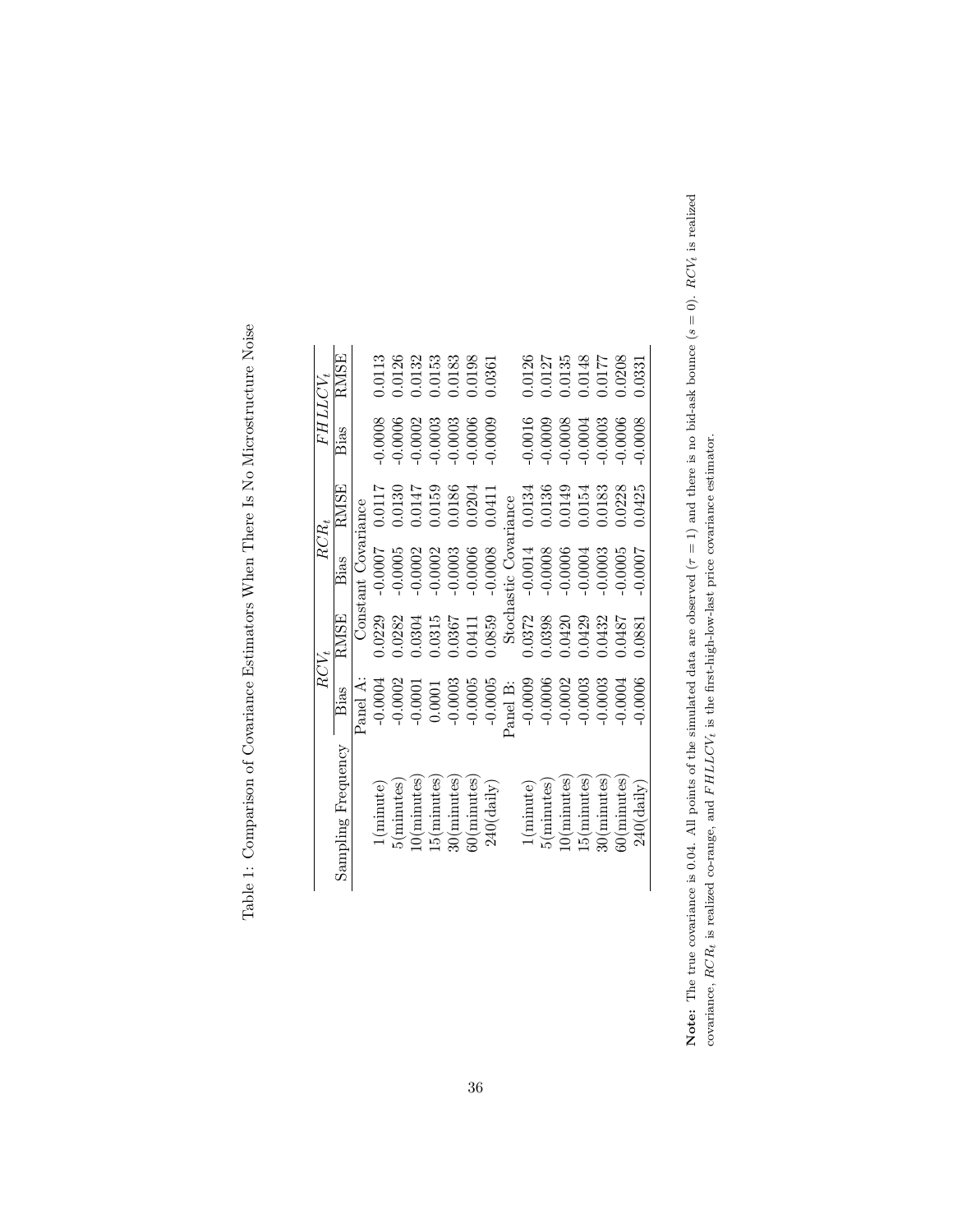| )<br>}<br>}<br>ׅ֧֧ׅ֧֧֚֚֚֚֚֚֚֚֚֚֚֚֚֚֚֚֚֚֚֚֚֚֡֡֡֜֡֜֝֬֝֟֝֜֝֬<br>Ì |
|----------------------------------------------------------------|
|                                                                |
| $\ddot{\phantom{a}}$<br>ĺ                                      |
| $\frac{1}{2}$<br>$-1$                                          |
| j<br>ļ                                                         |
| .<br>.<br>.<br>.<br>ļ                                          |
|                                                                |
| í<br>Ì                                                         |
|                                                                |
| :<br>!                                                         |
| i<br>Si<br>Si<br>ند<br>H                                       |

| $\overline{FHLLCCV_{C,t}}$ | RMSE                    |                       |           |            |                                    |               | $\begin{array}{l} 0.0239 \\ 0.0254 \\ 0.0289 \\ 0.0215 \\ 0.0197 \\ 0.0197 \\ 0.0225 \\ 0.0386 \end{array}$           |                    |               |          |                      | $\begin{array}{l} 0.0322 \\ 0.0316 \\ 0.0304 \\ 0.0304 \\ 0.0367 \\ 0.0367 \\ 0.0367 \\ 0.0386 \end{array}$ |             |                     |                                              |                    |                                                                                                                                                                                                                                                                                             |                    | $\begin{array}{c} 0.0258 \\ 0.0272 \\ 0.0294 \\ 0.0316 \\ 0.0335 \\ 0.0335 \\ \hline \end{array}$      |                                                 |                               |                    |                | 1.0452        |
|----------------------------|-------------------------|-----------------------|-----------|------------|------------------------------------|---------------|-----------------------------------------------------------------------------------------------------------------------|--------------------|---------------|----------|----------------------|-------------------------------------------------------------------------------------------------------------|-------------|---------------------|----------------------------------------------|--------------------|---------------------------------------------------------------------------------------------------------------------------------------------------------------------------------------------------------------------------------------------------------------------------------------------|--------------------|--------------------------------------------------------------------------------------------------------|-------------------------------------------------|-------------------------------|--------------------|----------------|---------------|
|                            | Bias                    |                       |           |            |                                    |               | $\begin{array}{l} 0.0020 \\ -0.0019 \\ -0.0017 \\ -0.0014 \\ -0.0012 \\ -0.0012 \\ -0.0011 \\ -0.0011 \\ \end{array}$ |                    |               |          |                      |                                                                                                             |             |                     |                                              |                    | $\begin{array}{l} 0.0013 \\ 0.0013 \\ 0.0012 \\ 0.0011 \\ 0.0008 \\ 0.0007 \\ 0.0007 \end{array}$                                                                                                                                                                                           |                    | $\begin{array}{l} 0.0010 \\ 0.0009 \\ 0.0009 \\ 0.0008 \\ 0.0007 \\ 0.0007 \\ \end{array}$             |                                                 |                               |                    |                | 0.0007        |
|                            | <b>RMSE</b>             |                       |           |            |                                    |               | $\begin{array}{l} 0.0334 \\ 0.0301 \\ 0.0290 \\ 0.0278 \\ 0.0284 \\ 0.0301 \\ 0.0301 \\ 0.0301 \end{array}$           |                    |               |          |                      |                                                                                                             |             |                     |                                              |                    | $\begin{array}{c} 0.2743 \\ 0.2541 \\ 0.1678 \\ 0.1287 \\ 0.0830 \\ 0.0594 \\ 0.0594 \\ \end{array}$                                                                                                                                                                                        |                    | $\begin{array}{l} 0.1025\ 0.0925\ 0.0714\ 0.0601\ 0.0461\ 0.0496\ 0.0496\ 0.0496\ 0.0452\ \end{array}$ |                                                 |                               |                    |                |               |
| <i>FHLLCV</i> ,            | Bias                    |                       |           |            |                                    |               | $-0.0209$<br>$-0.0158$<br>$-0.0158$<br>$-0.0105$<br>$-0.0059$<br>$-0.0036$<br>$-0.0026$                               |                    |               |          |                      |                                                                                                             |             |                     |                                              |                    | $\begin{array}{l} 0.0719 \\ 0.0793 \\ 0.0756 \\ 0.0509 \\ 0.0351 \\ 0.0351 \\ 0.0240 \\ 0.0240 \\ \end{array}$                                                                                                                                                                              |                    | $\begin{array}{l} 0.0520 \\ 0.0394 \\ 0.0235 \\ 0.0074 \\ 0.0053 \\ 0.0053 \\ 0.0029 \\ \end{array}$   |                                                 |                               |                    |                |               |
|                            | <b>RMSE</b>             | $\widetilde{\Xi}$     |           |            |                                    |               |                                                                                                                       |                    |               |          |                      |                                                                                                             |             |                     |                                              |                    |                                                                                                                                                                                                                                                                                             |                    |                                                                                                        |                                                 |                               |                    |                |               |
| $RCR_{C,t}$                | Bias                    | s                     |           |            |                                    |               |                                                                                                                       |                    |               |          |                      |                                                                                                             |             |                     |                                              |                    | $x = 0, \tau = 0.011$<br>$-0.0011$<br>$-0.0009$<br>$-0.00000$<br>$-0.00000$<br>$-0.00000$<br>$-0.00000$<br>$-0.00000$<br>$-0.0011$<br>$-0.00006$<br>$-0.00006$<br>$-0.00006$<br>$-0.00006$<br>$-0.00006$<br>$-0.00006$<br>$-0.00006$<br>$-0.00006$<br>$-0.00006$<br>$-$                     |                    |                                                                                                        |                                                 |                               |                    |                | 0.0006        |
|                            |                         |                       |           |            |                                    |               |                                                                                                                       |                    |               |          |                      |                                                                                                             |             |                     |                                              |                    | $\begin{array}{l} 0.0317 \\ 0.0291 \\ 0.0275 \\ 0.0312 \\ 0.0312 \\ 0.0336 \\ 0.0338 \\ 0.0338 \\ 0.0338 \\ 0.0348 \\ 0.0348 \\ 0.0342 \\ 0.0425 \\ 0.0442 \\ 0.0035 \\ 0.0045 \\ 0.0036 \\ 0.0043 \\ 0.0037 \\ 0.0038 \\ 0.0038 \\ 0.0038 \\ 0.0038 \\ 0.0038 \\ 0.0038 \\ 0.0038 \\ 0.00$ |                    |                                                                                                        |                                                 |                               |                    |                | 0463          |
| $RCR_t$                    | Bias                    | Stochastic Covariance |           |            |                                    |               |                                                                                                                       |                    |               |          |                      |                                                                                                             |             |                     |                                              |                    | $\begin{array}{cccccc} 0.0203 & 0.0203 & 0.0005 & 0.0005 & 0.01152 & 0.01152 & 0.00066 & 0.00035 & 0.00035 & 0.00000 & 0.00570 & 0.00000 & 0.00000 & 0.00000 & 0.00000 & 0.00000 & 0.00000 & 0.00000 & 0.00000 & 0.00000 & 0.00003 & 0.00000 & 0.00003 & 0.00003 &$                         |                    |                                                                                                        |                                                 |                               |                    |                | 0.0006        |
|                            | <b>RMSE</b>             |                       | 0.0298    |            |                                    |               |                                                                                                                       |                    |               |          |                      |                                                                                                             |             |                     |                                              |                    | $\begin{array}{r} 1313\\ 13988\\ 13088\\ 13082\\ 13082\\ 13588\\ 13588\\ 13588\\ 13588\\ 13588\\ 13588\\ 13588\\ 13588\\ 13588\\ 13588\\ 13588\\ 13588\\ 13588\\ 13588\\ 13588\\ 13588\\ 13588\\ 13588\\ 13588\\ 13588\\ 13588\\ 13588\\ 13588\\ 13588\\ 13588\\ 135$                       |                    |                                                                                                        |                                                 |                               |                    |                | 0.0894        |
| $RCV_{C,t}$                | Bias                    | Panel A               |           |            | $-0.0000$<br>$-0.0000$<br>$0.0000$ |               | $-0.0005$                                                                                                             | $-0.0003$          | $-0.0006$     | Panel B: |                      | $-0.0001$<br>$0.0005$<br>$0.0013$<br>$0.0015$<br>$-0.0002$<br>$-0.0005$                                     |             |                     |                                              |                    | $-0.0006$                                                                                                                                                                                                                                                                                   | Panel C: $-0.0012$ | $-0.0010$                                                                                              | $-0.0009$                                       | $-0.0006$<br>0.0006<br>0.0004 |                    |                | 0.0004        |
|                            | <b>NSE</b><br>$\approx$ |                       |           |            |                                    |               | $\begin{array}{c} 0.0304 \\ 0.0289 \\ 0.0273 \\ 0.0297 \\ 0.0335 \\ 0.0413 \\ 0.0413 \\ 0.0402 \end{array}$           |                    |               |          |                      |                                                                                                             |             |                     |                                              |                    | $\begin{array}{l} 0.0367 \\ 0.0402 \\ 0.0423 \\ 0.0431 \\ 0.0431 \\ 0.0516 \\ 0.0506 \end{array}$                                                                                                                                                                                           |                    | $\begin{array}{c} 0.0428 \\ 0.0412 \\ 0.0429 \\ 0.0508 \\ 0.0576 \end{array}$                          |                                                 |                               |                    | 0.0692         | 0.0894        |
| $\overline{RCV}_t$         | Bias                    |                       | $-0.0188$ | $-0.0159$  | $-0.0136$                          | $-0.0099$     | $-0.0087$                                                                                                             | $-0.0058$          | $-0.0006$     |          | $-0.0010$            | $-0.0007$                                                                                                   | $-0.0005$   | $-0.0001$<br>0.0007 |                                              | $-0.0001$          | $-0.0006$                                                                                                                                                                                                                                                                                   | $-0.0191$          | $-0.0160$                                                                                              | $-0.0139$                                       | $-0.0100$                     | $-0.0089$          | $-0.0054$      | 0.0004        |
|                            | Sampling Frequency      |                       | (minute)  | 5(minutes) | 0(minutes)                         | $5$ (minutes) | $30$ ( $minutes$ )                                                                                                    | $60$ ( $minutes$ ) | $240$ (daily) |          | $\pm(\text{minute})$ | $5$ ( $minutes$ )                                                                                           | .0(minutes) |                     | $15 \mbox{(minutes)} \\ 30 \mbox{(minutes)}$ | $60$ ( $minutes$ ) | $240$ (daily)                                                                                                                                                                                                                                                                               | (minute)           | 5(minutes)                                                                                             | $\frac{10(\text{minutes})}{15(\text{minutes})}$ |                               | $30$ ( $minutes$ ) | $60$ (minutes) | $240$ (daily) |

Note: The true covariance is  $0.04$ .  $RCV_t$  is realized covariance,  $RCR_t$  is realized co-range, and  $FHLLCV_t$  is the first-high-low-last price covariance estimator.  $RCV_{C,t}$  is the bias-corrected realized covariance,  $RCR_{C,t}$  is the bias-corrected realized co-range, and  $FHLLCV_{C,t}$  is the bias-corrected

Note: The true covariance is 0.04.  $RCV_t$  is realized covariance,  $RCR_t$  is realized co-range, and  $FHLLCV_t$  is the first-high-low-last price covariance estimator. RCV<sub>Ct</sub> is the bias-corrected realized covariance, RCR<sub>Ct</sub> is the bias-corrected realized co-range, and FHLLCV<sub>Ct</sub> is the bias-corrected

first-high-low-last price covariance estimator.

first-high-low-last price covariance estimator.

37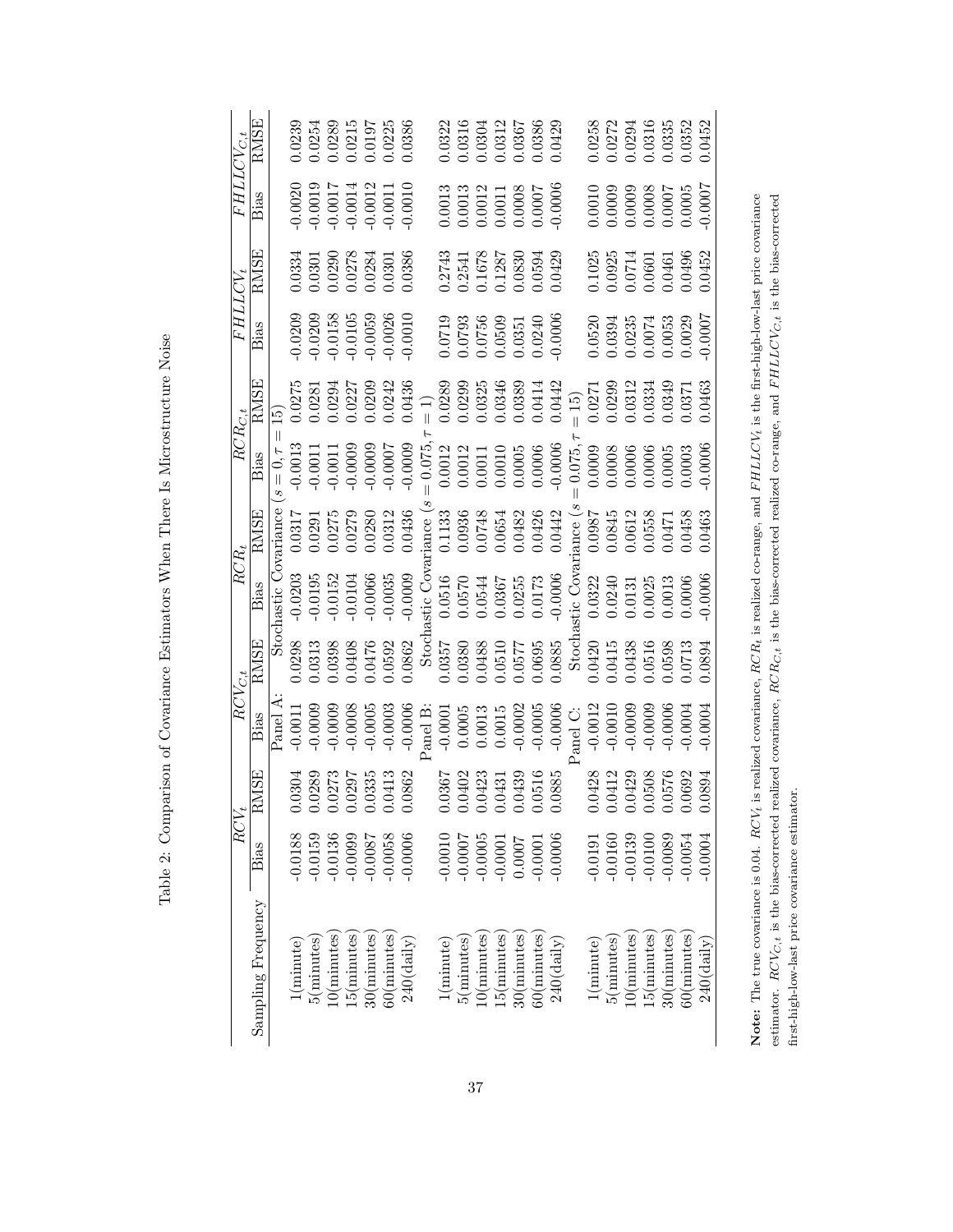|                                                                               | $\alpha=0.1\%$                                                                                                                                                                |       |                                                    | $\alpha = 1\%$                                                                                         |                                                     |                                                                          | $\alpha =$                                                                                    | 5%                                        |                                                                                            |
|-------------------------------------------------------------------------------|-------------------------------------------------------------------------------------------------------------------------------------------------------------------------------|-------|----------------------------------------------------|--------------------------------------------------------------------------------------------------------|-----------------------------------------------------|--------------------------------------------------------------------------|-----------------------------------------------------------------------------------------------|-------------------------------------------|--------------------------------------------------------------------------------------------|
| Co-jump Test Stat                                                             | $M=16$ $M=24$                                                                                                                                                                 |       | $M=48$                                             | $M=16$                                                                                                 | $M = 24$                                            | $M = 48$                                                                 | $M = 16$                                                                                      | $M=24$                                    | $M = 48$                                                                                   |
| No microstruc                                                                 |                                                                                                                                                                               |       |                                                    |                                                                                                        | vithout bias correction                             |                                                                          |                                                                                               |                                           |                                                                                            |
| zmep                                                                          |                                                                                                                                                                               |       |                                                    |                                                                                                        |                                                     | 3.838                                                                    |                                                                                               |                                           |                                                                                            |
| $zmer$ (m=maximum                                                             |                                                                                                                                                                               |       |                                                    |                                                                                                        |                                                     |                                                                          |                                                                                               |                                           |                                                                                            |
| $zmcr$ (m=half of n                                                           |                                                                                                                                                                               |       |                                                    |                                                                                                        |                                                     |                                                                          |                                                                                               |                                           |                                                                                            |
| naxımum possible<br>$mcr$ (m=third of                                         | veture noise $(s = 0, \tau = 30)$<br>3.608 4.296 5.350<br>3.480 4.096 5.041 2<br>3.491 4.125 5.132 3.0<br>505 4.165 5.198 3.02<br>34 3.852 4.611 2.80,<br>4 3.905 4.783 2.831 |       | 5.350<br>5.041<br>5.132<br>5.198<br>4.783<br>4.979 | $\begin{array}{l} 3.215 \\ 2.996 \\ 2.012 \\ 3.012 \\ 3.029 \\ 2.831 \\ 2.831 \\ 2.860 \\ \end{array}$ | 3.546<br>3.274<br>3.3055<br>3.025<br>3.075<br>3.162 | $\begin{array}{c} 3.563 \\ 3.621 \\ 3.684 \\ 3.285 \\ 3.398 \end{array}$ | $\begin{array}{r} 2.335 \\ 2.064 \\ 2.078 \\ 2.088 \\ 1.960 \\ 1.980 \\ 1.980 \\ \end{array}$ | 2.205<br>2.066<br>2.082<br>2.002<br>2.034 | $\begin{array}{l} 2.134 \\ 2.042 \\ 2.056 \\ 2.067 \\ 2.038 \\ 2.013 \\ 2.035 \end{array}$ |
| possible)<br>$x$ mum<br>$zmcfull$ (m=me                                       |                                                                                                                                                                               |       |                                                    |                                                                                                        |                                                     |                                                                          |                                                                                               |                                           |                                                                                            |
| possible<br>$\mathit{mcfhl}$ (m=half of                                       |                                                                                                                                                                               |       |                                                    |                                                                                                        |                                                     |                                                                          |                                                                                               |                                           |                                                                                            |
| um possible<br>$\mathit{3mefhl} \ (\mathit{m}{=}\mathit{third} \ \mathit{on}$ | 3.385                                                                                                                                                                         | 3.983 |                                                    |                                                                                                        |                                                     | 1.512                                                                    | .994                                                                                          |                                           |                                                                                            |

Table 3: Critical Values for Co-jump Test Statistics Table 3: Critical Values for Co-jump Test Statistics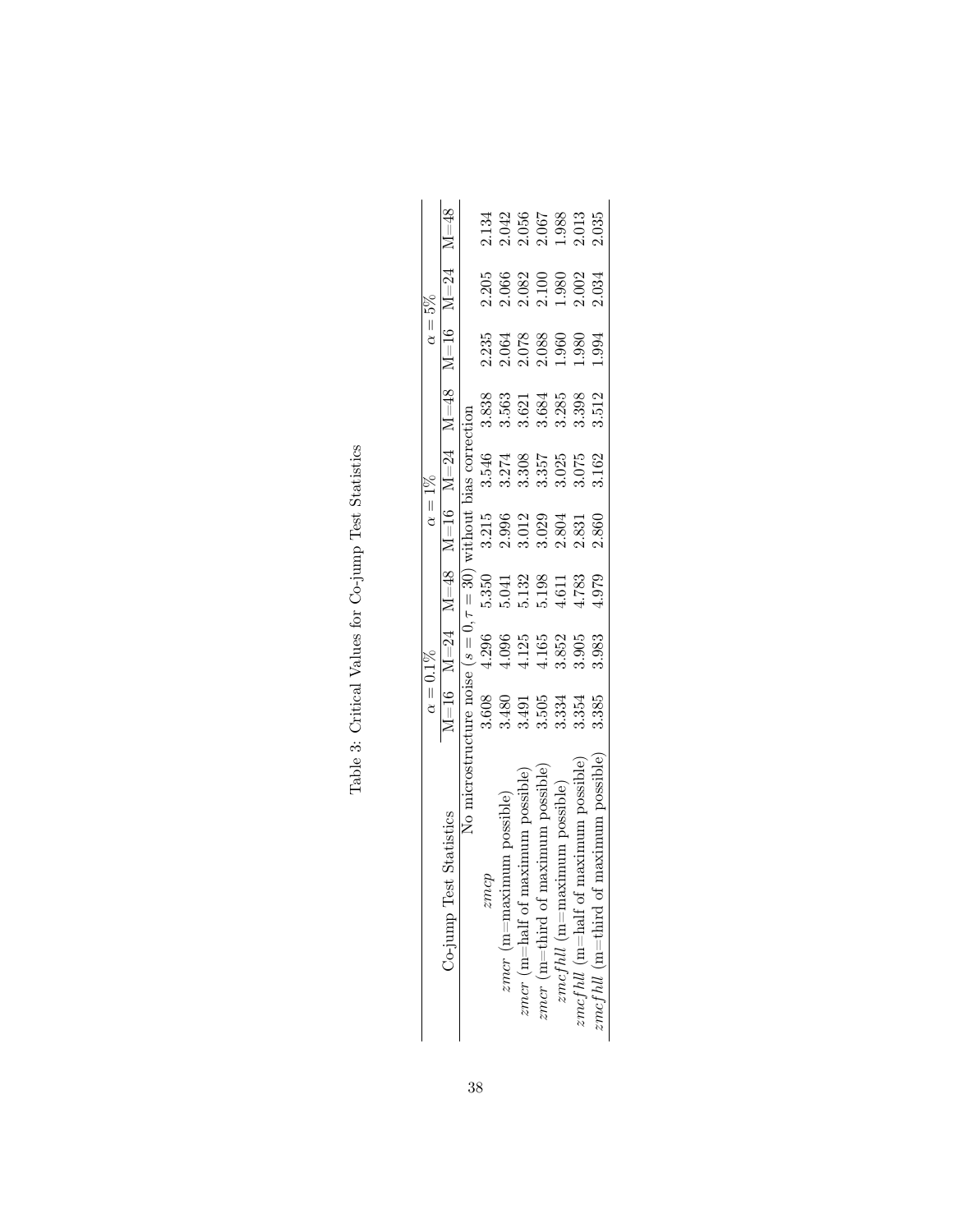| ׇ֚֘֝֬                                                                                                                                                                                                                                              |
|----------------------------------------------------------------------------------------------------------------------------------------------------------------------------------------------------------------------------------------------------|
| l<br>ł<br>ı<br>ļ                                                                                                                                                                                                                                   |
| l                                                                                                                                                                                                                                                  |
| ֧֧֧֧֧֧֧ׅ֧֧֧֧ׅ֧֧֧֧֧֧֧ׅ֧֛֧֧֚֚֚֚֚֚֚֚֚֚֚֚֚֚֚֚֚֚֚֚֚֚֚֚֚֚֝֘֝֓֝֟֓֝֬֝֓֝֬֜֓֝֬֝֓֝֬֜֓֝֬֝֬֝֬֝֬֜֓֝֬֝֬<br>ׇ֘֒<br>)<br>I<br>ļ<br>؟<br>أ<br>י                                                                                                                      |
| ;<br>;                                                                                                                                                                                                                                             |
| ł                                                                                                                                                                                                                                                  |
| J<br>ŀ<br>۱                                                                                                                                                                                                                                        |
| ł<br>i                                                                                                                                                                                                                                             |
|                                                                                                                                                                                                                                                    |
| is a company of the company of the company of the company of the company of the company of the company of the company of the company of the company of the company of the company of the company of the company of the company<br>ļ<br>l<br>i<br>Ì |
| l                                                                                                                                                                                                                                                  |
| l<br>į<br>j<br>l<br>I                                                                                                                                                                                                                              |

| Sampling  |                                      |        | 0.005<br>$\sigma_J =$ |         |        | $\sigma_J=0.01$ |         |        | $\sigma_J=0.05$ |                      |        | $\sigma_J=0.1$ |         |
|-----------|--------------------------------------|--------|-----------------------|---------|--------|-----------------|---------|--------|-----------------|----------------------|--------|----------------|---------|
| Frequency |                                      | zmcp   | zmer                  | zmc fhl | zmcp   | zmcr            | zmcfhll | guitz  | zmer            | $\mathfrak{mcf}$ hll | zmcp   | zmcr           | zmcfull |
| $M = 48$  | $\lambda = 0.05\%$ 0.0414            |        | 0.1032                | 0.1247  | 0.0654 | 0.1765          | 0.1987  | 0.1078 | 0.2654          | 0.2871               | 0.1543 | 0.3421         | 0.3589  |
|           | $\lambda = 0.1\%$                    | 0.0523 | 0.1421                | 0.1567  | 0.0967 | 0.2325          | 0.2546  | 0.1765 | 0.3217          | 0.3564               | 0.2156 | 0.4236         | 0.4236  |
|           | $\lambda=0.5\%$                      | 0.1245 | 0.2144                | 0.2534  | 0.1762 | 0.3524          | 0.3865  | 0.2543 | 0.4762          | 0.4987               | 0.3059 | 0.5543         | 0.5986  |
|           | $\lambda=1\%$                        | 0.1698 | 0.3176                | 0.3985  | 0.2765 | 0.4789          | 0.5321  | 0.3247 | 0.5632          | 0.6543               | 0.3976 | 0.6321         | 0.7653  |
| $M=24$    | $\lambda=0.05\%$                     | 0.0394 | 0.0721                | 0.1087  | 0.0581 | 0.1415          | 0.1523  | 0.0967 | 0.2106          | 0.2456               | 0.1325 | 0.2930         | 0.3452  |
|           | $\lambda=0.1\%$                      | 0.0372 | 0.1034                | 0.1324  | 0.0765 | 0.1925          | 0.2357  | 0.1524 | 0.2854          | 0.3067               | 0.1987 | 0.3507         | 0.3783  |
|           | $\lambda=0.5\%$                      | 0.1039 | 0.2032                | 0.2462  | 0.1434 | 0.2985          | 0.3234  | 0.2076 | 0.3987          | 0.4357               | 0.2764 | 0.4965         | 0.5346  |
|           | $\lambda=1\%$                        | 0.1355 | 0.2526                | 0.2985  | 0.2076 | 0.3247          | 0.3764  | 0.2877 | 0.4123          | 0.4893               | 0.3088 | 0.5521         | 0.6341  |
| $M = 16$  | $\lambda = 0.05\%$                   | 0.0297 | 0.0587                | 0.0745  | 0.0455 | 0.1065          | 0.1236  | 0.0731 | 0.1523          | 0.1673               | 0.1087 | 0.1921         | 0.2436  |
|           | $\lambda=0.1\%$                      | 0.0308 | 0.0705                | 0.0843  | 0.0692 | 0.1490          | 0.1651  | 0.1123 | 0.2067          | 0.2587               | 0.1568 | 0.2542         | 0.2791  |
|           | $\lambda=0.5\%$                      | 0.0935 | 0.1442                | 0.1659  | 0.1120 | 0.2103          | 0.2546  | 0.1567 | 0.2869          | 0.3466               | 0.2034 | 0.3103         | 0.3763  |
|           | $\lambda = 1\%$                      | 0.1027 | 0.2042                | 0.3065  | 0.1569 | 0.3024          | 0.3987  | 0.2033 | 0.3976          | 0.4671               | 0.2534 | 0.4576         | 0.5334  |
|           | Nominal significance level $= 0.1\%$ |        |                       |         |        |                 |         |        |                 |                      |        |                |         |

Note:  $\lambda$  denotes co-jump intensity, and  $\sigma_J$  denotes co-jump size. All test statistics have been bias corrected. Note:  $\lambda$  denotes co-jump intensity, and  $\sigma_J$  denotes co-jump size. All test statistics have been bias corrected.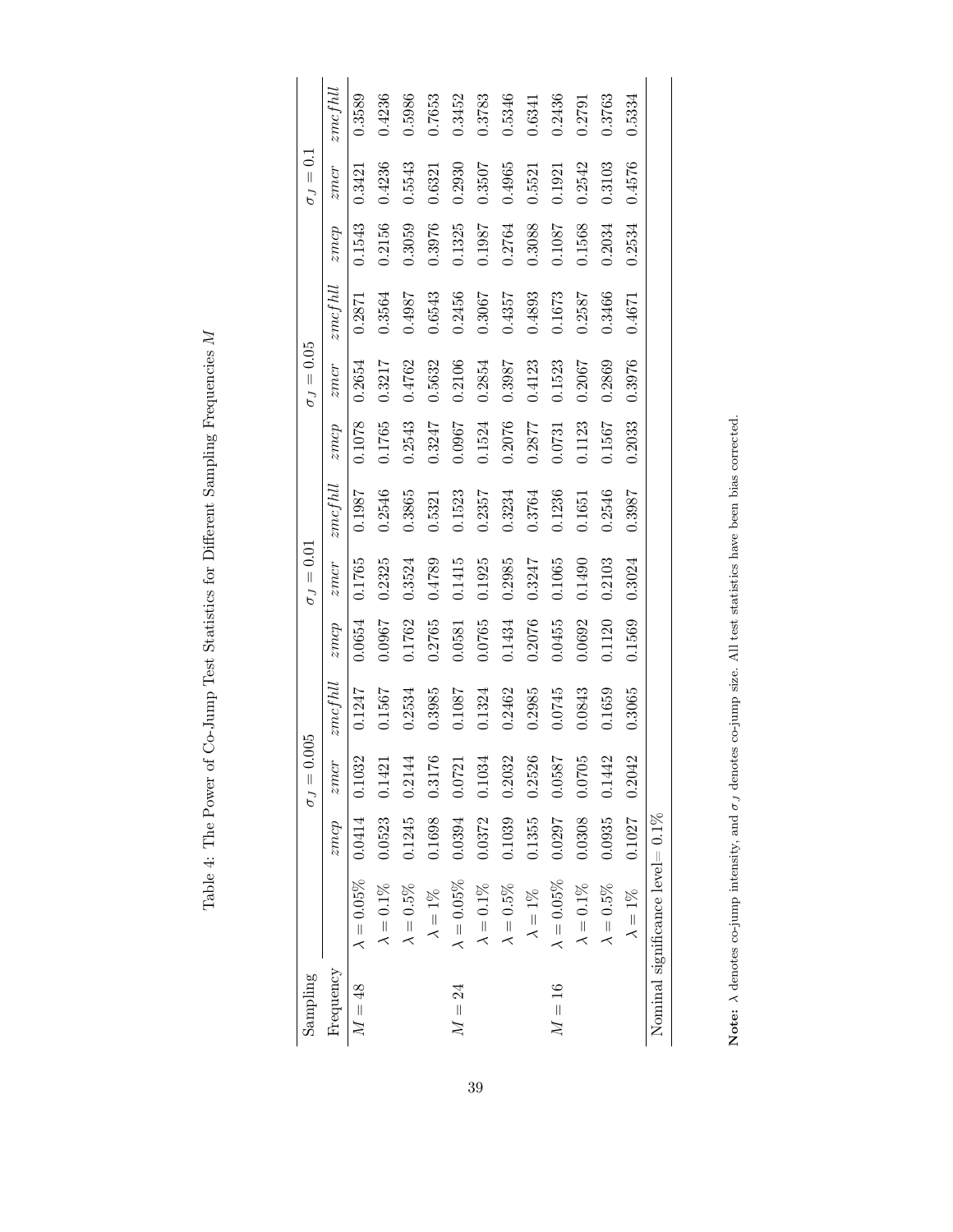|                                   |                                      |        | $\sigma_J=0.005$ | $\sigma_J =$ | 0.01           |        | $\sigma_J=0.05$ |        | $\sigma_J=0.1$ |
|-----------------------------------|--------------------------------------|--------|------------------|--------------|----------------|--------|-----------------|--------|----------------|
|                                   |                                      | zmcr   | $zmcfull$        | zmer         | $zmc$ f $h$ ll | zmer   | $zmc$ f $hll$   | zmer   | zmcfull        |
| $\overline{10}$<br>$m =$          | $\lambda = 0.05\%$                   | 0.1032 | 0.1247           | 0.1765       | 0.1987         | 0.2654 | 0.2871          | 0.3421 | 0.3589         |
|                                   | $\lambda=0.1\%$                      | 0.1421 | 0.1567           | 0.2325       | 0.2546         | 0.3217 | 0.3564          | 0.4236 | 0.4236         |
|                                   | $\lambda = 0.5\%$                    | 0.2144 | 0.2534           | 0.3524       | 0.3865         | 0.4762 | 0.4987          | 0.5543 | 0.5986         |
|                                   | $\lambda=1\%$                        | 0.3176 | 0.3985           | 0.4789       | 0.5321         | 0.5632 | 0.6543          | 0.6321 | 0.7653         |
| ŗΟ<br>$\vert\vert$<br>$\tilde{m}$ | $\lambda = 0.05\%$                   | 0.0487 | 0.0503           | 0.0921       | 0.0990         | 0.1543 | 0.1982          | 0.2178 | 0.2527         |
|                                   | $\lambda=0.1\%$                      | 0.0842 | 0.0967           | 0.1541       | 1.1854         | 0.2367 | 0.2765          | 0.3219 | 0.3588         |
|                                   | $\lambda = 0.5\%$                    | 0.1746 | 0.1998           | 0.2543       | 0.2876         | 0.3167 | 0.3543          | 0.4876 | 0.4908         |
|                                   | $\lambda=1\%$                        | 0.2124 | 0.2554           | 0.2987       | 0.3234         | 0.3542 | 0.3778          | 0.5273 | 0.5879         |
| S<br>$m =$                        | $\lambda = 0.05\%$                   | 0.0426 | 0.0454           | 0.0743       | 0.0885         | 0.1237 | 0.1534          | 0.1876 | 0.1936         |
|                                   | $\lambda=0.1\%$                      | 0.0654 | 0.0702           | 0.1328       | 0.1534         | 0.1965 | 0.2007          | 0.2378 | 0.2512         |
|                                   | $\lambda = 0.5\%$                    | 0.1343 | 0.1538           | 0.2145       | 0.2235         | 0.2976 | 0.3079          | 0.3542 | 0.3774         |
|                                   | $\lambda=1\%$                        | 0.1978 | 0.2017           | 0.2856       | 0.2998         | 0.3765 | 0.3974          | 0.4589 | 0.4836         |
| $m =$                             | $\lambda = 0.05\%$                   | 0.0414 | 0.0414           | 0.0654       | 0.0654         | 0.1078 | 0.1078          | 0.1543 | 0.1543         |
|                                   | $\lambda = 0.1\%$                    | 0.0523 | 0.0523           | 0.0967       | 0.0967         | 0.1765 | 0.1765          | 0.2156 | 0.2156         |
|                                   | $\lambda = 0.5\%$                    | 0.1245 | 0.1245           | 0.1762       | 0.1762         | 0.2543 | 0.2543          | 0.3059 | 0.3059         |
|                                   | $\lambda=1\%$                        | 0.1698 | 0.1698           | 0.2765       | 0.2765         | 0.3247 | 0.3247          | 0.3976 | 0.3976         |
|                                   | Nominal significance level $= 0.1\%$ |        |                  |              |                |        |                 |        |                |

Note:  $\lambda$  denotes co-jump intensity, and  $\sigma_J$  denotes co-jump size. All test statistics have been bias corrected. The zmcr and zmcfhll tests are

Note:  $\lambda$  denotes co-jump intensity, and  $\sigma_J$  denotes co-jump size. All test statistics have been bias corrected. The zmcr and zmcfhll tests are equivalent when m=1.

equivalent when m=1.

Table 5: The Power of Co-Jump Test Statistics for Different  $m (M = 48)$ Table 5: The Power of Co-Jump Test Statistics for Different  $m$  ( $M = 48$ )